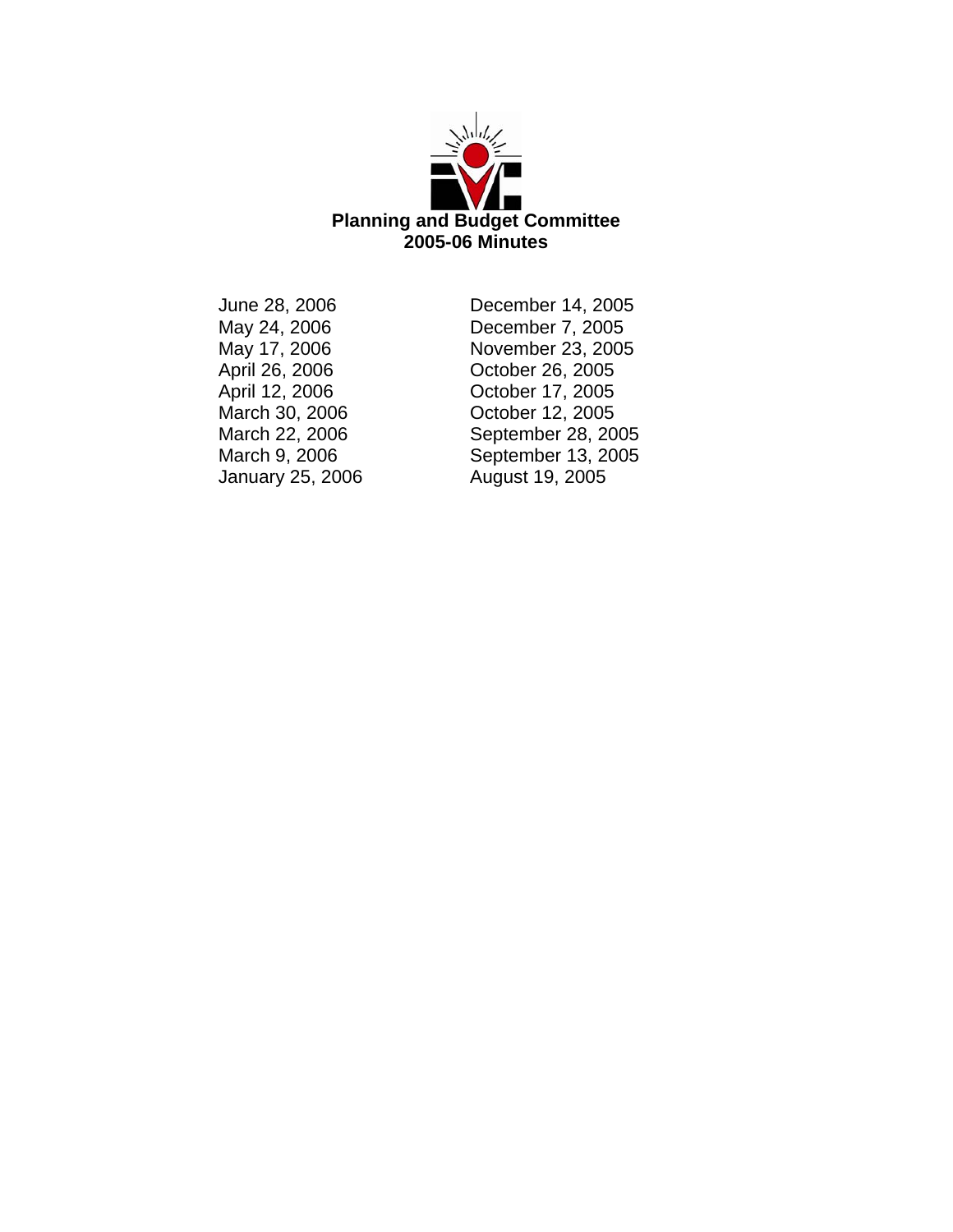| Fulle 20, $2000$                        |                       |  |
|-----------------------------------------|-----------------------|--|
| Present:                                | Absent:               |  |
| Dr. Joe Vogel, Chair;                   | Craig Blek            |  |
| Carol Cortes-Ramirez (for Patty Robles) | Patty Robles          |  |
| Ted Ceasar                              | Maria Trejo           |  |
| Frank Fernandez, ASG                    |                       |  |
| Carlos Fletes                           |                       |  |
| Saul Hom                                |                       |  |
| Eric Jacobson                           |                       |  |
| Dr. Victor Jaime                        |                       |  |
| Betty Kakiuchi (for Maria Trejo)        |                       |  |
| Dr. Lianna Zhao                         | Recorder: Mary Carter |  |

#### **UNADOPTED MINUTES June 28, 2006**

Visitors: Kathy Berry, Dr. Dennis Carnes, Dawn Chun Sheila Dorsey-Freeman, Richard Fragale, Dr. Kendra Jeffcoat, Sergio Lopez and Efrain Silva

The meeting of the Planning and Budget Committee was called to order at 2:05 p.m. on Wednesday, June 28, 2006 in the Board Room by Dr. Joe Vogel.

Dr. Vogel expressed his thanks and appreciation to the committee. He stated he has enjoyed working with faculty, staff, and every individual on campus. It has been an exciting and challenging experience, and the groundwork for the future has been laid. Dr. Vogel introduced the incoming interim Dean of Business Services, Richard Fragale.

### Approval of Minutes

*M/S/C Jaime/Cortes-Ramirez to approve the minutes of the May 24, 2006 meeting as presented* (Hom and Jacobson abstained)*.* Comments: Dr. Dennis Carnes stated that he believed that Lincoln Davis had been present.

### Unfreezing of Batch 2 Positions

Dr. Vogel presented a list of positions requested for hiring, and information prepared by Dr. Pai regarding the cost of replacement. It was noted that most of the "Batch 2" positions were already in the budget. According to the spreadsheet, \$41,227 in additional revenue results from replacing the teaching positions. The positions recommended by C&I are needed so as not to reduce class offerings or eliminate programs. Faculty positions will be filled with full time temporary staff. *M/S/C Zhao/Cortes to recommend that the Batch 2 positions be hired.* 

Saul Hom asked about the impact of reclassifications on the budget. Carlos Fletes stated that reclassifications requests need to be accompanied by a funding plan.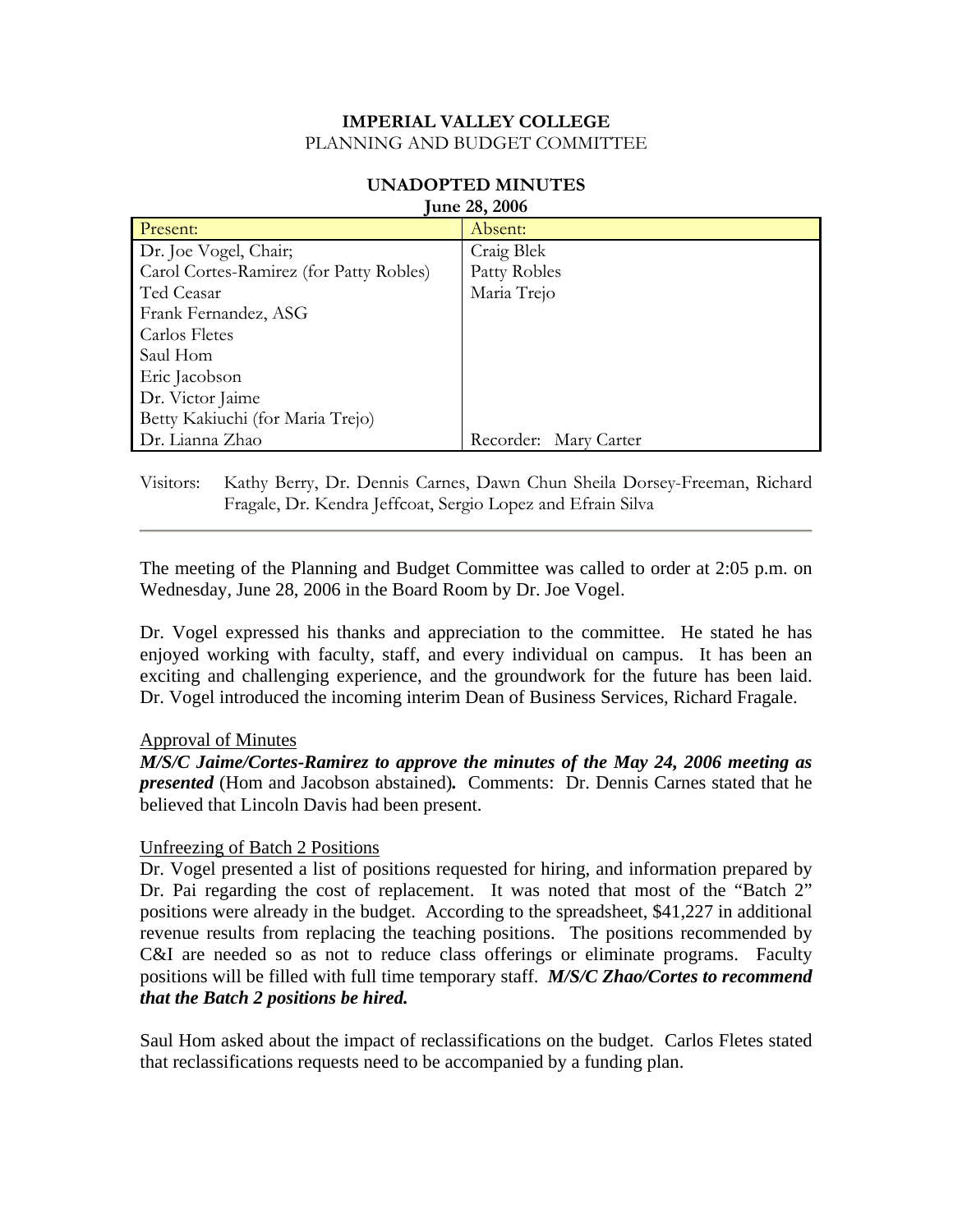Communication with Staff

Dr. Vogel stated that the President has charged the committee with being more involved in raising the awareness level on campus regarding the budget, and to engage and involve more faculty in the process. The committee discussed ways of involving the college community in the budget process and of the process being more transparent. Dr. Vogel stated that minutes of the committee will be made available on All Users.

Eric Jacobson stated that the mission of the committee is to coordinate planning, not to micromanage. Dr. Lianna Zhao suggested that training material and a workshop be provided to help committee members understand the budget. Dr. Vogel stated that long term budget planning is needed. Mr. Fragale stated that every school district in California is facing the GASB requirement to fund the cost of retiree health care.

Richard Fragale stated that there is also urgent need for an additional HVAC technician. The committee agreed that there are additional personnel needs, and undetermined number of additional resignations. The committee may need another session in order not to delay the hiring process.

The committee agreed to meet in July.

Meeting adjourned at 3:30 p.m.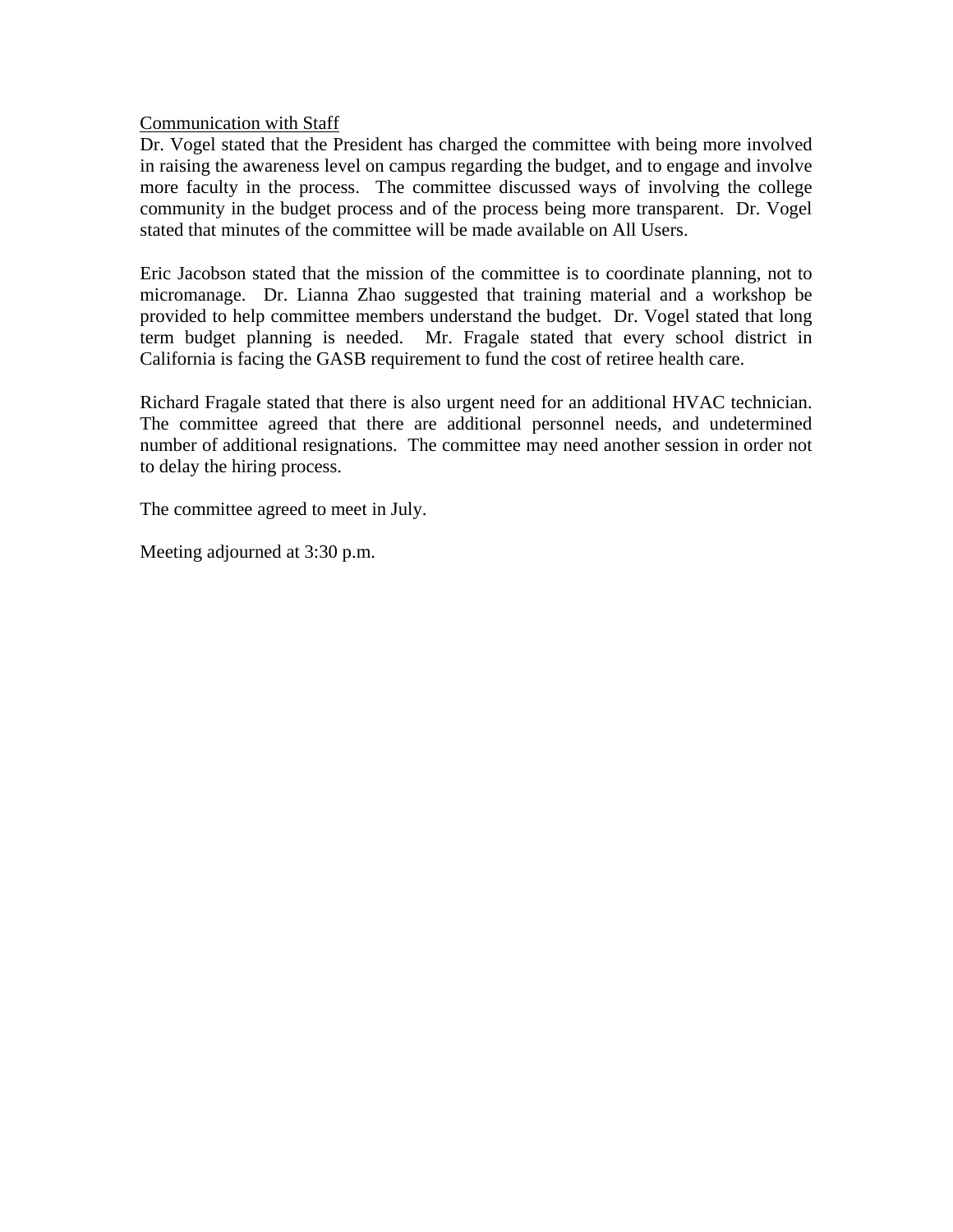# **UNADOPTED MINUTES May 24, 2006**

| Present:                      | Absent:            |
|-------------------------------|--------------------|
| Dr. Joe Vogel, Chair;         | Craig Blek         |
| Dr. Victor Jaime              | Ted Ceasar         |
| <b>Carlos Fletes</b>          | Saul Hom           |
| Gail Parish (for Maria Trejo) | Eric Jacobson      |
| Patty Robles                  | Maria Trejo        |
| Dr. Lianna Zhao               | ASG representative |
|                               |                    |
| Recorder: Mary Carter         |                    |

Visitors: Kathy Berry, Phyllis Gilliam, Raquel Gonzalez, Betty Kakiuchi, Jan Magno, Joe Serna, Rosalind Summers, Larry Valenzuela, Dr. Robin Ying, Marianne Sasso and Nancy O'Malley (Wells Fargo Bank)

The meeting of the Planning and Budget Committee was called to order at 2:06 p.m. on Wednesday, May 24, 2006 in the Board Room by Dr. Joe Vogel.

### Commercial Card

Carlos Fletes reported that some departments had asked for information on purchasing cards. He introduced Marianne Sasso, from Wells Fargo Bank, who made a presentation on the Wells Fargo Commercial Card. The card can be used as a charge card, as well as a means of electronic payment. Controls can be built into the system to limit what kinds of charges can be made and the dollar amount. The system can track use tax for out-of-state vendors, and show line item detail on transactions. Transaction information is available on-line, and can be imported into Banner. Approvers can monitor cardholder spending, and managers have the ability to review and approve expenditures. The cost of the program would be an initial set up fee of \$3,000, and one time card issuance fee of \$15. After that, the service would be free because of the transaction fees paid by vendors. The College would have to guarantee \$200,000 in monthly transactions, but that can be done easily through payment of utility bills and insurance premiums (the Business Office would be a cardholder for electronic payments). Wells Fargo would provide training and on-going support.

Carlos Fletes thanked Ms. Sasso for the presentation, and stated that the card would satisfy various needs of the College for a practical and convenient credit card, that the system has the necessary controls and addresses compliance issues, it tracks use tax and the ability to pay staff for out-of pocket travel expenses through direct deposit would be an added benefit. He stated that the program would start with a small test group.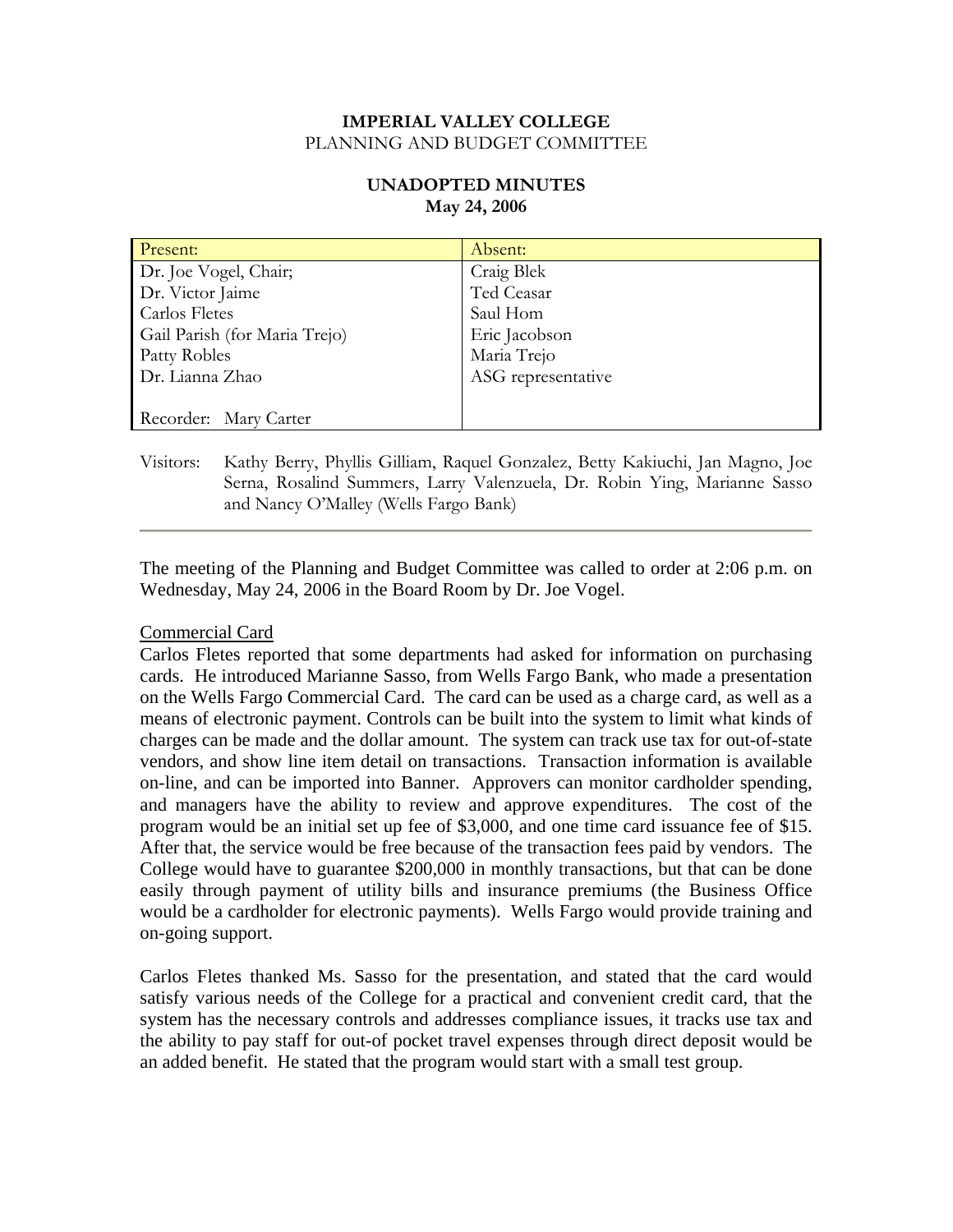#### Approval of Minutes

# *M/S/C Parish/Jaime to approve the corrected minutes of the May 17, 2006 meeting (Gail Parish did not attend the meeting).*

#### Administrative Procedures, Business and Fiscal Services

The committee reviewed sections 6100 – 6305, 6330 and 6335 of the Business and Fiscal Services section of the Administrative Procedures Manual relating to Delegation of Authority, Authorized Signatures, Budget Preparation, Budget Management, Fiscal Management, Reserves, Purchasing and Travel. The committee had a question about AP 6305, which specified a Board Reserve of 6%. The Business Office will check the Board Policy manual to see if a Board Reserve amount is specified, if necessary the section will be amended. The Business and Fiscal Services chapter of the Administrative Procedures Manual will next be presented to the Policies and Procedures Committee for review. *M/S/C Fletes/Jaime to recommend approval of Administrative Procedures sections 6100 – 6305, 6330 and 6335 with corrections noted.* 

The meeting was adjourned at 3:30 p.m.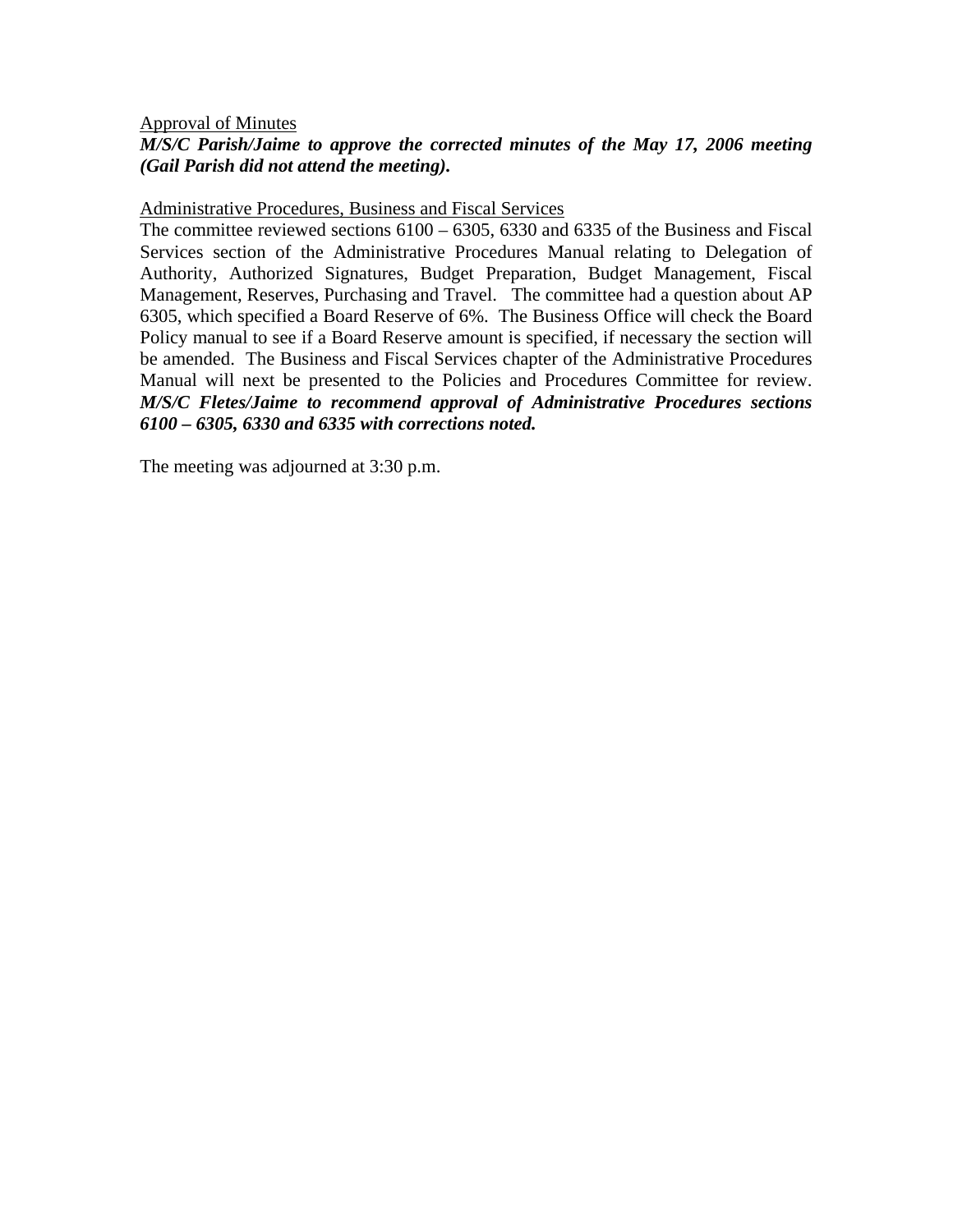# **UNADOPTED MINUTES May 17, 2006**

| Present:                                | Absent:            |
|-----------------------------------------|--------------------|
| Dr. Joe Vogel, Chair;                   | Craig Blek         |
| Ted Ceasar                              | Dr. Victor Jaime   |
| Carlos Fletes                           | Eric Jacobson      |
| Saul Hom                                | Patty Robles       |
| Jan Magno (for Dr. Victor Jaime)        | Maria Trejo        |
| Gail Parish (for Maria Trejo)           | Dr. Lianna Zhao    |
| Carol Cortes-Ramirez (for Patty Robles) | ASG representative |
| Recorder: Mary Carter                   |                    |

Visitors: Betty Kakiuchi, Efrain Silva, Dr. Robin Ying

The meeting of the Planning and Budget Committee was called to order at 3:45 p.m. on Wednesday, May 17, 2006 in the Transfer Center by Dr. Joe Vogel

### Approval of Minutes

# *M/S/C Magno/Ceasar to approve the minutes of the April 26, 2006 meeting, as presented.*

### Budget Update

Dr. Vogel reported that the May revise of the State Budget appears encouraging, but the college has not yet received full details from the Chancellors Office. Carlos Fletes updated the committee on changes to the budget since the last meeting, these changes include updating salaries based on four certificated retirees; clarification that the college is making lease payments on grounds equipment, and that the equipment cannot be sold; and there is no longer a 1% savings available on the health insurance plan. The 2006-07 reduction to reserve is projected at \$107,432. Possible changes to revenue include an additional \$225,000 in COLA.

The College is not required to fund the GASB 45 obligation until 2008-09, which will reduce anticipated obligations for 2007-08 by \$700,000. However, the impact of the President's thaw on hiring will be \$500,000 in additional costs not currently in the budget, which combined with other costs--\$13,000 for reclassifications, \$4,000 in additional copy print for the Business Division, \$4,513 for supplies and services for the Tech Center, \$75,000 increase in non-credit salaries at Extended Campus (less \$15,000 for consulting and \$14,500 in non-credit instructional supplies that will not be needed), and \$20,000 for accreditation expense--will result in a \$704,118 projected deficit for 2007-08.

Dr. Vogel and Carlos Fletes informed the committee that the President's thaw on hiring will impact the calculation of the  $2+2$  retirement incentive; paperwork had been filed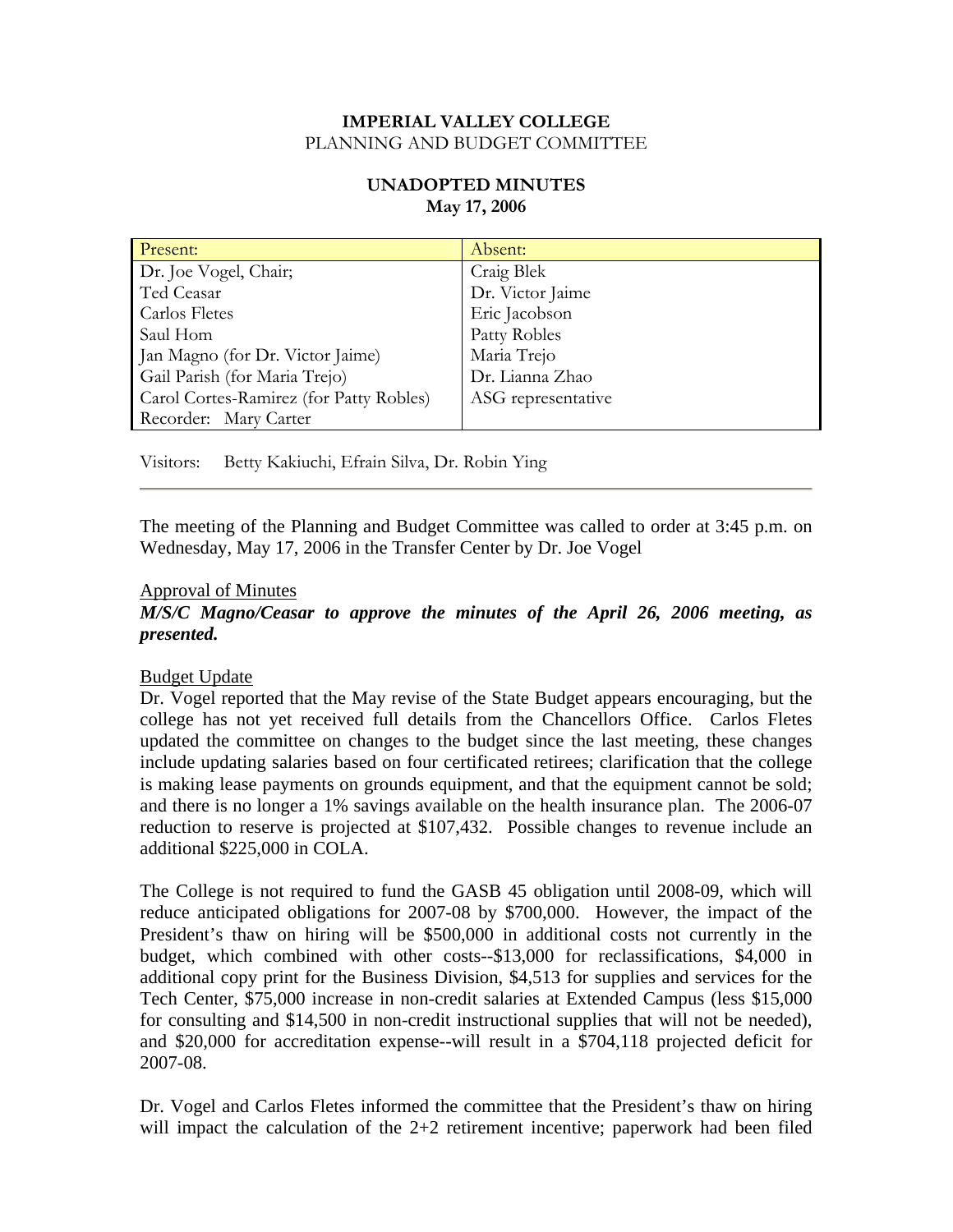with the Chancellor's Office that estimated a savings to the District based on not refilling any of the retiring teacher's positions. The College is currently re-doing the calculations. The President had previously charged the committee with making a recommendation on hiring; in light of his approval of a partial thaw on hiring, the committee discussed what its recommendation should be.

*M/S/C Fletes Magno to recommend to the Superintendent/President that the hiring thaw on the specified classified and confidential positions be approved (Administrative Assistant and Instructional Support Technician for Academic Services, Student Services Representative for Extended Campus, Staff Secretary Business Division/Humanities Division, custodian (full time) and 38% custodian.* 

The committee acknowledged that some positions are critical to operations and to educational programs, but the committee expressed its concern that as attrition occurs, the need for hiring be carefully evaluated and prioritized.

*M/S/C Magno/Cortes (no: Fletes) to recommend to the Superintendent/President that the hiring thaw on six instructional positions and two administrators be approved*. The Committee gave direction to Dr. Vogel to communicate its concern to the Superintendent/President regarding the impact of thawing hiring on the projected deficit in future years.

Jan Magno proposed a freeze on funding for reclassification, as reclassifications also have budget impact, but she rescinded her motion because of employee rights and union issues.

*M/S/C Magno/Cortes-Ramirez to recommend approval of the 2006-07 Tentative Budget.*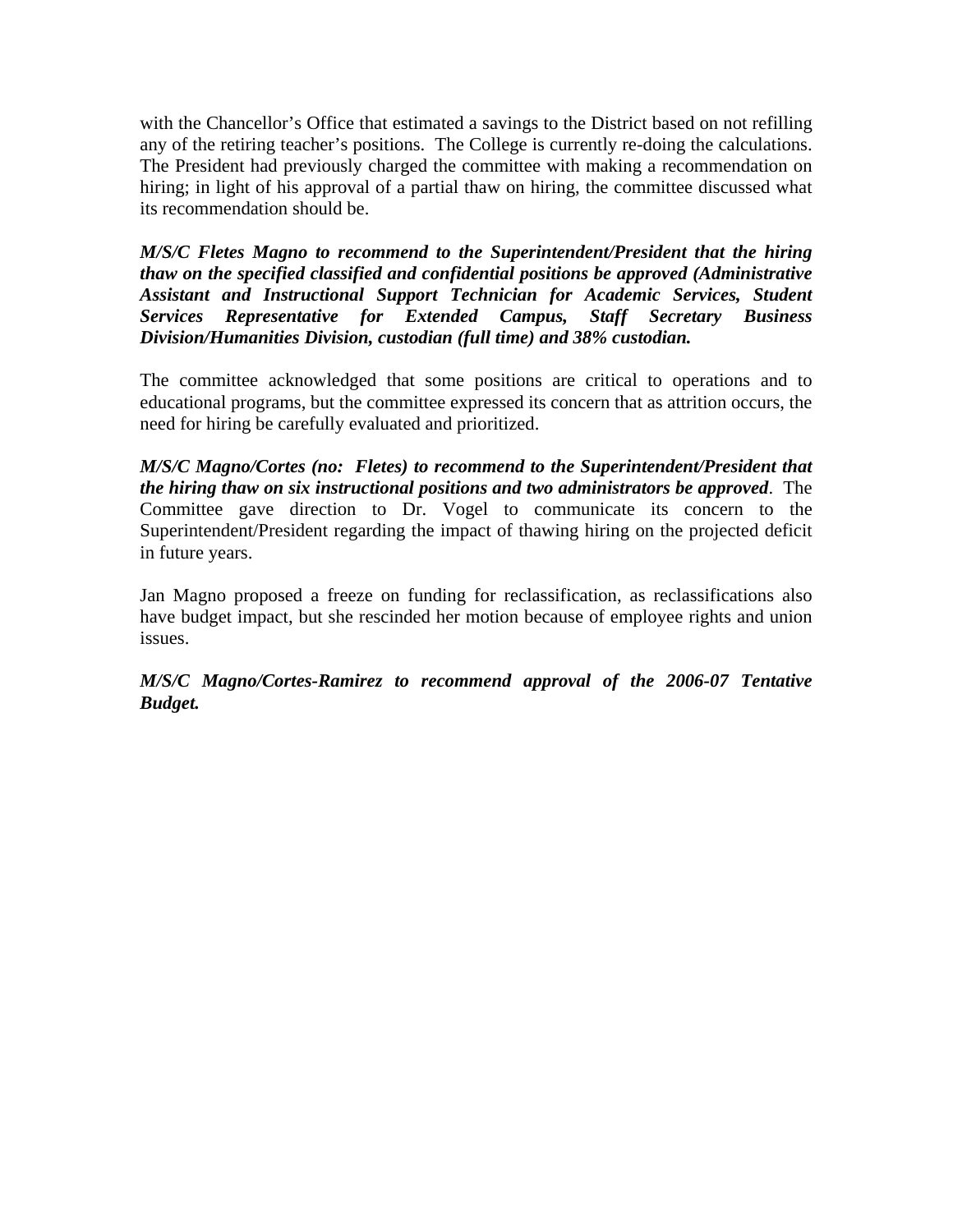# **UNADOPTED MINUTES April 26, 2006**

| Present:                         | Absent:               |
|----------------------------------|-----------------------|
| Dr. Joe Vogel, Chair;            | Ted Ceasar            |
| Craig Blek                       | Dr. Victor Jaime      |
| Lincoln Davis (for Ted Ceasar)   | Patty Robles          |
| Carlos Fletes                    | Maria Trejo           |
| Saul Hom                         | ASG representative    |
| Eric Jacobson                    |                       |
| Jan Magno (for Dr. Victor Jaime) |                       |
| Gail Parish (for Maria Trejo)    | Recorder: Mary Carter |
| Dr. Lianna Zhao                  |                       |

Visitors: Dr. Kendra Jeffcoat, Dr. Paul Pai, Valerie Rodgers, and Efrain Silva

The meeting of the Planning and Budget Committee was called to order at 2:04 p.m. on Wednesday, April 26, 2006 in the Board Room, by Dr. Joe Vogel, Chair.

#### Approval of Minutes

*M/S/C Magno/Zhao to approve the minutes of the April 30 and March 12, 2006 meetings, as presented.* 

#### 2006-07 Budget

The committee continued its discussion of the 2006-07 Tentative Budget. Dr. Vogel stated the committee has been asked to look at the bottom line amount available for replacing positions. In order to do that, it is necessary to look at the conditions that the College will be facing in 2007-08.

Carlos Fletes, made a PowerPoint presentation on the analysis of the 2006-07 Tentative Unrestricted Budget and potential obligations in 2007-08.

| Other Obligations to Consider                                  |           |
|----------------------------------------------------------------|-----------|
| 20% increase to utilities 2006-07, estimated                   | 128,000   |
| salary for one faculty member not retiring in 2006-07          | 105,418   |
| <b>Total for 2006-07</b>                                       | 233,418   |
|                                                                |           |
| \$500,000 payment due to the State in 2007-08                  | 500,000   |
| GASB 45 obligation for 2007-08 estimated                       | 700,000   |
| Estimated increased cost of health insurance (10-15% increase) | 540,000   |
| Estimated cost of increase to per-session/overload rate        | 1,520,000 |
| Payments due on COPs and Lease Revenue Bonds                   | 720,000   |
| Estimated cost of 5% salary increase and step increases        | 1,220,000 |
| <b>Total for 2007-08</b>                                       | 5,200,000 |
| Total additional obligations                                   | 5,433,418 |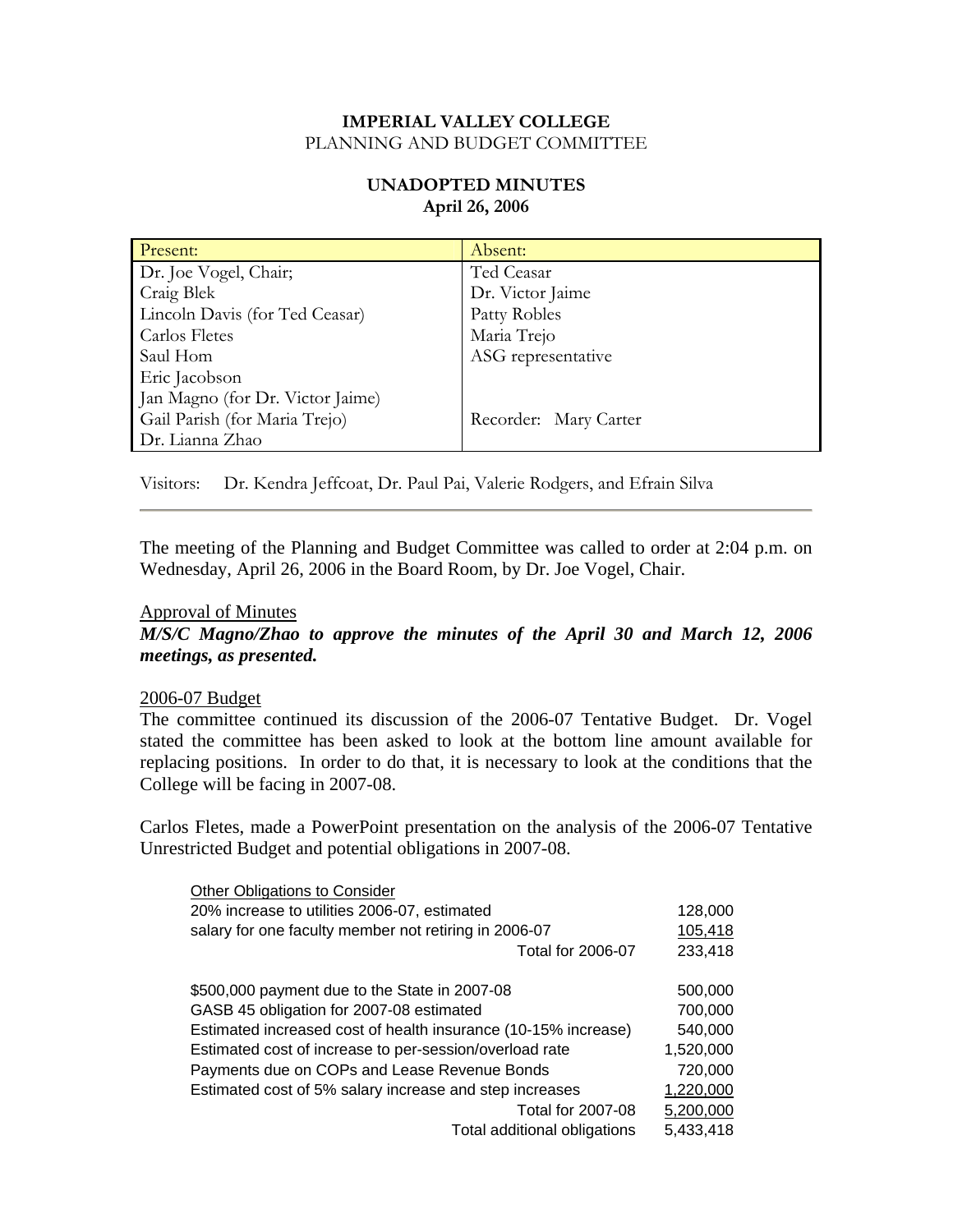There is potential additional revenue from equalization and COLA estimated at \$4 million. However, there is a total projected deficit for 2007-08 of \$1.6 million before taking any other needs into consideration, including personnel.

Dr. Vogel stated that negotiable items will have a great deal of bearing on the 2007-08 budget. Payments on the Certificates of Participation and Lease Revenue Bonds will soon need to be made from the General Fund, as Bond Funds are used for construction. The 4000 and 5000 accounts have been frozen at this year's rate; when does the College put money back into those areas? When will faculty be replaced? Dr. Vogel stated that all needs should be listed in order to present a whole picture. Kendra Jeffcoat reported that C&I has identified 18 faculty positions in need of replacement, including positions not replaced three years ago, retirees, and anticipated vacancies. The division chairs have agreed to scrape by for one year with six replacements, even using fulltime temporary faculty, although that is not ideal.

Jan Magno stated that the Desert Museum will be operational soon.

The committee discussed economic factors that could affect student enrollment; more students may be working and taking fewer classes or not coming to school at all. Also, there may be a slowdown in growth in the Valley.

Craig Blek suggested that faculty don't see a problem, hence the clamor to replace faculty. A big meeting is needed to present information that the College still needs to save. People have short attention spans, and are already forgetting past problems. The committee agreed that a forum was needed. It was suggested that the forum be held prior to the Academic Senate meeting on Wednesday, June 3.

### Board Procedure Manual

The committee was asked for input on Sections 6100 through 6305 of the Board Procedures Manual, relating to budget preparation and management. The committee suggested that Section 6200 have language added to allow designated alternates for each Planning and Budget Committee member, if permitted by the body that appointed them (i.e. Academic Senate, College Council). Alternates are needed in order to make quorum, and the voting privileges need to be specified. The budget calendar also needs to be updated. The items will be revised and brought back to the committee.

Meeting adjourned at 3:25 p.m.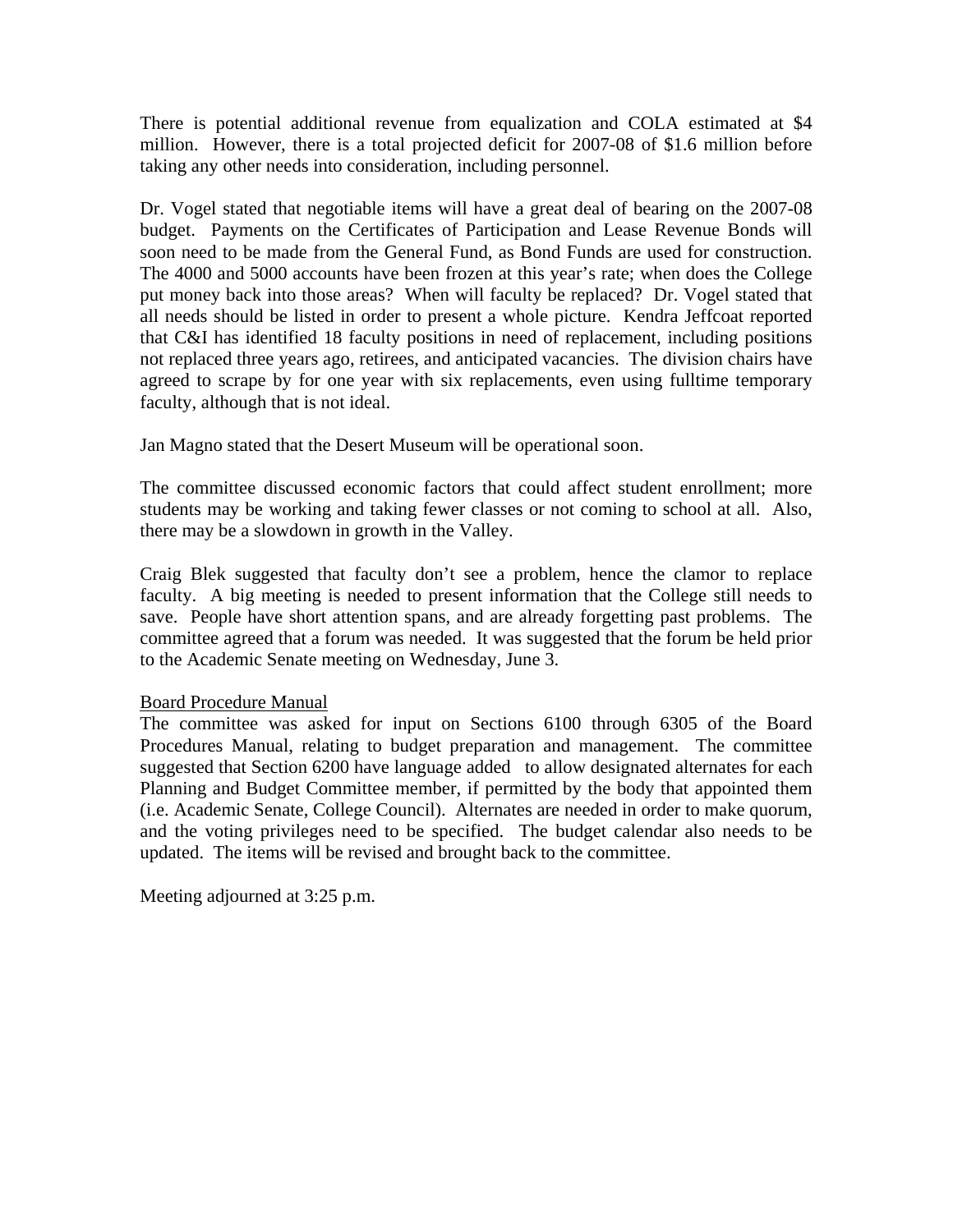# **UNADOPTED MINUTES April 12, 2006**

| Present:              | Absent:            |
|-----------------------|--------------------|
| Dr. Joe Vogel, Chair; | Craig Blek         |
| Ted Ceasar            | Dr. Victor Jaime   |
| Carlos Fletes         | Patty Robles       |
| Saul Hom              | Maria Trejo        |
| Eric Jacobson         | ASG representative |
| Dr. Lianna Zhao       |                    |

Visitors: Sheila Dorsey-Freeman, Dr. Kendra Jeffcoat, Sergio Lopez, Dr. Paul Pai, Valerie Rodgers, Efrain Silva and David Zielinski

Recorder: Mary Carter

The meeting of the Planning and Budget Committee was called to order at 2:00 p.m. on Wednesday, April 12, 2006 in the Board Room, by Dr. Joe Vogel, Chair.

There was no approval of minutes due to lack of a quorum.

#### 2006-07 Budget

Carlos Fletes reported that he had received very little feedback on the draft budget. He is making a list of all items reported, to be addressed at one time.

The committee and visitors discussed the hiring freeze:

- C&I wants to hire instructors, with priority given to replacement positions
- does the hiring freeze apply to administrators?—yes
- are the salaries for the certificated retirees in the budget?—no
- has money been taken out of the budget for resignations?—all positions filled as of February 28 were budgeted
- has money been budgeted for 2+2 retirement incentive for 2007-08—no
- the  $2+2$  program must demonstrate a savings, the intent for 2006-07 is not to replace the positions, savings are used to fund the cost of the 2+2
- retirements and anticipated resignations could hurt some disciplines
- how many faculty positions can be replaced and still maintain fiscal stability?

Dr. Pai charged the committee with making a recommendation on what the bottom line dollar amount is that the College can use to replace positions. Dr. Vogel, when asked, stated that his recommendation at this time is not to replace any positions. That answer could change based on the State budget. Dr. Vogel stated that the College is still in a tough situation. The reserve looks high because of the loan from the Chancellor's Office.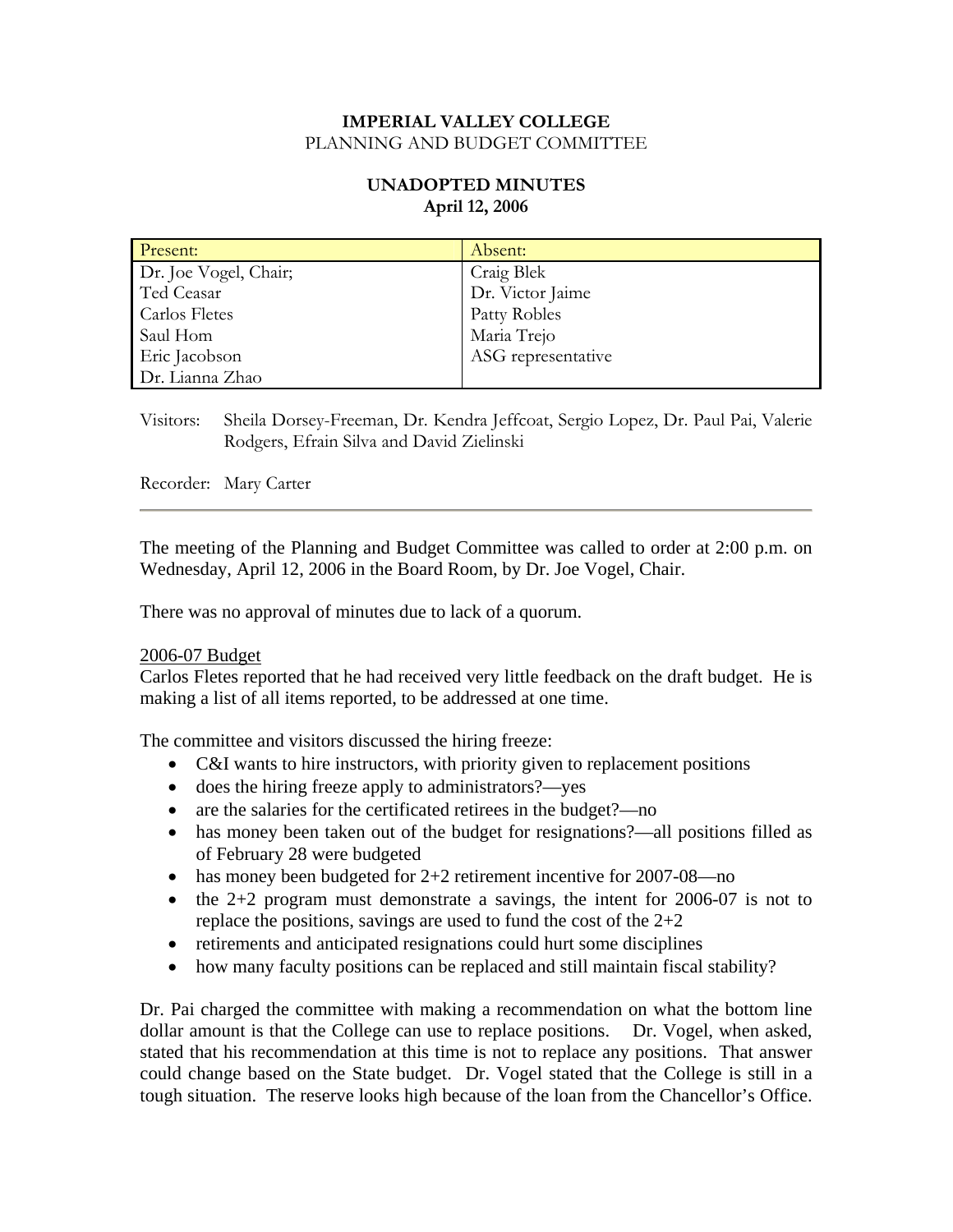There is \$1.3 million that must be repaid to the State. He also reminded the committee that the College borrowed money from the Bond Fund, and took \$1 million of capital outlay out of the General Fund to hire faculty. He stated that at some point money will need to be put back into supplies and equipment accounts. Other districts have declining enrollment, what happens if IVC's enrollment goes down? Once the State budget is enacted, some of the budget assumptions will become reality. More information will be available in mid-May through the May Revise. There needs to be discussion among all groups regarding the equitable distribution of resources. The bottom line is that the College needs to pull together to move forward.

Carlos Fletes stated that he is still seeking input on the budget.

Next Meeting Wednesday, April 26, 2006 at 2:00 p.m.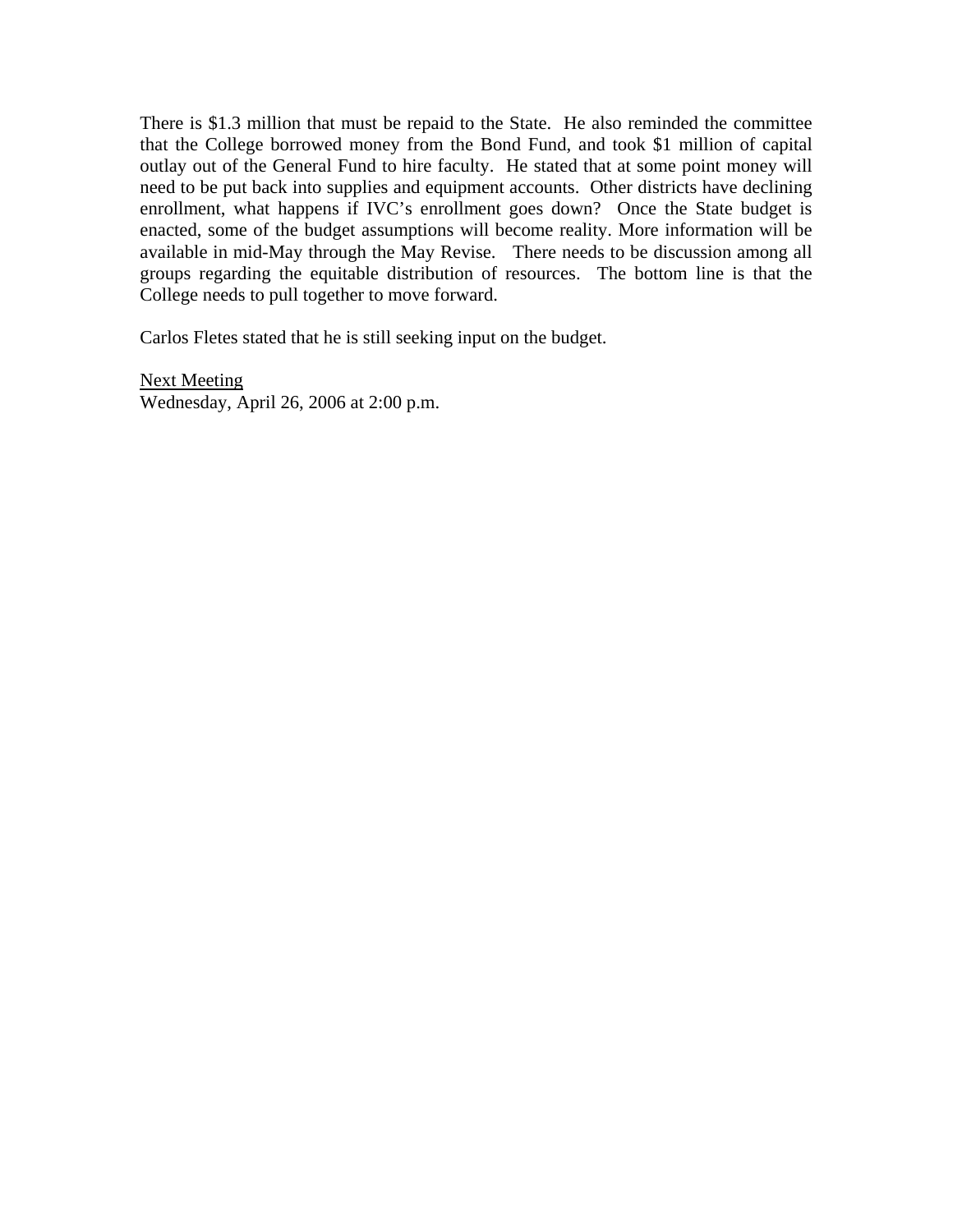# **UNADOPTED MINUTES March 30, 2006**

- Present: Dr. Joe Vogel, Chair; Lincoln Davis (for Ted Ceasar) Carlos Fletes Saul Hom Dr. Victor Jaime Eric Jacobson Gail Parish (for Maria Trejo)
- Absent: Craig Blek Ted Ceasar Patty Robles Maria Trejo Dr. Lianna Zhao ASG representative
- Visitors: Betty Kakiuchi, Jan Magno and Dr. Paul Pai

Recorder: Mary Carter

The meeting of the Planning and Budget Committee was called to order at 1:30 p.m. on Thursday, March 30, 2006 in the Board Room, by Dr. Joe Vogel, Chair.

## Approval of Minutes: *M/S/C Parish/Jaime to approve the minutes of the March 22, 2006 meeting as presented.*

#### Review of 2006-07 Budget

Carlos Fletes presented the initial draft of the tentative 2006-07 budget for review and input from the committee. Mr. Fletes reported that the tentative budget was compiled taking the following assumptions into consideration. He stated that the assumptions are not to be considered a "done deal" unless approved by the Board or included in bargaining agreements.

- 1. That the college will grow at least at a 5.28% rate for FY 05-06
- 2. That the college will receive a 5.18% COLA for FY 06-07
- 3. That the college will grow at least at a 3.64% rate for FY 06-07
- 4. That the college will receive at least \$198,197 of Equalization dollars in FY 06-07
- 5. That the college will pay the state \$280,000 in FY 06-07 of the loan it received in FY 05-06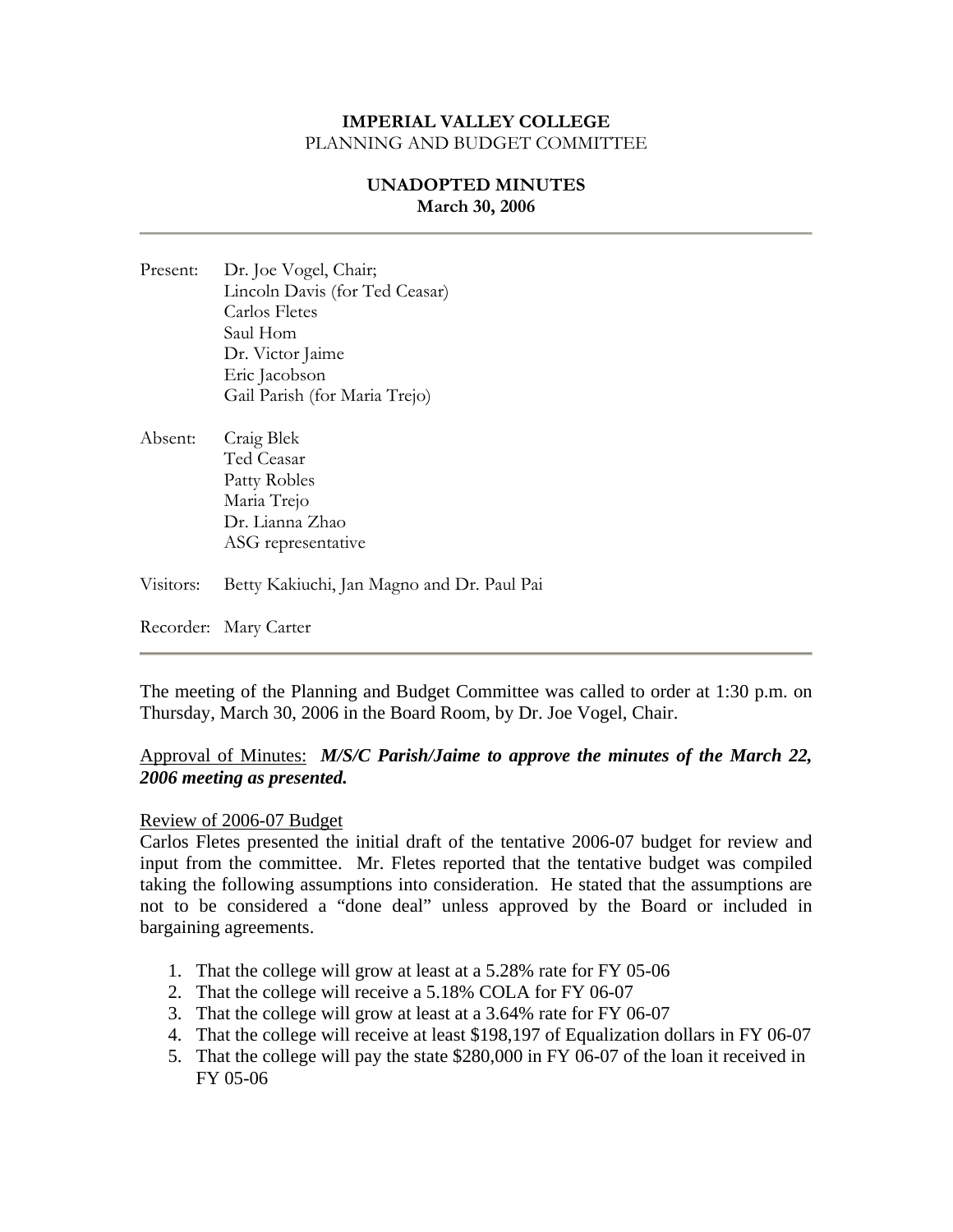- 6. That the college will not replace the 5 faculty positions that have submitted an intent to retire as of the end of FY 05-06
- 7. That the college will continue its hiring freeze though FY 06-07
- 8. Only positions that were filled as of the Feb 28, 2006 payroll are being budgeted at this time
- 9. All salaries are included in the budget as approved by the Board
- 10. That there will be no overtime in FY 06-07
- 11. That library books will once again be funded out of the general fund (\$60,000); this was funded out of COP funds in FY 05-06
- 12. That no computer loan program will be offered in FY 06-07
- 13. That the lighting retrofit payment (\$40,000), the lease of a lawn mower and a sidewalk sweeper (\$11,415) will once again be funded out of the general fund; these were funded out of COP funds in FY 05-06
- 14. All unrestricted Supply (4000s) and Service (5000s) accounts will remain at same level they were at the time this draft was compiled (3/29/06)
- 15. All estimated cost of the 2+2 STRS retirement incentive program is included in this budget
- 16. The PERS Golden Handshake cost for Classified Staff that retired as of July 1, 2005 is included in this budget
- 17. That the college will receive a 1% savings in its Health and Welfare Insurance cost
- 18. That the Adjunct/Overload budgets will remain at FY 05-06 level
- 19. That all fringe benefit cost percentages will remain at FY 05-06 level
- 20. That the Preschool will pay back any funds owed the general fund as of June 30, 2006
- 21. No carry/over budgets are included in this budget
- 22. The winter and summer sessions will remain at FY 2005-06 level

With regards to categorical programs, all full time positions were budgeted under the existing account codes and their budgets will need to be adjusted once they receive their allocations from their respective agencies.

A list of program code changes was provided. If the program code has changed, the old code will show no money budgeted. The budget will be found under the new program code.

Mr. Fletes stated that a follow up meeting would be needed to continue the discussion of the budget.

Various questions relating to specific programs and line items were discussed, with the consensus of the committee being that the Business Office should develop a list of costs to be examined further and ask the cost centers if funding for those specific activities is still needed.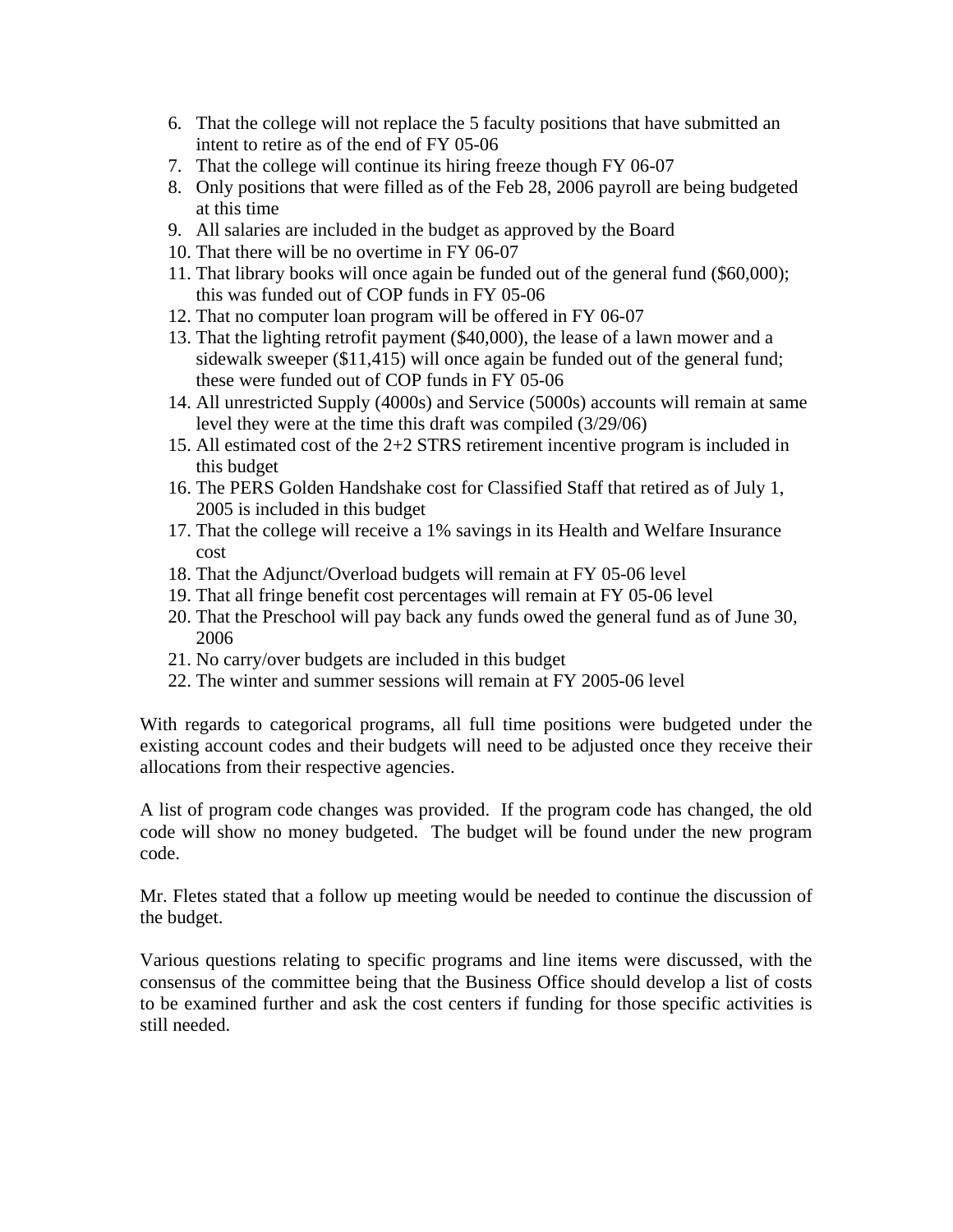Dr. Vogel stated that the budget was developed with the best information available regarding state funding. It is important to continue to work towards getting the budget balanced next year. The College is still in a serious financial situation.

#### Shared Governance

The committee discussed the need for year round input from shared governance committees. The situation was highlighted by the new winter intersession and the budget crisis. It was noted that participation on committees is not required for faculty during summer and winter intersession per their contracts. There are 10 weeks that need to be addressed. It was suggested that this is partly a negotiation issue; however, a collegial discussion is needed and it was suggested that College Council would be a good place to start. *M/S/C Jaime/Parish to recommend to that College Council discuss methods to conduct the college's on-going business in shared governance during winter intersession, vacation periods and summer session.* 

#### Procedure Manual

The committee was asked to review and provide feedback on Chapter 6 of the Administrative Procedures Manual which is currently being developed by the Business Office, specifically those items that pertain to the Planning and Budget Committee (Budget Preparation, Budget Management, Fiscal Management and Reserves).

Next Meeting Wednesday, April 12, 2006 at 2:00 p.m.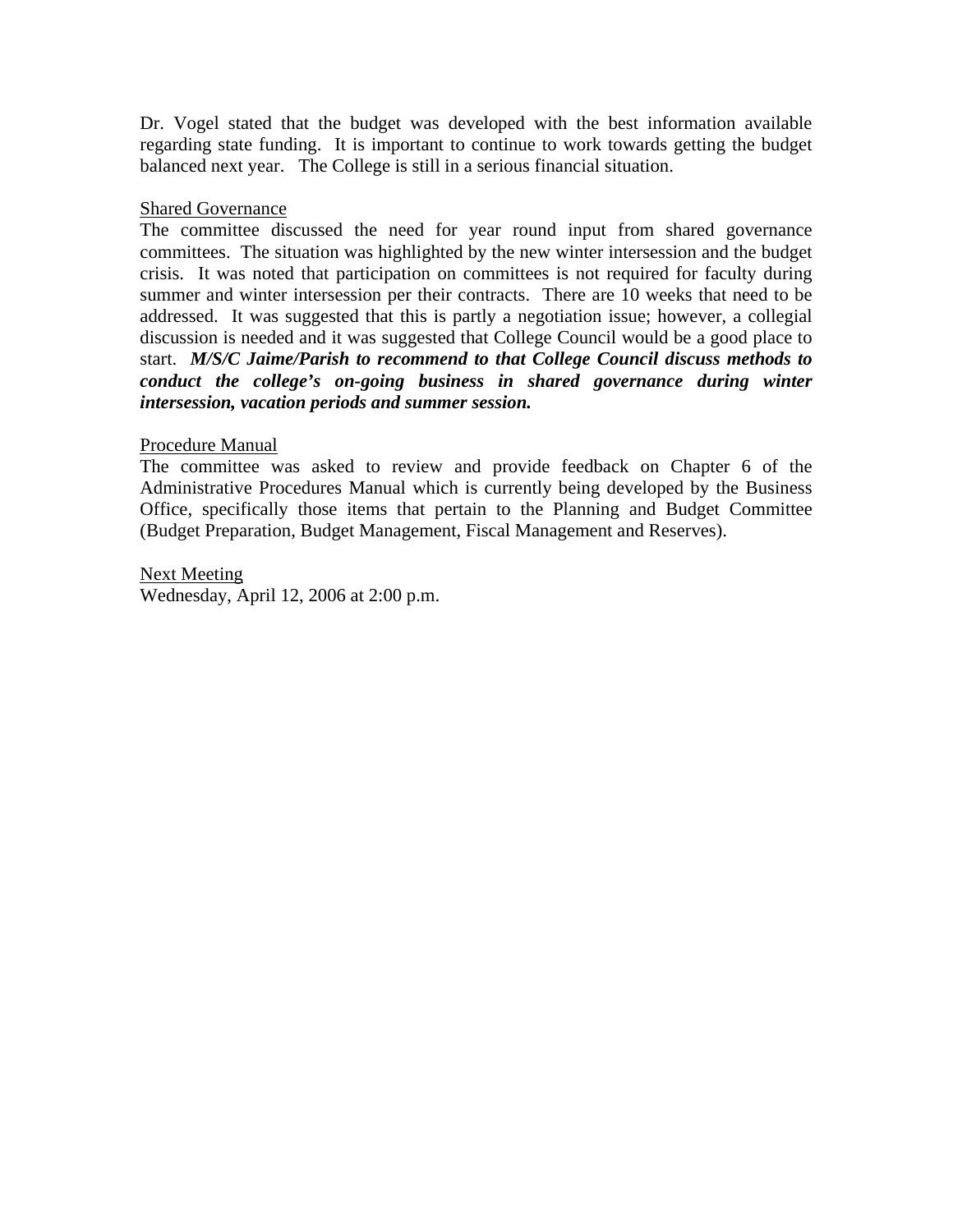# **UNADOPTED MINUTES March 22, 2006**

| Present:  | Dr. Joe Vogel, Chair;                                                              |
|-----------|------------------------------------------------------------------------------------|
|           | Ted Ceasar                                                                         |
|           | Carlos Fletes                                                                      |
|           | Saul Hom                                                                           |
|           | Dr. Victor Jaime                                                                   |
|           | Eric Jacobson                                                                      |
|           | Gail Parish (for Maria Trejo)                                                      |
|           | Patty Robles                                                                       |
|           | Dr. Lianna Zhao                                                                    |
| Absent:   | Craig Blek                                                                         |
|           | Maria Trejo                                                                        |
|           | ASG representative                                                                 |
| Visitors: | Leonard Fabian, Gonzalo Huerta, Dr. Kendra Jeffcoat, Jan Magno and Dr. Paul<br>Pai |
|           | Recorder: Mary Carter                                                              |
|           |                                                                                    |

The regular meeting of the Planning and Budget Committee was called to order at 2:00 p.m. on Thursday, March 9, 2006 in the Board Room, by Dr. Joe Vogel, Chair.

### Approval of Minutes: *M/S/C Parish/Hom to approve the minutes of the March 9, 2006 meeting.*

#### Revised Budget Calendar:

Carlos Fletes advised the committee that an additional week is needed to produce the tentative budget document. A Planning and Budget meeting will be held on Thursday, March 30 to review the budget. *M/S/C Parish/Zhao to approve the revised budget calendar.* 

Need for planning, shared governance, and committee participation during Winter Intersession and other faculty non-service times

Dr. Vogel stated that looking back on what has occurred this year, the compressed calendar and the new Winter Intersession limited the ability of the college to carry on planning and decision making. The college was unable to meet with negotiators for an extended period of time from the end of fall semester in December to the start of spring semester in February, and various shared governance committees struggled to get a quorum or conduct business. The College is a big organization, with a \$50 million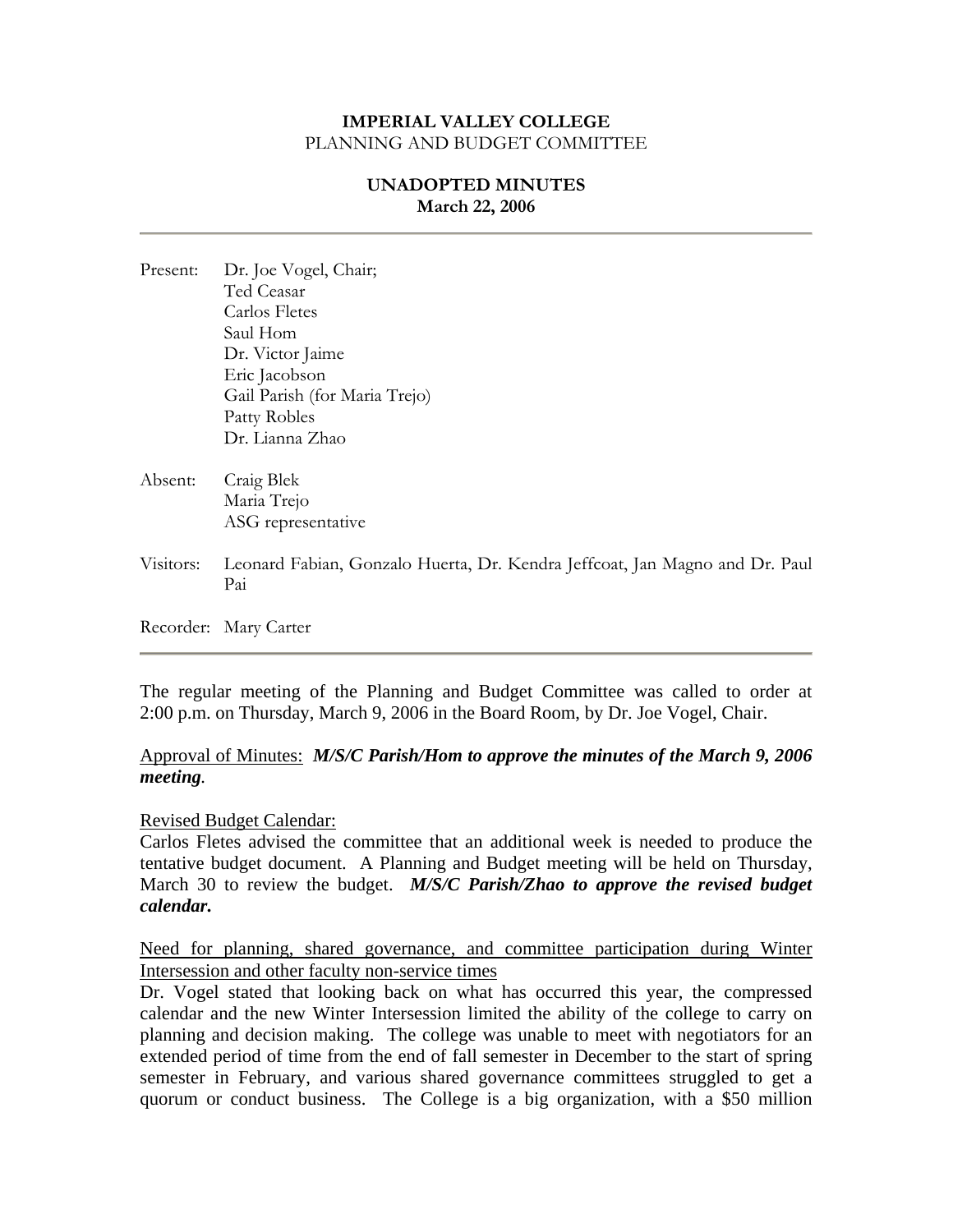budget (including categorical and bond funds), and there are times when it must move forward on critical issues. Dr. Vogel sought input from the committee on how to address planning.

Discussion: The committee concurred, stating that Planning and Budget needs to initiate a dialog with other committees to come up with methods to conduct business in a timely manner. Ted Ceasar stated that this has been an issue with College Council in regards to summer break, and it was decided to hold College Council meetings year round, using alternates. They meet in January, but without a quorum. Committee members are expected to appoint alternates if they are unable to attend meetings.

It was acknowledged that this issue mostly pertains to faculty who are not obligated to attend committing meetings during winter session per contract. However, shared governance cannot take place without participation from all constituencies.

It was the consensus of the committee that a recommendation be made to the Academic Senate and College Council that shared governance not stop, or be limited to primary terms, and that all areas, including unions, work together to address shared governance during winter and summer. Possible language: *Recommendation to Academic Senate and College Council to initiate a discussion forum regarding methods for conducting the college's on-going business in shared governance during winter intersession, vacation periods and summer session when full staff is not available.* 

Dr. Vogel stated that he will bring this item back as an action item.

### Request for Funding

Carlos Fletes stated that funding for categorical programs is not always known, which causes budgeting problems. Also salary increases have considerable impact on categorical programs. The preschool recently had to have money transferred from reserve to meet payroll. This transfer was to address a cash flow issue, and the District expects repayment this fiscal year. Dr. Vogel stated that the budget is very tight and that requests for additional funds will add up quickly. A request for additional funds from Work Force Development was presented to the committee as an information item only. Leonard Fabian stated that the program cannot continue to exist on just categorical funds.

### Electronic Signatures on Purchase Orders

Carlos Fletes advised the committee that the Imperial County Office of Education has approved the use on electronic signatures for purchase orders, and will not require a written signature. Mr. Fletes has communicated this change to the campus via an all users e-mail.

### Purchasing Cards

Carlos Fletes distributed information on a commercial credit card available through Wells Fargo Bank. There would be very clear guidelines on usage. The type of purchases, vendors and use tax can be traced and budgetary control can be built in. The commercial card could replace the American Express card (used for travel) and gas cards.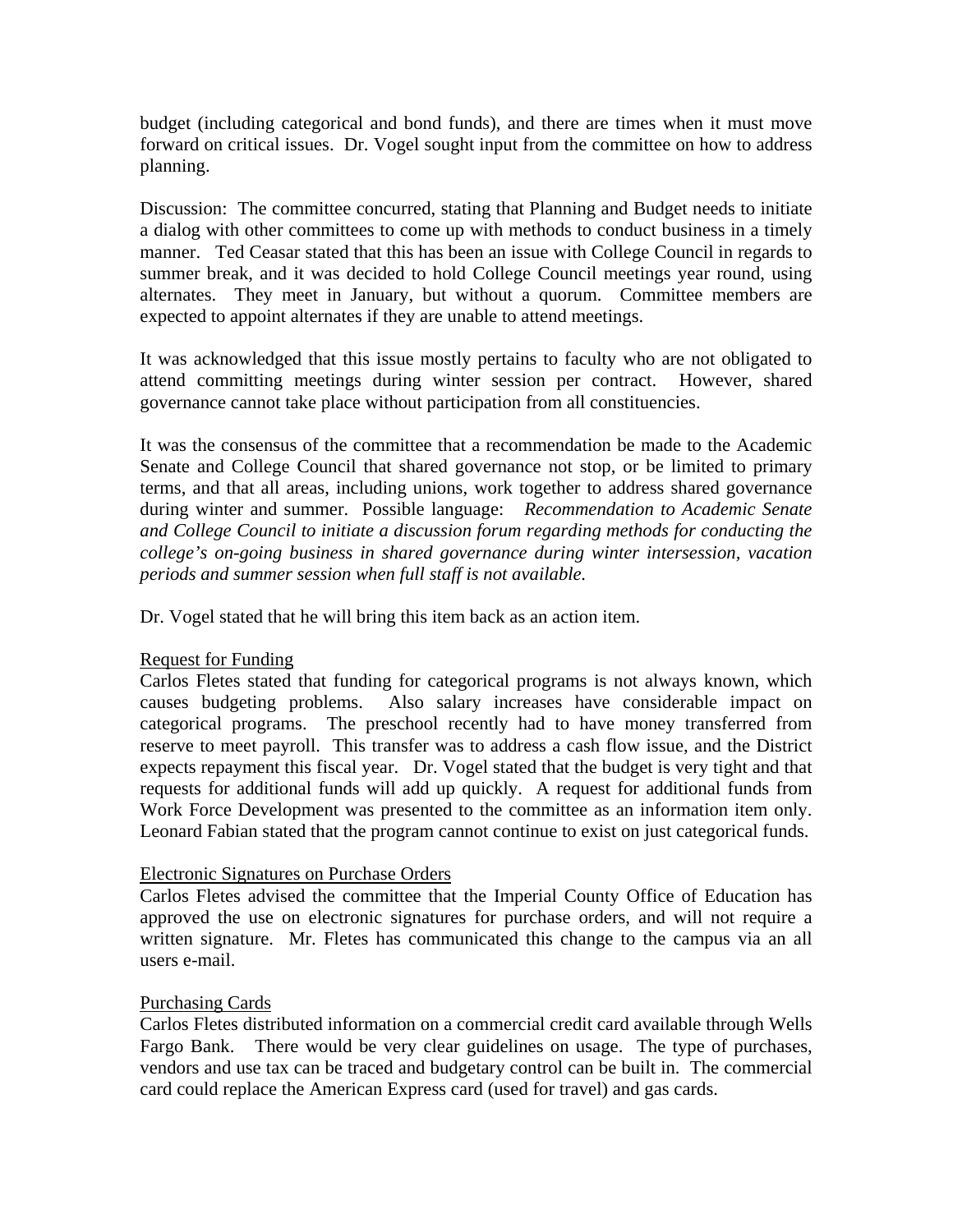#### Update on Bond Projects

**Bond Audit:** Dr. Vogel informed the committee that the Bond audit has been completed, and concludes that all bond funds were spent in an appropriate manner, including the payment of debt on the lease revenue bonds and certificates of participation. Carlos Fletes stated that once constructions begins, the bond fund will begin to dry up and the \$700,000 annual debt payments will have to come from another source. One possibility is redevelopment money, however, there is only \$13,000 in that fund at this time.

**Site plans:** Dr. Vogel shared the site plan and building elevations for the Science Building, Technology Building and Career Technical Building with the committee and invited members who have not already seen the architect's presentation to attend the Citizen's Oversight meeting at 2:00 p.m. on Friday, March 24.

Dr. Vogel stated that the college is asking for proposal for traffic study on campus and at the entrances.

**Planning Committee:** A committee will be needed in the near future to plan for the moving of staff and classes during construction, and to plan for the modernization of the 400 building (existing Science building).

#### Function of Committee

Dr. Vogel informed the committee that the function of the committee needs to be revisited and updated. Copies of the Planning and Budget Process, adopted by the Board of Trustees on March 11, 1998 was distributed to the committee for review and discussion at an upcoming meeting.

#### Next meeting

The committee will meet on Thursday, March 30 at 1:30 to review the Tentative Budget.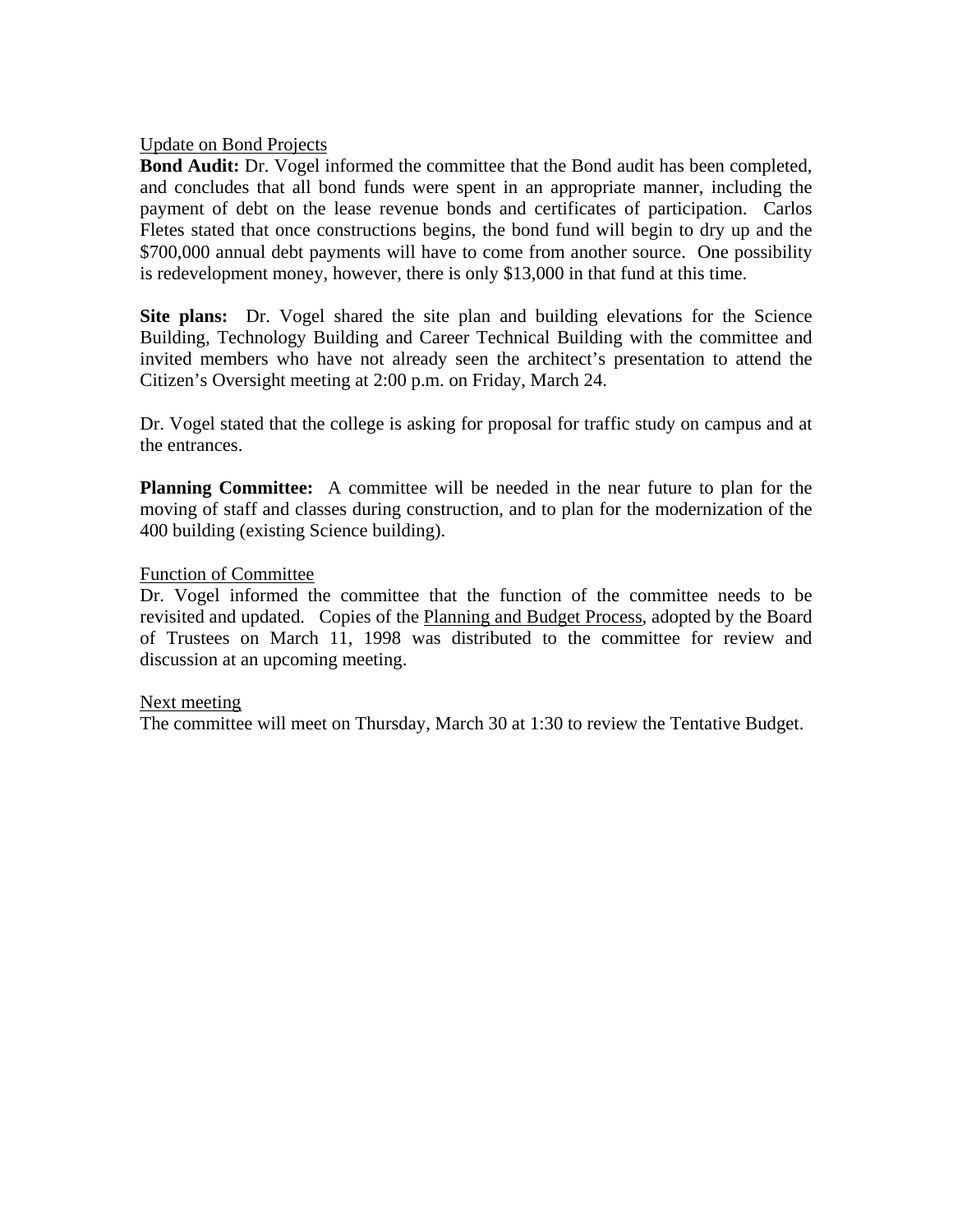# **UNADOPTED MINUTES March 9, 2006**

- Present: Dr. Joe Vogel, Chair; Patty Robles Carlos Fletes Saul Hom Eric Jacobson Dr. Victor Jaime Gail Parish (for Maria Trejo)
- Absent: Craig Blek Ted Ceasar Maria Trejo Dr. Lianna Zhao Monica Bulong, ASG
- Visitors: Krista Byrd, Dawn Chun, Jan Magno, Laurie Franks, Dr. Paul Pai and Rick Webster

Recorder: Mary Carter

The regular meeting of the Planning and Budget Committee was called to order at 2:00 p.m. on Thursday, March 9, 2006 in the Board Room, by Dr. Joe Vogel, Chair.

Approval of Minutes *M/S/C Jaime/Parish approve the minutes of the January 25, 2006 meeting (with the notation that the list of authorized signers for Purchase Orders was later revised to include all Deans and division chairs).* 

#### Budget Presentation

Carlos Fletes, Director of Fiscal Services, reported that the College has arranged a deferred payment schedule with the Chancellor's Office to repay the \$1.77 million overpayment: \$490,000 for 2005-06, \$280,000 in 2006-07, \$500,000 in 2007-08 and \$500,000 in 2008-09.

Mr. Fletes gave the committee a report on the 2005-06 budget and projected 2006-07 budget which will be presented to the Board of Trustees at their retreat on March 11.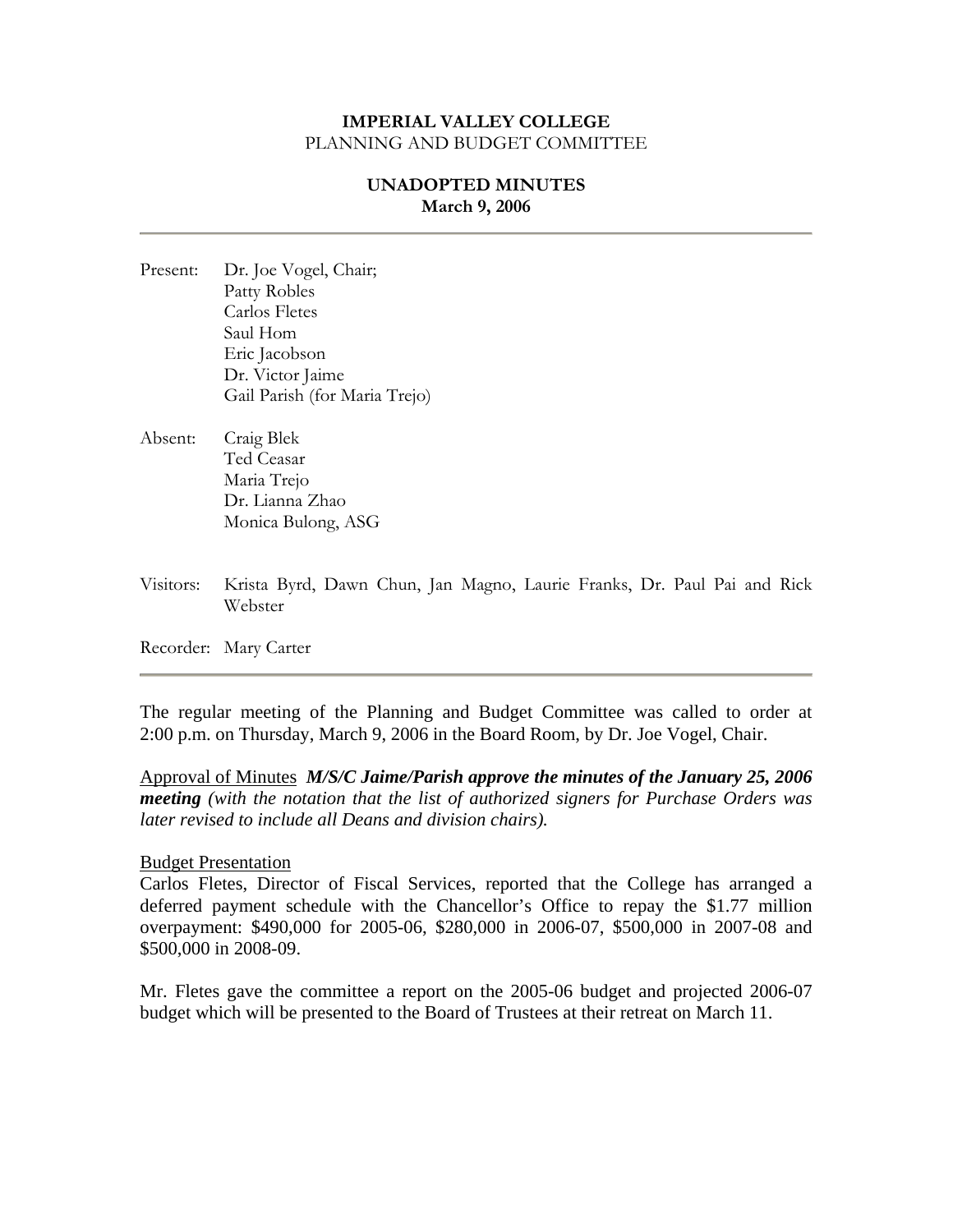# **\*\* This information only pertains to the unrestricted General Fund \*\***

### **2005-06 Budget Highlights**

| <b>COLA 4.28%</b>          | \$1,064,994 |
|----------------------------|-------------|
| Equalization               | 198,197     |
| Growth factor 5.26%        | 1,173,204   |
| Property taxes             | 3,793,744   |
| Enrollment fee revenue     | 1,380,299   |
| <b>State Apportionment</b> | 21,755,102  |

#### **2005-06 Projected Reserves**

| <b>Beginning Fund Balance</b> | $$6,437,706*$ |
|-------------------------------|---------------|
| Total current year deficit    | (2,928,041)   |
| <b>Ending Fund Balance</b>    | \$3,509,665   |

## **\*Total beginning reserves increased due to a loan from the Chancellor's Office in the amount of \$1.28 million.**

#### **2005-06 Revenues**

| Federal      | \$1,053      |
|--------------|--------------|
| <b>State</b> | 23,080,338   |
| Local        | 5,685,531    |
|              | \$28,766,922 |

#### **2005-06 Expenditures**

| Certificated salaries | \$14,947,162 |
|-----------------------|--------------|
| Classified salaries   | 5,798,475    |
| <b>Benefits</b>       | 7,076,093    |
| Supplies              | 939,300      |
| <b>Services</b>       | 2,560,849    |
| Capital Outlay        | 138,833      |
| Other Outgo           | 234,251      |
|                       | \$31,694,963 |

#### **Total deficit: \$2,928,041**

Assumptions:

- Salaries are projected with step increases only and no additional salary increase
- Both overload and per-session rates remain at \$40/hour
- No increase to any fringe benefit costs, including health insurance
- Supplies and services will remain at the FY 2005-06 level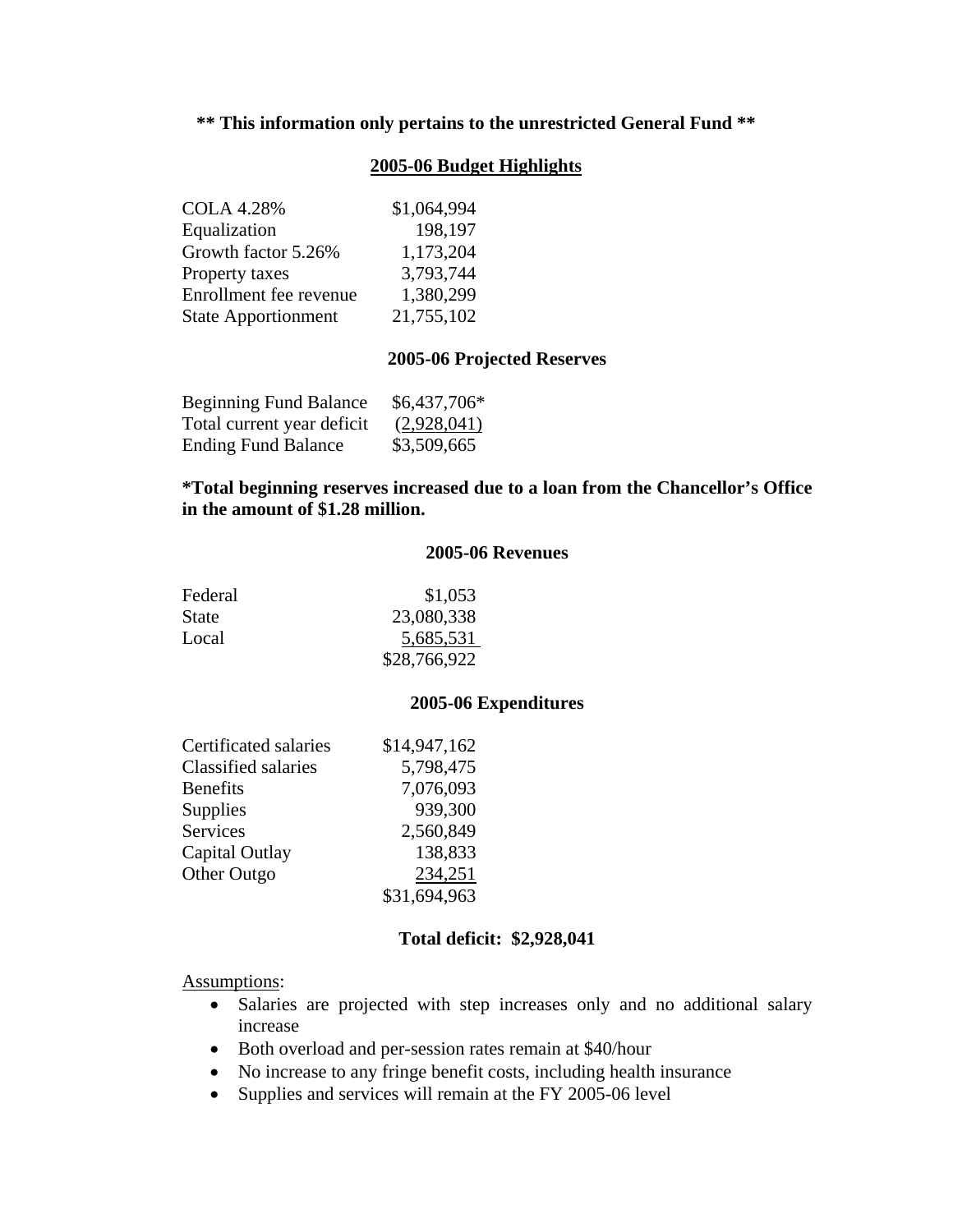- That the \$90,000 loan to the Child Development Fund will be paid back
- The second payment of \$280,000 to the Chancellor's office is included in the "other outgo" category
- Hiring freeze remains in place

#### Things to remember for FY 2007-08 and 2008-09

- Two \$500,000 payments due to Chancellor's Office (2007-08 and 2008-09)
- Future salary agreements to be negotiated
- More demand on General Fund due to impact of salary increases on Categorical programs
- GASB 43 and 45 (requirement to fully fund retiree health insurance liability)
- Some grant funded positions will eventually revert to the General Fund, per grant agreement (i.e. ACCESO grant)

#### Other scenarios

Mr. Fletes presented alternate scenarios for 2005-06 and 2006-07 based on whether the College achieves its goal of 5.28% growth (6311 FTE) for 2005-06, or grows to 6395 FTE (6.68% growth). He also presented two different growth scenarios for 2006-07 at either 3.64% growth or 0% growth.

| $A-1$                                   | $B-1$                                  |
|-----------------------------------------|----------------------------------------|
| 2005-06                                 | 2005-06                                |
| 4.28% COLA and 5.28% growth (6,311 FTE) | 4.28% COLA and 6.68% growth (6395 FTE) |
| Deficit: (\$2,928,041)                  | Deficit: (\$2,617,681)                 |
| Reserve: \$3,509,665                    | Reserve: \$3,820,025                   |
| $A-2$                                   | $B-2$                                  |
| 2006-07                                 | 2006-07                                |
| 5.18% COLA and 3.64% growth (6,541 FTE) | 5.18% COLA and 3.64% growth (6628 FTE) |
| Deficit: (\$1,368,863)                  | Deficit: (\$1,031,154)                 |
| Reserve: \$2,140,801                    | Reserve: \$2,788,870                   |
| $A-3$                                   | $B-3$                                  |
| 2006-07                                 | 2006-07                                |
| 5.18% COLA and 0% growth (6,311 FTE)    | 5.18% COLA and 0% growth (6395 FTE)    |
| Deficit: (\$1,824,382)                  | Deficit: (\$1,514,022)                 |
| Reserve: \$1,685,282                    | Reserve: \$2,306,002                   |

B1: If the 400 FTES for Winter Intersession ends up being a net gain, the College would realize 6.68% growth and set up a higher base for the following year (scenario B-2).

B2: uses a 3.64% projected growth, while B3 uses 0% growth, which was how budgets in previous years were built (no growth projection).

Dr. Vogel stated that the 5.18% COLA for 2006-07 and 3.64% growth rates are realistic figures to use for projections, 0% growth is the most conservative approach. Carlos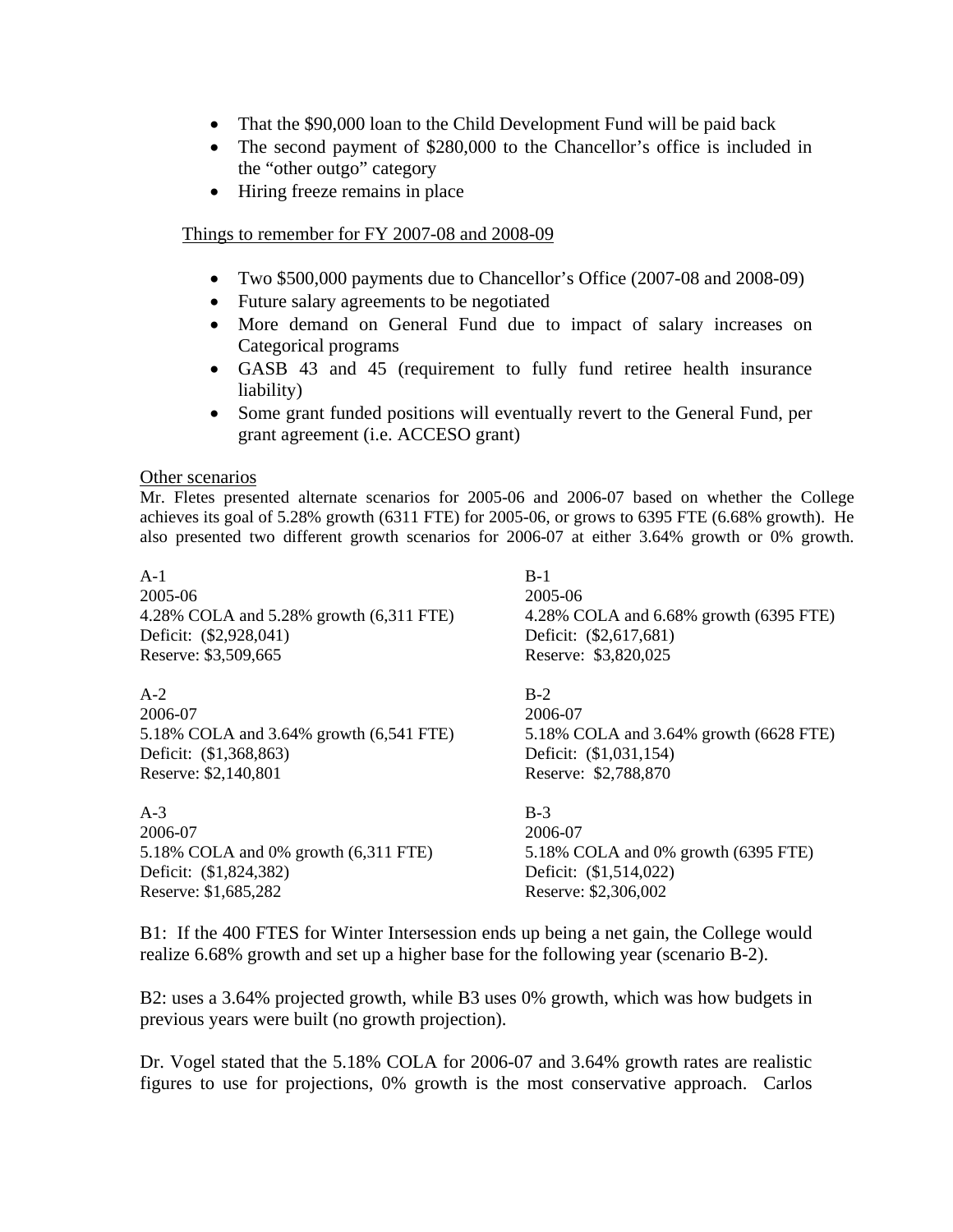Fletes stated that it was past practice of the District not to project additional revenue when building the budget

Other Possible Revenue Generating Items

• Equalization

.

- Retirements/resignations
- Additional COLA
- Additional growth

The deficit for 2005-06 is \$2.9 million, down from \$4.1 million before the deferment (loan) from Chancellor's Office. Other factors are an additional \$300,000 in the state apportionment and mid-year budget adjustments (including less salary costs due to hiring freeze).

The fund balance is estimated on the assumption that all budgeted funds will be expended, if there is some savings then the reserve will be increased, if more is expended than was budgeted, then the reserve will be decreased.

Equalization may be fully funded for 2006-07, with a possible \$400,000 to \$600,000 more.

Dr. Vogel cautioned that the reserve includes funds that need to be paid back to the State.

### **Other**

Bond Issue: Dr. Vogel stated that the issue of use of bond funds has been pretty much resolved and the College is waiting for the final audit report.

Parking Lots: The work will begin soon, with \$1.8 million allocated from Bond Funds.

Purchasing Cards: Jan Magno asked that this item be placed on a future agenda.

Dr. Vogel stated that he would like the committee to discuss shared governance and planning during periods such as Winter Intersession when faculty is not available for meetings.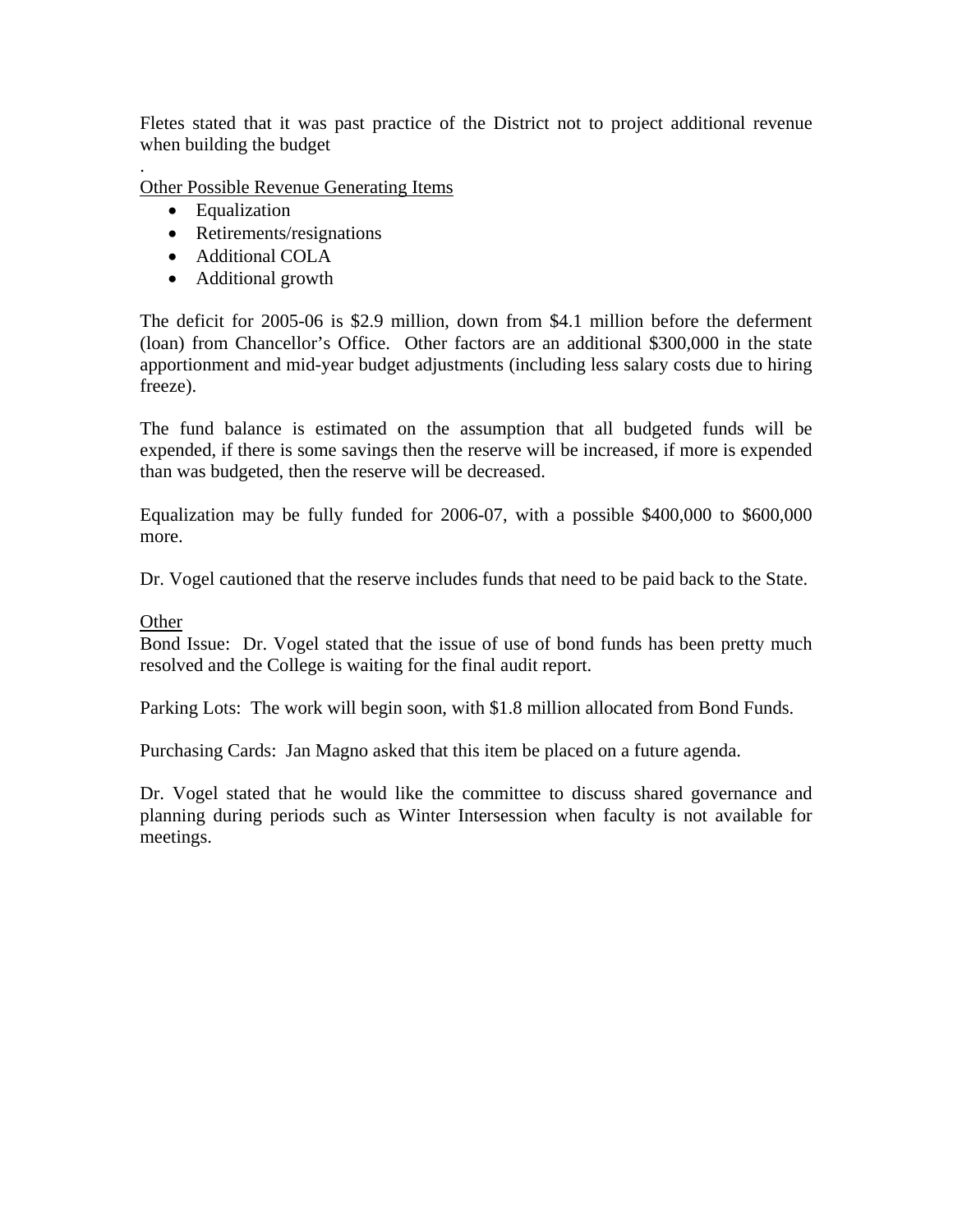# **UNADOPTED MINUTES January 25, 2006**

- Present: Dr. Joe Vogel, Chair; John Abarca (for Patty Robles) Ted Ceasar Carlos Fletes Saul Hom Dr. Victor Jaime Gail Parish (for Maria Trejo)
- Absent: Craig Blek Eric Jacobson Patty Robles Maria Trejo Dr. Lianna Zhao Monica Bulong, ASG

Visitors: Jan Magno, Laurie Franks, Sergio Lopez and Dr. Kendra Jeffcoat

Recorder: Mary Carter

The regular meeting of the Planning and Budget Committee was called to order at 2:05 p.m. on Wednesday, January 25, 2006 in the Board Room, by Dr. Joe Vogel, Chair.

# Approval of Minutes *M/S/C Jaime/Hom to approve the minutes of the December 14, 2005 meeting as presented.*

#### Budget Update

Dr. Vogel stated that COLA of 5.16% is possible for next year and there may be \$841,000 in equalization funds if full funding is approved; however, these will not be known for certain until September. Carlos Fletes stated that the current year growth is still unknown; the final growth won't be known until the end of summer school. Hopefully, enrollment will be fully funded but the College needs to be conservative. The College needs to plan on next year as being a year of no growth instead of making commitments based on projections that might not come through. At the end of February, the First Principal Apportionment (P1) report will be a good indication of whether the State will fund growth. Mr. Fletes stressed the need to take a conservative approach in planning for next year's budget.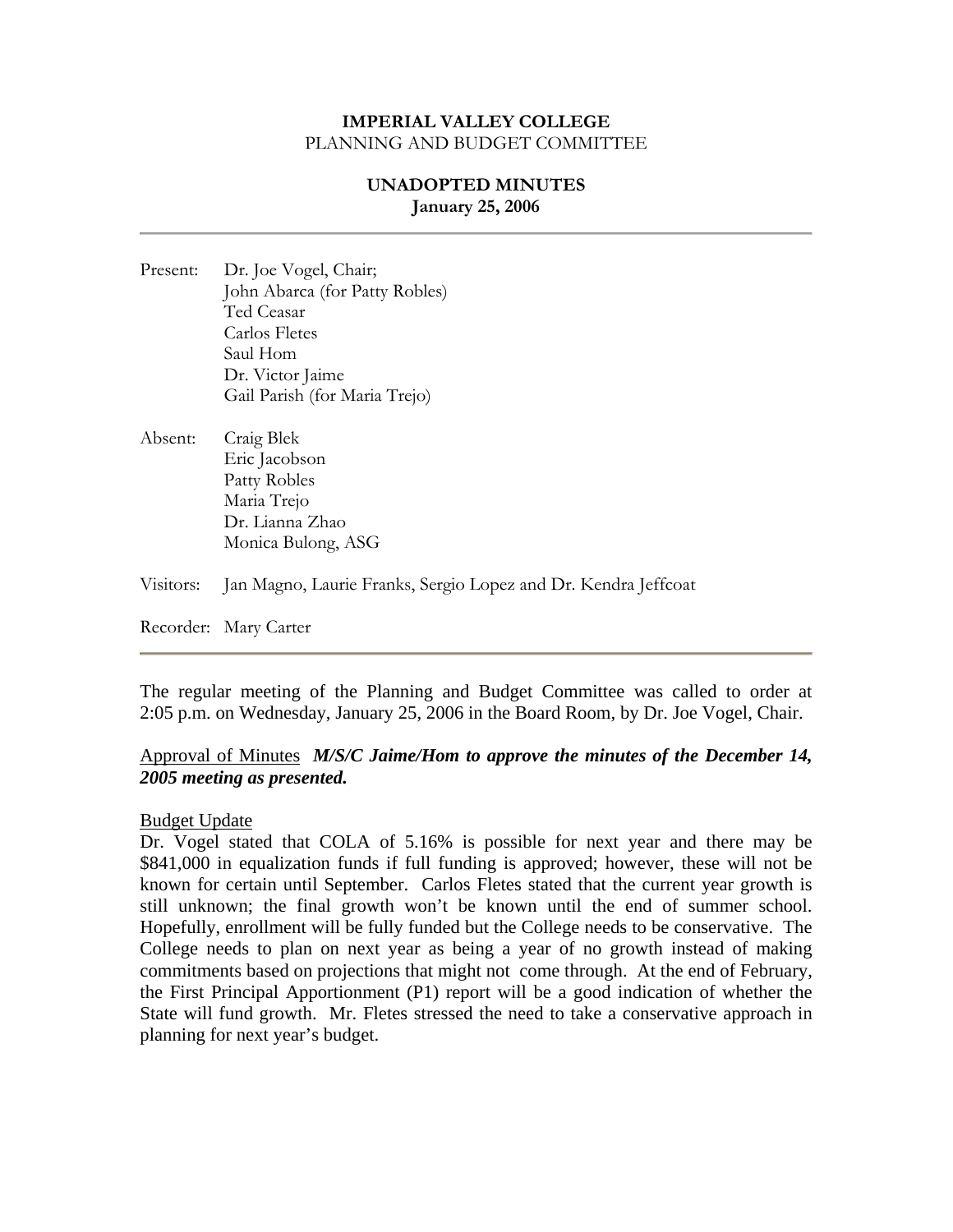# Purchasing Procedures *M/S/C Jaime/Ceasar to approve the following Purchasing Procedures:*

# Revised 1/10/06 PURCHASING PROCEDURES

The following measures related to purchase orders are recommended for immediate implementation:

- 1. All purchase orders must receive the electronic approval of the Director of Fiscal Services to ensure that funds are available and transactions are being charged to the appropriate account.
- 2. Issuance of purchase orders will be cut off as of April 14, 2006 for Spring 2006 semester and May 19 for Summer 2006. Any purchase orders issued after April 14, 2006 for Spring semester or May 19 for Summer session must have the approval of the Interim Dean of Business Service or the Superintendent/President.
- 3. No orders shall be placed on behalf of the district without a signed purchase order certifying that sufficient funds are available and that the expense is authorized by the District. No verbal purchase order numbers are to be given.
- 4. Purchase orders will only be signed by those designated in Resolution No. 13316, dated July 19, 2005:
	- a. Superintendent/President
	- b. Dean of Business Services
	- c. Vice President for Academic Services
	- d. Vice President for Student Services
	- e. Director of Fiscal Services
	- f. Director of Purchasing

# **added by Board Resolution, January 17, 2006**

- *g. Dean of Applied Sciences*
- *h. Dean of Extended Campus*
- *i. Dean of Technology and Learning Services*
- *j. Dean of Financial Assistance and State Programs*
- *k. Director of Maintenance*
- *l. Director of Child, Family and Consumer Studies*
- 5. Pursuant to Resolution No. 13313, dated July 19, 2005 and Education Code Section 81656, any contracts or purchases in the amount of \$15,000 or more must be approved by the Board of Trustees in advance of execution.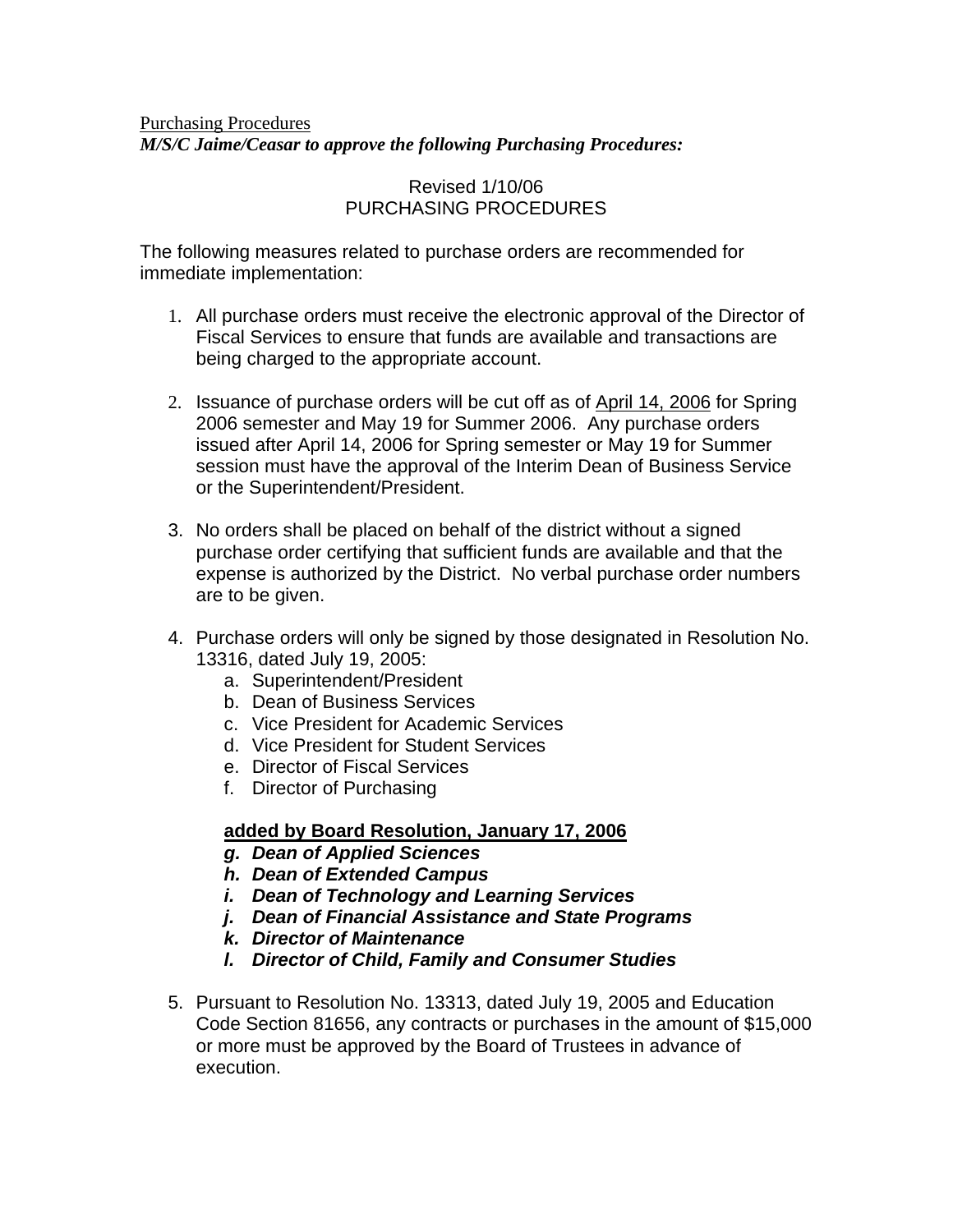6. No further expenses will be paid from Certificate of Participation funds without express authorization of the Superintendent/President and/or Dean of Business Services.

Jan Magno asked that a communication be sent out that the equipment replacement program has been halted.

## Purchasing Card

Jan Magno spoke to this item, as she had requested that it be placed on the agenda. She stated that an alternative to the American Express Card is needed to facilitate purchases and to give departments flexibility in making the best use of their funds. She stated that currently there is no centralized purchasing and no asset inventory to tell what comes in or goes out; unless there is a return to centralized purchasing, departments should have the ability to save money on supplies and to order off the internet. It was agreed to bring this item back at the next meeting; the Purchasing Director will gather information on what options are available in terms of a "purchasing" credit card.

### Contracted Services

Gail Parish spoke to this item in the place of John Abarca, who had asked that it be placed on the agenda, and who had been called to another meeting. She stated that there may be areas where departments could cut back in the 5000 accounts (services). Dr. Vogel noted that there is \$3.8 million in 5000 accounts (including categorically funded programs), and stated that he would like to see all departments evaluate their needs.

### **Other**

Carlos Fletes stated that budget development will be starting soon, and that the goal is to have a Tentative Budget before Spring Break.

Meeting adjourned at 3:05 p.m.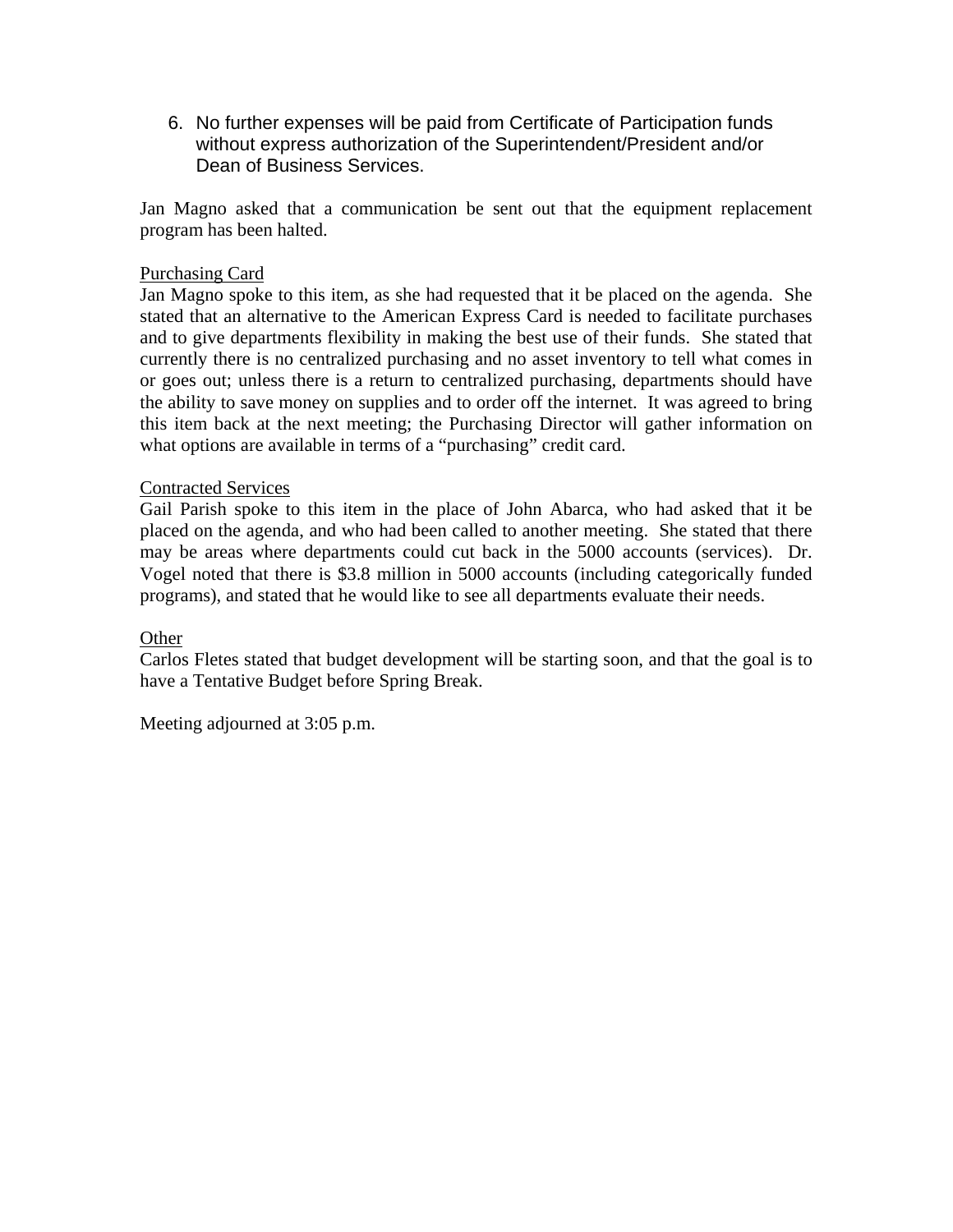### **UNADOPTED MINUTES December 14, 2005**

- Present: Dr. Joe Vogel, Chair; John Abarca (for Maria Trejo) Monica Bulong, ASG Ted Ceasar Carlos Fletes Saul Hom Eric Jacobson Jan Magno (for Dr. Victor Jaime) Patty Robles Dr. Lianna Zhao
- Absent: Craig Blek Dr. Victor Jaime Maria Trejo

Recorder: Mary Carter

The regular meeting of the Planning and Budget Committee was called to order at 2:00 p.m. on Wednesday, December 14, 2005 in the Board Room, with numerous visitors in attendance.

Approval of Minutes M/S/C Ceasar/Hom to approve the minutes of the November 23, 2005 meeting.

Budget Guidelines *M/S/C Fletes/Magno to approve the 2006-07 Budget Guidelines.* 

# **2006-07 Budget Development Guidelines**

Budget development for the 2006-07 District Budget is scheduled to begin in February 2005. The first draft of the Tentative Budget will be reviewed by Planning and Budget Committee on March 22, 2006, with a Tentative Budget being presented to the Board of Trustees on June 20, 2006 and a Final Budget to be adopted by September 15, 2006.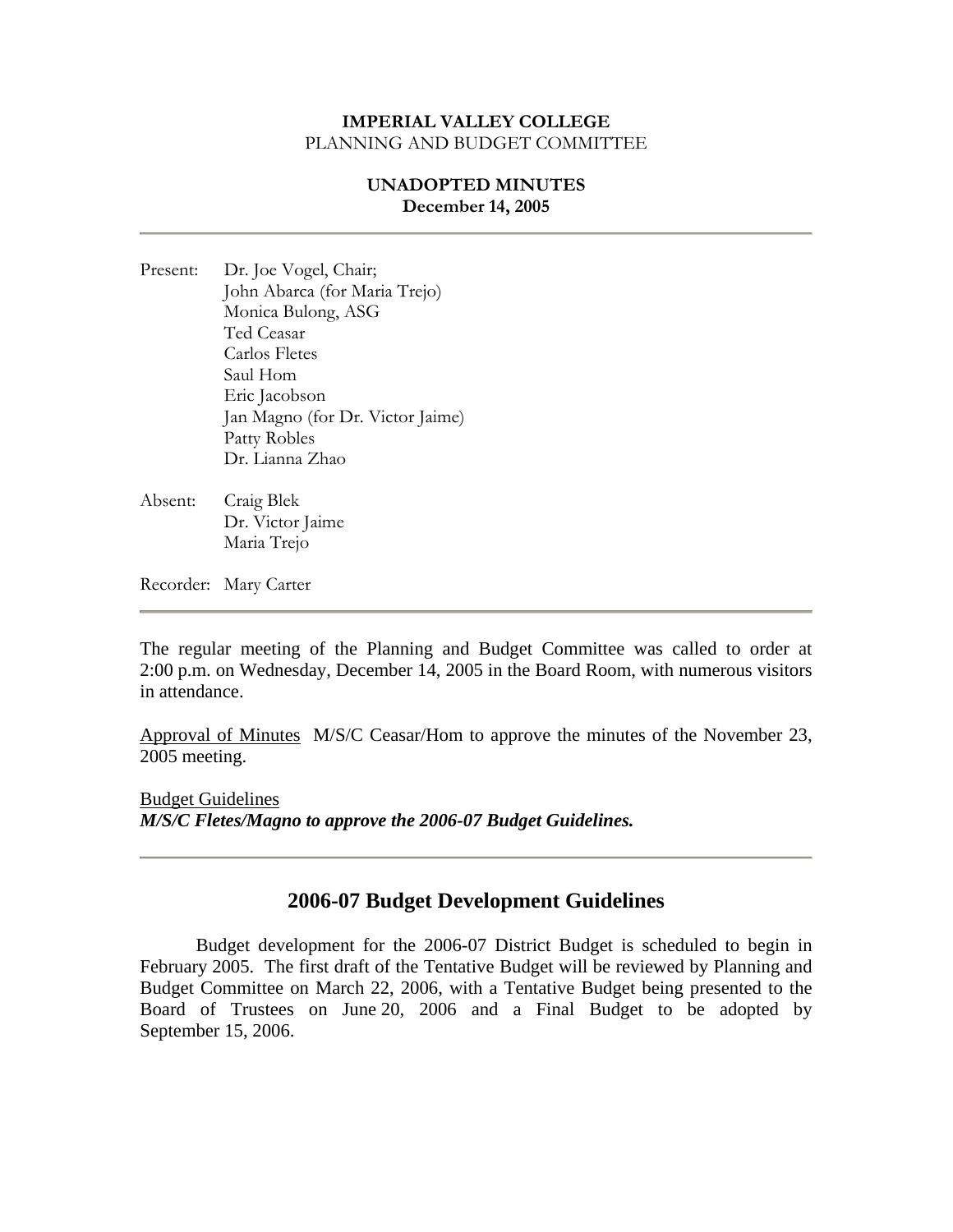# **2006-07 BUDGET GOALS**

- 1. Restore the fiscal stability of the District.
- 2. Maintain a minimum 5% reserve.

### **2006-07 BUDGET GUIDELINES**

- 1000 Certificated salaries subject to negotiations.
- 2000 Classified Salaries subject to negotiations.
- 3000 Fringe Benefits subject to negotiations.
- 4000 Supplies and Equipment no increase over 2004-05.
- 5000 Services no increase over 2004-05.
- 6000 Capital Outlay no General Funds available for capital outlay. The Computer Loan Program will not be offered for 2006-07.

Data Entry: All data entry of budget information will be done by the Business Office.

Categorical Programs: Any adjustments to Categorical Programs budgets will be addressed on an individual basis by the Program Director and the Director of Fiscal Services.

#### Presentation of Building Plans

Dr. Vogel made a presentation to the committee on the plans for the Science Building (68,000 sq ft), Career Technical Building (37,000 sq ft), and Technology Building (48,000 sq ft).

Dr. Vogel reported that plans will be submitted to the Division of the State Architect after being approved by the Board of Trustees, with construction possible by Fall 2006. Construction will take 12 to 15 months. There will be a time lag between construction of the Science building and the Technology building due to the need to sell more bonds. The first sale of bonds was for the maximum allowed under Prop 39 (at \$25 per \$100,000 of assessed valuation). The next bond sale will be approximately August 2008 in order to have enough funds to finish the Science building. Funds for the other projects will depend on how fast the assessed valuation increases.

Dr. Vogel alerted the committee that the audit on the Bond Fund has questioned the use of Bond Funds to pay Certificate of Participation and Lease Revenue Bond debt; the matter is awaiting legal clarification and may have an approximately \$1 million impact on the General Fund.

### Audit Findings

Fixed Assets: Laurie Franks reported on the audit finding that a fixed asset inventory is needed. This is a GASB 35 requirement. She will be working on getting it done in Banner for next year. This year the inventory was outsourced at a cost of \$12,000.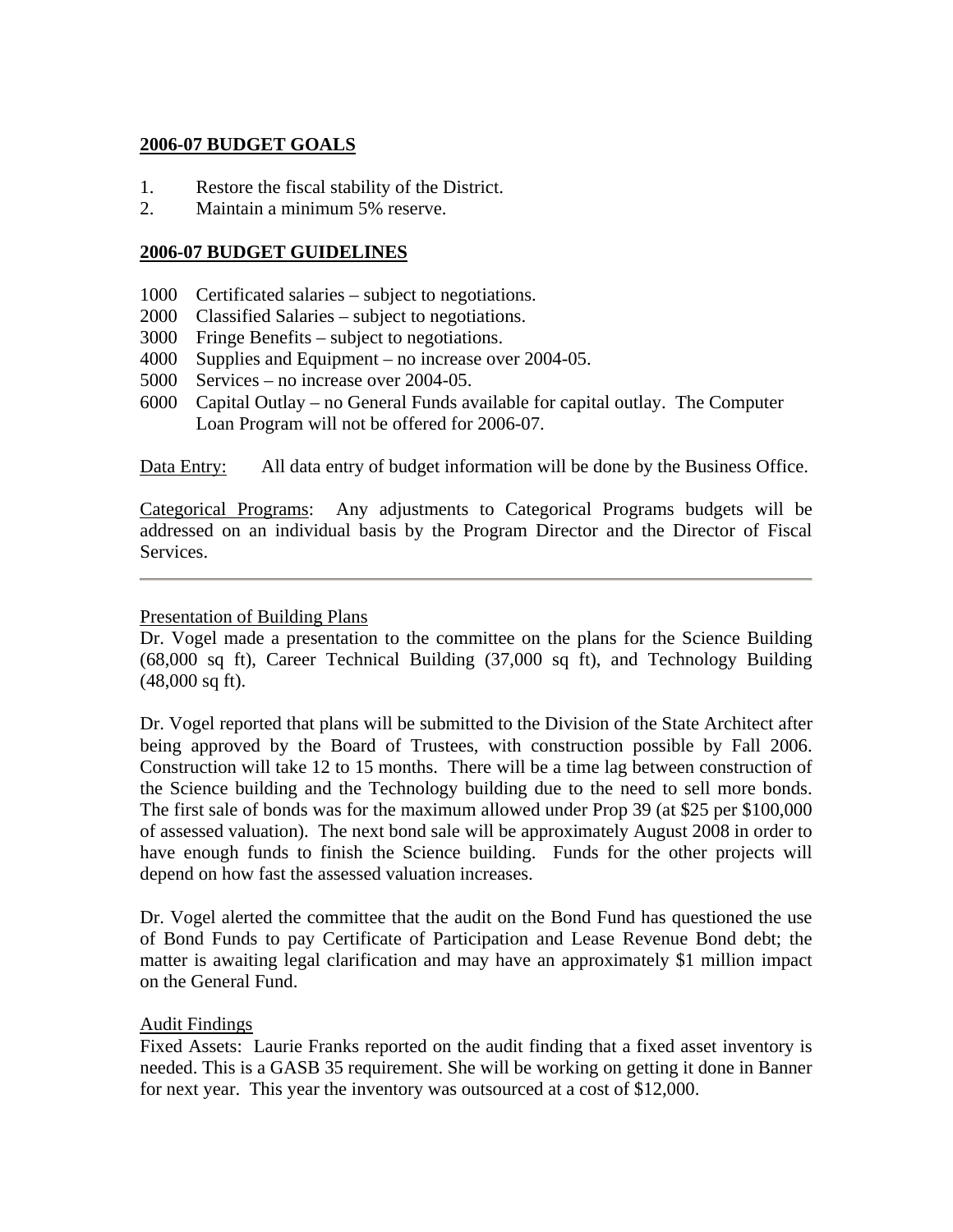Capital Projects: Carlos Fletes reported that an adjustment to the Capital Project Funds was made to the CCFS 311 budget report, this is a matter of reporting payments to fiscal agent, and does not affect the ending balance.

Gann Limit: Carlos Fletes reported on a correction to the Gann Appropriation Limit, and the resulting revision to the CCFS 311 report. The change has no implications for the College because IVC never reaches it revenue limit.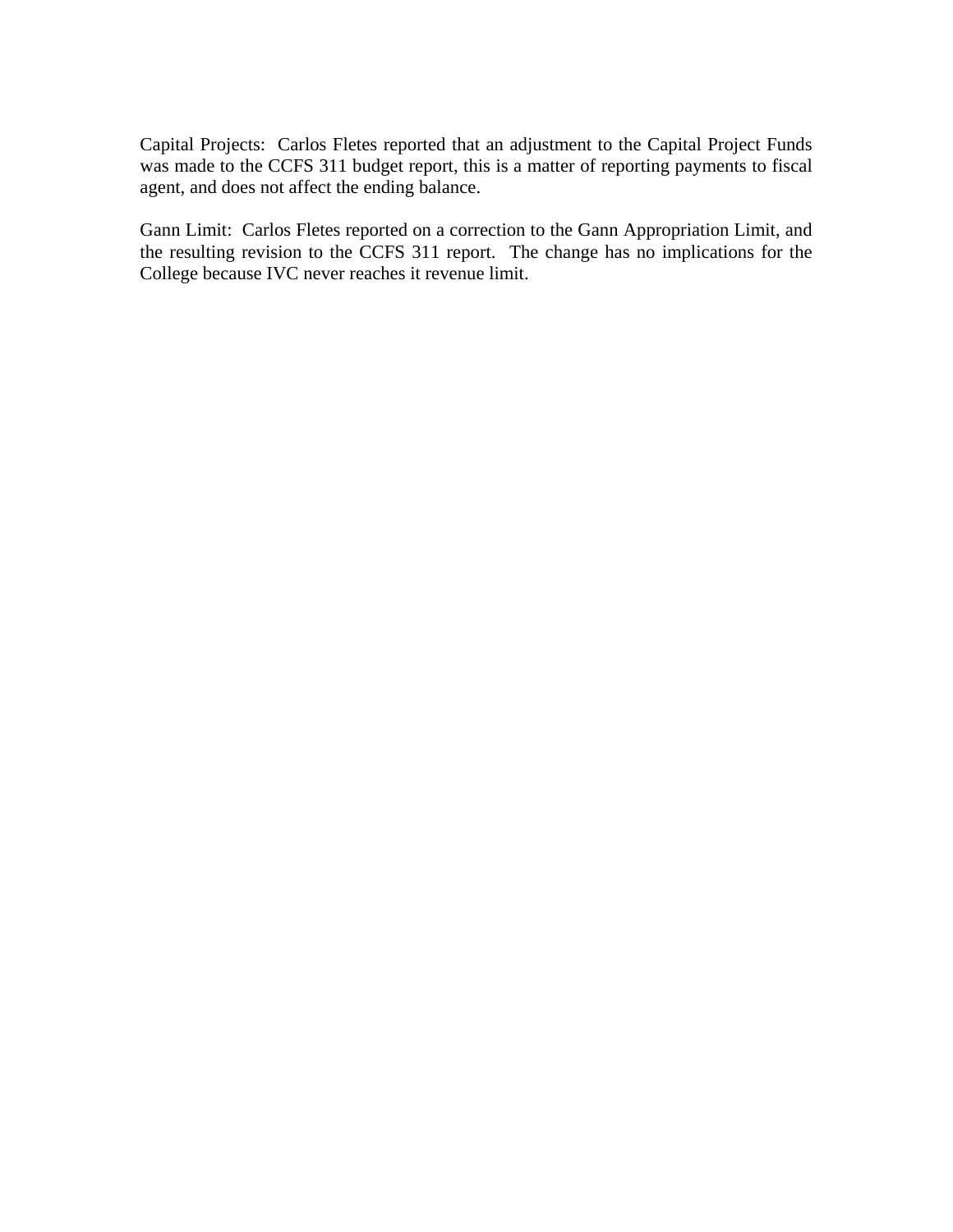Imperial Valley College 3 year funding analysis Unrestricted General Fund only Budget Forum December 7, 2005

|                           | 04-05          | 05-06           | 06-07           | 07-08                            |                                      |
|---------------------------|----------------|-----------------|-----------------|----------------------------------|--------------------------------------|
|                           | 2.45% COLA     | 4.23 % COLA     | 3% COLA         | 3% COLA                          |                                      |
|                           | 9.89% 5,995    | 5.26% 6,310     | 5% 6,625        | 5% 6,956                         |                                      |
| Fed Revenue               |                | 1,053.00        | 1,053.00        | 1,053.00                         |                                      |
| <b>State Revenue</b>      | 20,736,266     | 22,836,155.00   | 24,499,835.93   | 25,588,352.86                    |                                      |
| Local Revenue             | 6,341,672      | 5,546,567.00    | 5,546,567.00    | 5,546,567.00                     |                                      |
| <b>Total Revenue</b>      | 27,077,938     | 28,383,775.00   | 30,047,455.93   | 31,135,972.86                    |                                      |
| <b>Cert Salaries</b>      | 11,812,653     | 15,004,072.00   | 16,858,171.00   | 18,443,936.00                    |                                      |
| <b>CL Salaries</b>        | 4,961,258      | 5,827,954.00    | 6,307,448.00    | 6,673,202.00                     |                                      |
| <b>Benefits</b>           | 5,729,776      | 7,440,463.00    | 7,440,463.00    | 7,440,463.00                     |                                      |
| <b>Supplies</b>           | 699,777        | 911,833.00      | 911,833.00      | 911,833.00                       |                                      |
| Services                  | 2,213,378      | 2,396,058.00    | 2,396,058.00    | 2,396,058.00                     |                                      |
| <b>Capital Outlay</b>     | 100,036        | 137,587.00      | 125,000.00      | 125,000.00                       |                                      |
| <b>Total Expenses</b>     | 25,516,878     | 31,717,967.00   | 34,038,973.00   | 35,990,492.00                    |                                      |
| Other outgo               | 145,041        | 146,951.00      | 146,951.00      | 146,951.00                       |                                      |
| <b>Total Exp/other</b>    | 25,661,919     | 31,864,918.00   | 34,185,924.00   | 36, 137, 443.00                  |                                      |
| Surplus/-deficit          | 1,416,019.00   | $-3,481,143.00$ | $-4,138,468.07$ | $-5,001,470.14$                  |                                      |
| <b>Beginning Reserves</b> | 3,741,687      | 5, 157, 706.00  | 1,676,563.00    | 1,588,094.93                     |                                      |
| <b>Ending Reserves</b>    | 5,157,706.00   | 1,676,563.00    | $-2,461,905.07$ | $-3,413,375.21$                  |                                      |
| <b>Proposed cuts</b>      |                |                 | 4,050,000.00    | 5,040,000.00<br>990,000 in 07-08 | Note: total cuts<br>over a period of |
| Adjusted expenditures     | 25,661,919.00  | 31,864,918.00   | 30,135,924.00   | 31,097,443.00                    | three years<br>\$6,485,000           |
| Adjusted surplus/deficit  | 1,416,019.00   | $-3,481,143.00$ | $-88,468.07$    | 38,529.86                        |                                      |
| Adjusted ending reserves  | 5, 157, 706.00 | 1,676,563.00    | 1,588,094.93    | 1,626,624.79                     |                                      |
| % of unrestricted GF      | 20.10%         | 5.26%           | 5.27%           | 5.23%                            |                                      |

Assumptions:

**- Salary projections are based on current budgeted positions; step/column advancement is included in 05-06 salaries. Only step advancement is included in 06-07 and 07-08, no column advancement information is available at this time for 06-07 and 07-08.**

- Salary projections include currently negotiated salary increases for 05-06, 06-07, 07-08.

- COLA and growth for 06-07 and 07-08 are just projections and not based on any factual data.

- Proposed cuts in 07-08 take into account cuts already made in 05-06 (1,445,000) and proposed cuts for 06-07 (4,050,000).

**- The IVC Board adopted growth target for FY 05-06 is 5.66% or 6,335 FTES.**

- Fringe benefit cost increases are included in the salary accounts for comparison purposes. There is no information of any increase to our Health Insurance at this time, but it is most likely to increase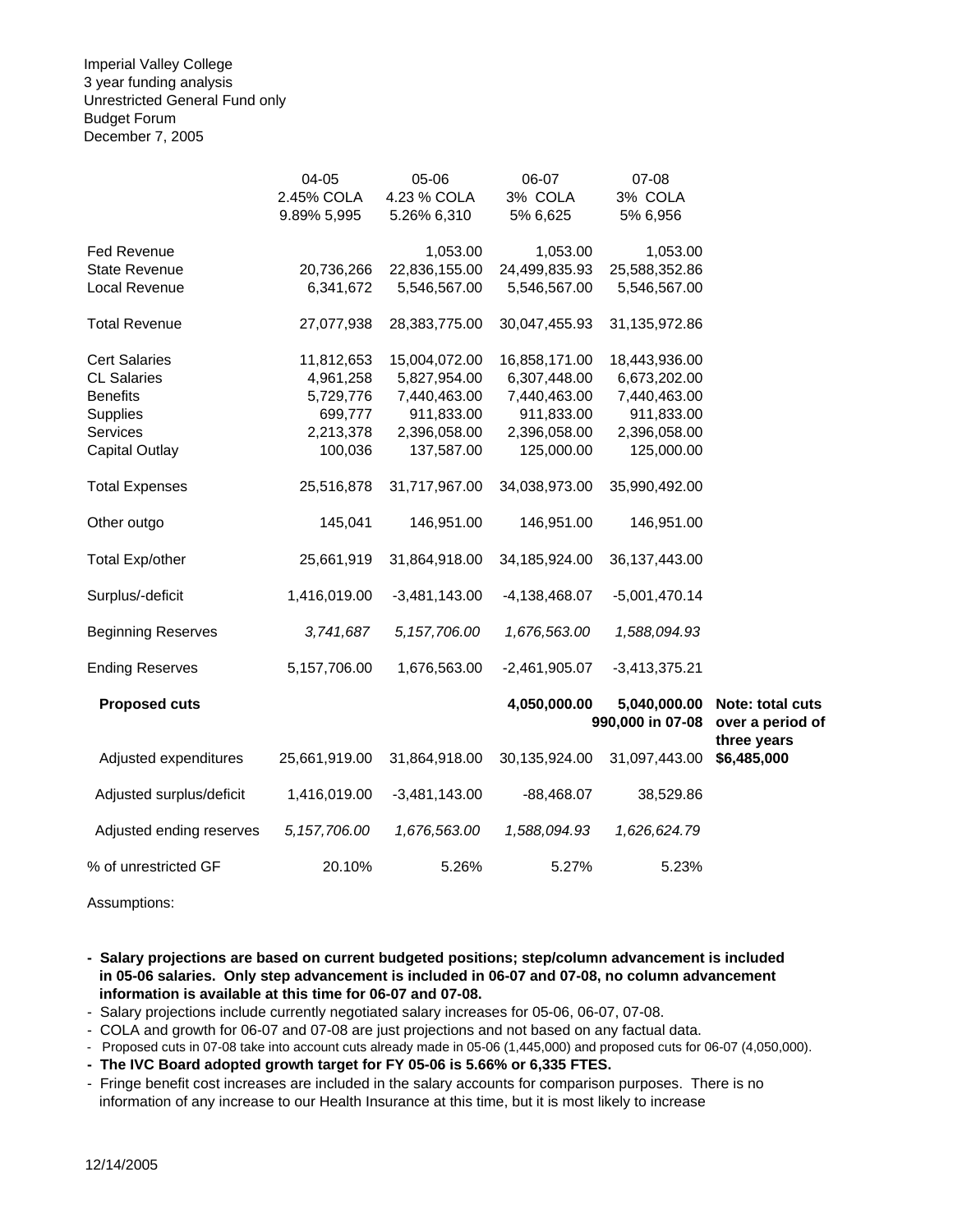# Imperial Valley College Salaries and Benefits as a % of total budgeted income Unrestricted General Fund Budget Forum December 7, 2005

| <b>Fiscal Year</b> | Sal & Ben  | <b>Total budget</b> |         |
|--------------------|------------|---------------------|---------|
| $01 - 02$          | 17,267,184 | 21,328,405          | 80.96%  |
| 02-03              | 18,508,061 | 21,866,006          | 84.64%  |
| 03-04              | 18,912,211 | 22,969,034          | 82.34%  |
| 04-05              | 22,503,687 | 27,077,938          | 83.11%  |
| 05-06 *            | 28,272,489 | 28,383,775          | 99.61%  |
| 06-07 *            | 30,606,082 | 30,047,456          | 101.86% |
| 07-08 *            | 32,557,601 | 31,135,972          | 104.57% |

\* Estimated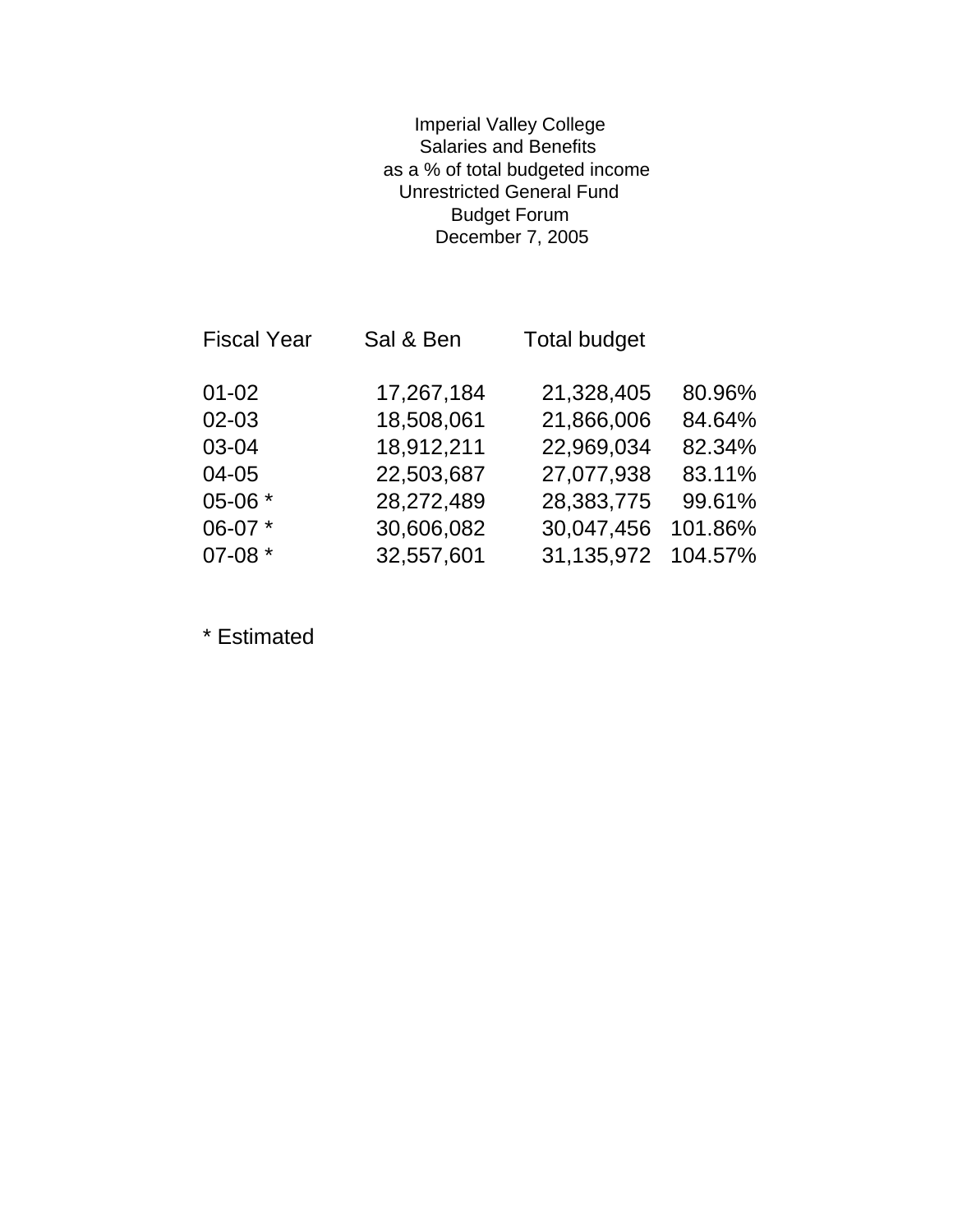#### Imperial Valley College Board Reserves/FTES analysis Budget Forum December 7, 2005

|             | Unrestricted |        | <b>General Fund</b> |             |          |
|-------------|--------------|--------|---------------------|-------------|----------|
| Fiscal Year | Reserves     | %      | <b>Budget</b>       | <b>FTES</b> | % change |
|             |              |        |                     |             |          |
|             |              |        |                     |             |          |
| $01 - 02$   | 2,344,883    | 10.75% | 21,806,489          | 4,982.89    |          |
| $02 - 03$   | 1,580,287    | 7.32%  | 21,586,216          | 5,188.69    | 4.13%    |
| 03-04       | 3.741.687    | 17.08% | 21,902,416          | 5,456.06    | 5.15%    |
| 04-05       | 5,157,706    | 20.10% | 25,661,919          | 5,995.78    | 9.89%    |
| 05-06       | 1,676,563    | 5.26%  | 31,864,918          | 6,335.14    | 5.66%    |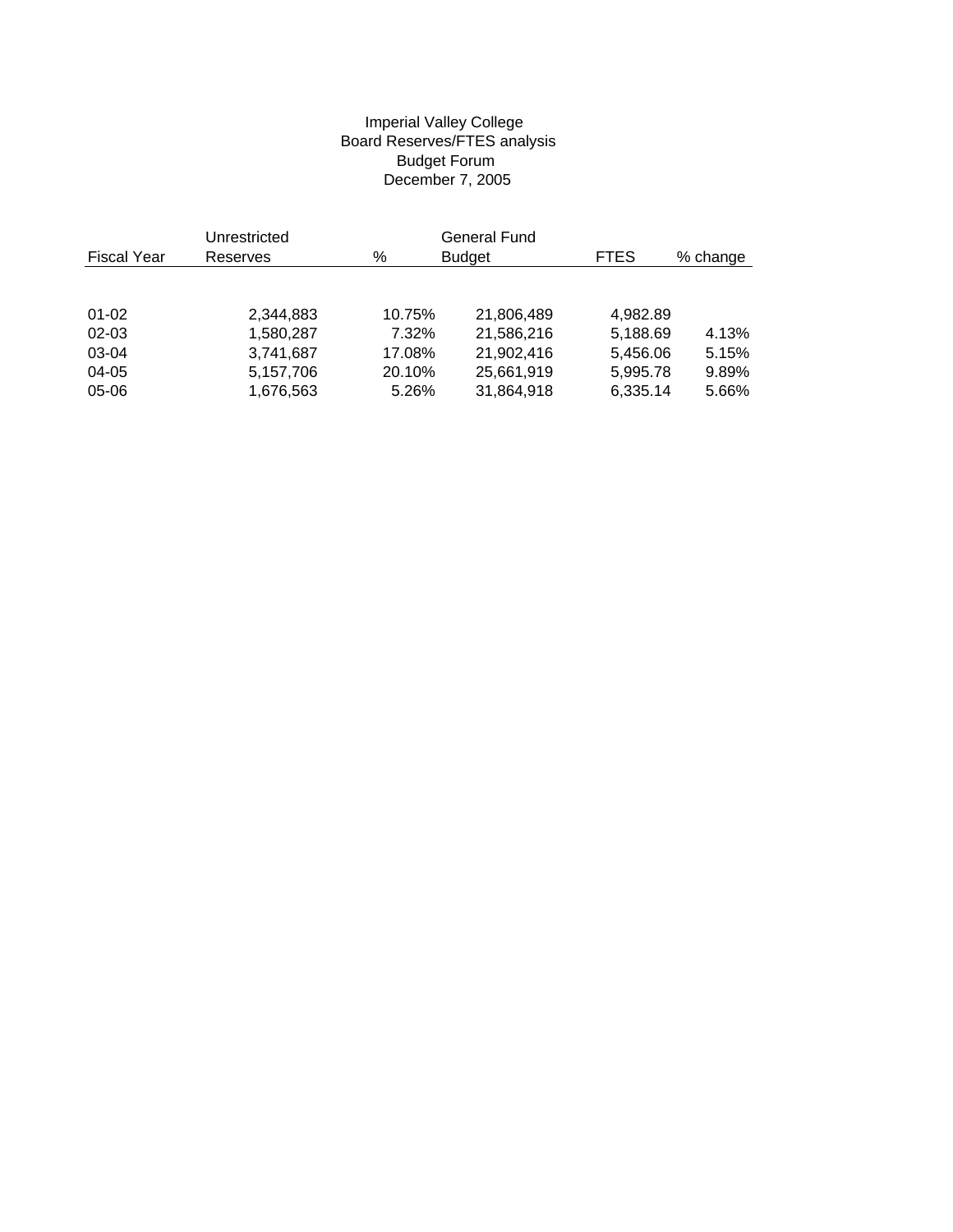# Imperial Valley College Salaries and Benefits as a % of total budgeted income Unrestricted General Fund Budget Forum December 7, 2005

| <b>Fiscal Year</b> | Sal & Ben  | <b>Total budget</b> |        |
|--------------------|------------|---------------------|--------|
| $01 - 02$          | 17,267,184 | 21,328,405          | 80.96% |
| $02 - 03$          | 18,508,061 | 21,866,006          | 84.64% |
| 03-04              | 18,912,211 | 22,969,034          | 82.34% |
| 04-05              | 22,503,687 | 27,077,938          | 83.11% |
| 05-06 *            | 28,272,489 | 28,383,775          | 99.61% |
| 06-07 **           | 25,254,374 | 30,047,456          | 84.05% |
| 07-08 **           | 25,254,374 | 31,135,972          | 81.11% |

\* Estimated

\*\* Estimated with salaries going back to 04-05 level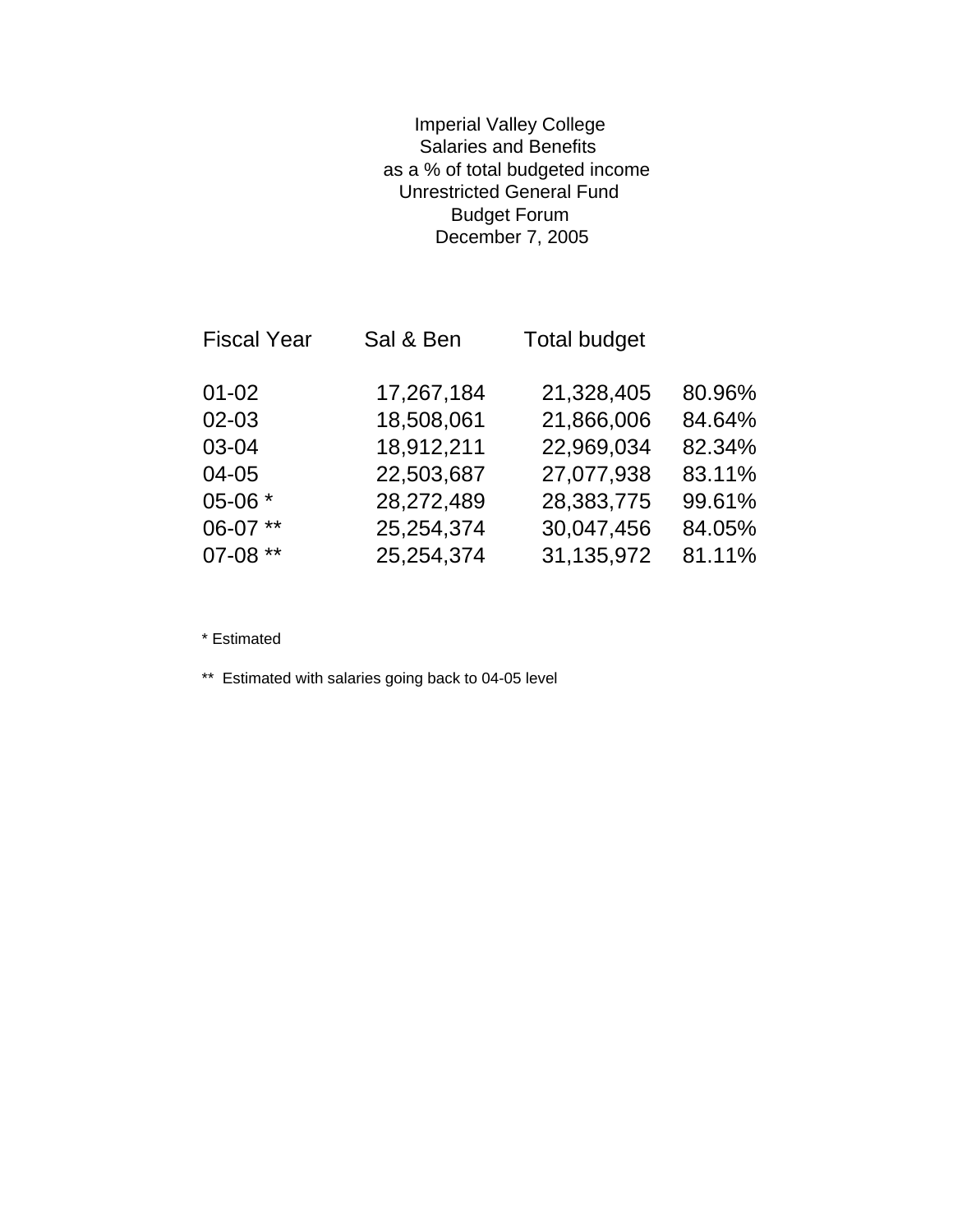# Imperial Valley College Total costs of Salary increases Including step advancement \* Budget Forum December 7, 2005

#### **Revised 12/15/2005**

|                                | 05/06     | 06/07     | 07/08     |
|--------------------------------|-----------|-----------|-----------|
| Administration                 | 167,068   | 83,172    | 48,675    |
| Faculty                        | 843,127   | 773,183   | 823,163   |
| <b>Classified Staff</b>        | 625,857   | 500,502   | 266,217   |
| <b>Classified Confidential</b> | 112,073   | 73,527    | 36,420    |
| <b>Classified Directors</b>    | 46,772    | 83,053    | 16,847    |
| **<br>Persession/overload      | 816,229   | 729,345   | 729,345   |
| <b>Totals</b>                  | 2,611,126 | 2,242,782 | 1,920,667 |

\* No column advancement information available at this time for 06/07 & 07/08

\*\* Includes 2006 winter session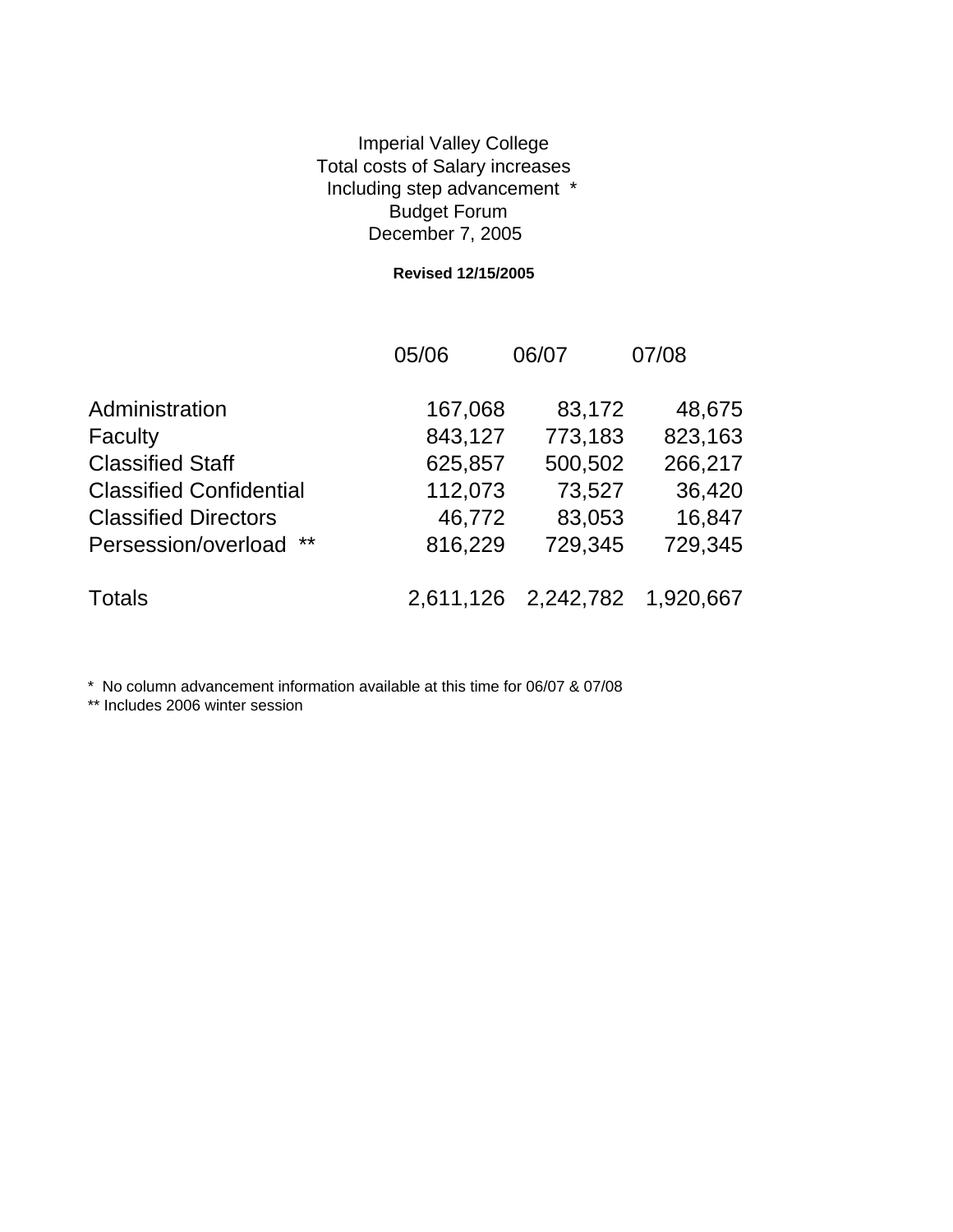## **UNADOPTED MINUTES November 23, 2005**

- Present: Dr. Joe Vogel, Chair; John Abarca (for Maria Trejo) Craig Blek Monica Bulong, ASG Ted Ceasar Saul Hom Eric Jacobson Dr. Victor Jaime Patty Robles Dr. Lianna Zhao
- Absent: Carlos Fletes Maria Trejo

Recorder: Mary Carter

The regular meeting of the Planning and Budget Committee was called to order at 2:00 p.m. on Wednesday, November 23, 2005 in the Board Room, with numerous visitors in attendance.

#### Changes to Agenda

Item #6, Recommendation regarding freeze on categorically funded overtime was pulled from the agenda, this item has been resolved administratively (there will be no change).

Item #5, Recommendation regarding freeze of Classified reclassifications, pulled for clarification as to whether it is a negotiable item.

Item #4 Update on Purchasing Card was pulled to be brought back at a future meeting when more information is available.

#### Approval of Minutes

*M/S/C Zhao/Blek to approve the corrected minutes of the October 26, 2005 meeting (strike abstention of Byrd on recommendation regarding negotiations, Byrd was attending as an alternate for Eric Jacobson in a non-voting capacity).* 

#### Budget Update

Dr. Joe Vogel reported that a Budget Forum has been called for next Wednesday, October 30 to discuss the budget and answer questions. Cost estimates will be given based on a list of possible solutions discussed at Administrative Council. The Forum is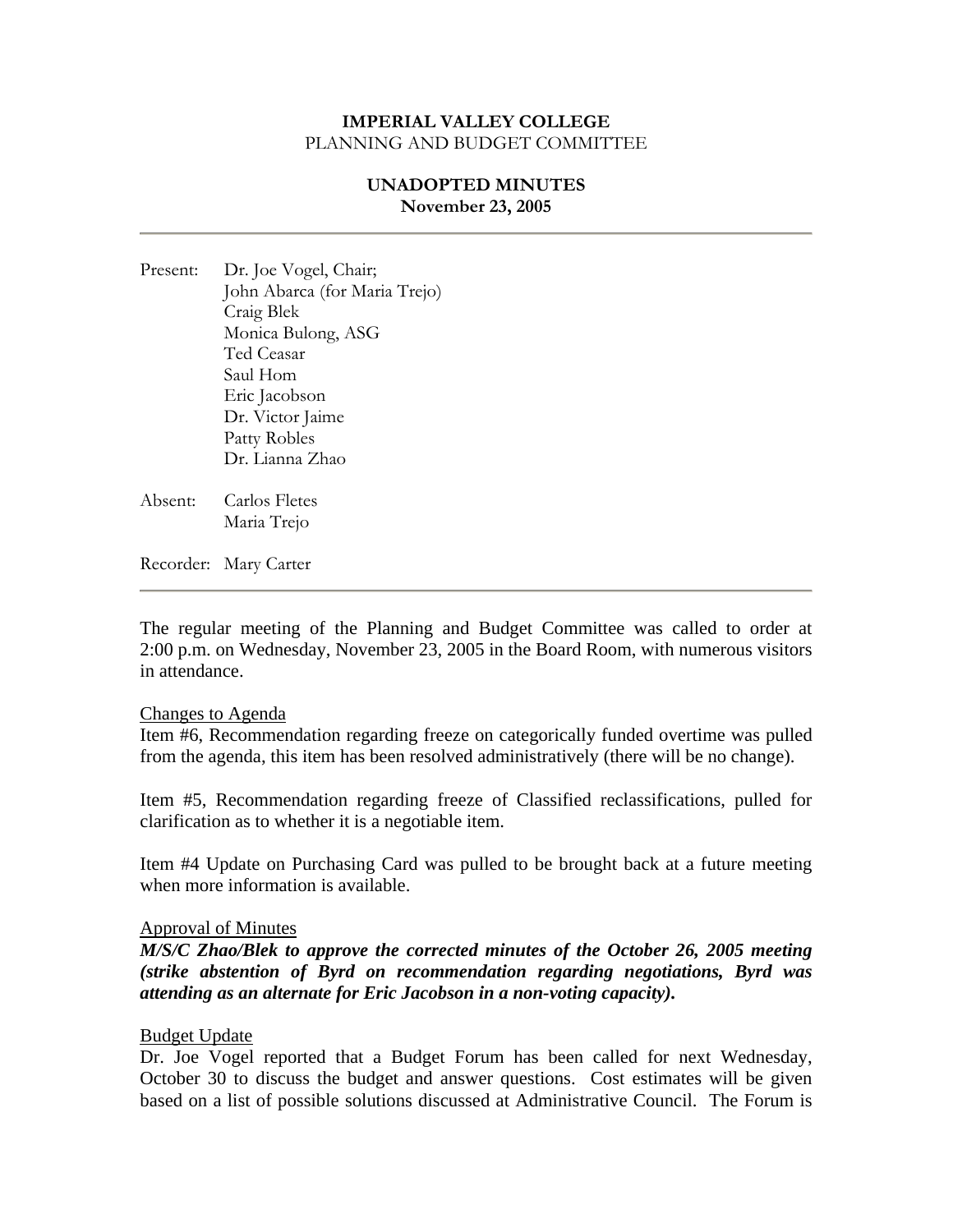open to all, with the objective of trying to answer questions and actively look for solutions.

Dr. Vogel stated that the enrollment data for Winter and Spring look good; more will be known in the coming weeks. He complemented those who have been volunteering at IVC's mall booth.

Dr. Victor Jaime reported that Counseling will start classroom visitations to encourage students to enroll in Winter and Spring and inform students that walk-in counseling appointments are available.

### Negotiation Update

Dr. Joe Vogel reported that the Board of Trustees has given direction to move forward with the negotiation process; the District will be presenting its proposal to the various negotiating groups at the December board meeting.

### Budget Calendar

Dr. Vogel presented the draft 2006-07 Budget Development Calendar. He stated that adoption of the budget calendar starts the budget process. The Tentative Budget will be presented to the Board on June 20, 2006 and the Final Budget must be adopted by September 15, 2006. Dr. James Patterson stated that budget development is an area of mutual agreement between the District and the Academic Senate and that approval of the budget calendar by the Senate at its December 7 meeting should be added to the calendar.

Dr. Zhao stated that guidelines are needed for cost centers to develop their budgets.

Dr. Kendra Jeffcoat stated that Instructional Council spent considerable time developing recommendation regarding the 4000 and 5000 accounts, she would like to see the recommendations used in planning for 2006-07.

Dr. Pai stated that for the last two years the Board of Trustees has held a study session to review and approve the Budget guidelines. *M/S/C Zhao/Blek to approve the 2006-07 Budget Development Calendar with the addition of approval by Academic Senate and development of budget guidelines.*

Meeting adjourned at 2:40 p.m.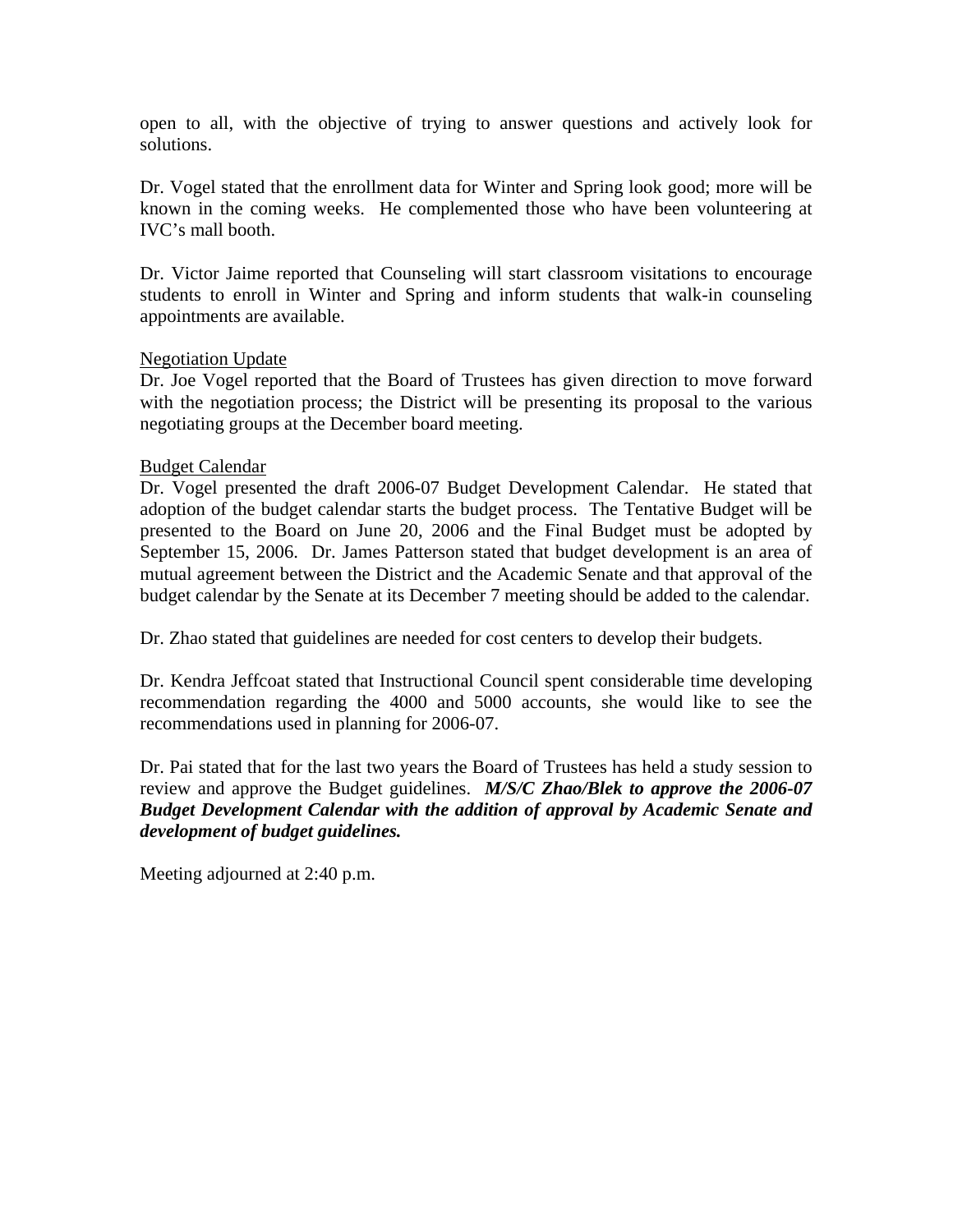### **UNADOPTED MINUTES October 26, 2005**

- Present: Dr. Joe Vogel, Chair; Linda Amidon (for Saul Hom) Craig Blek Tanya Booth (ASG Representative) Krista Byrd (for Eric Jacobson) Ted Ceasar Carlos Fletes Dr. Victor Jaime Gail Parish (for Maria Trejo) Patty Robles Dr. Lianna Zhao
- Absent: Saul Hom Eric Jacobson Maria Trejo

Recorder: Mary Carter

The regular meeting of the Planning and Budget Committee was called to order at 2:00 p.m. on Wednesday, October 26, 2005 by Dr. Joe Vogel, in the Board Room, with numerous visitors in attendance.

Changes to Agenda Item #7 (Recommendation regarding Sabbatical Leave) pulled at the request of Dr. Kendra Jeffcoat.

#### Approval of Minutes

**M/S/C Parish/Zhao to approve the minutes of the October 12 and October 17, 2005 meetings as presented.**

#### 2005-06 Budget Revision

Dr. Vogel reported that at its October 18 meeting, the Board of Trustees adopted Resolution 13393 authorizing revisions to the budget based on 5.66% projected enrollment growth.

WHEREAS the Imperial Valley College was paid by the State for a projected 22% increase in enrollment for 2004-05, and that growth was not achieved; and

WHEREAS Imperial Valley College's 2005-06 Budget was based on a projected 18% increase in enrollment; and that growth will not be achieved based on the current 2.87% increase in enrollment for Fall 2005; and

WHEREAS the College anticipates it can reach a 5.66% increase in enrollment for 2005-06.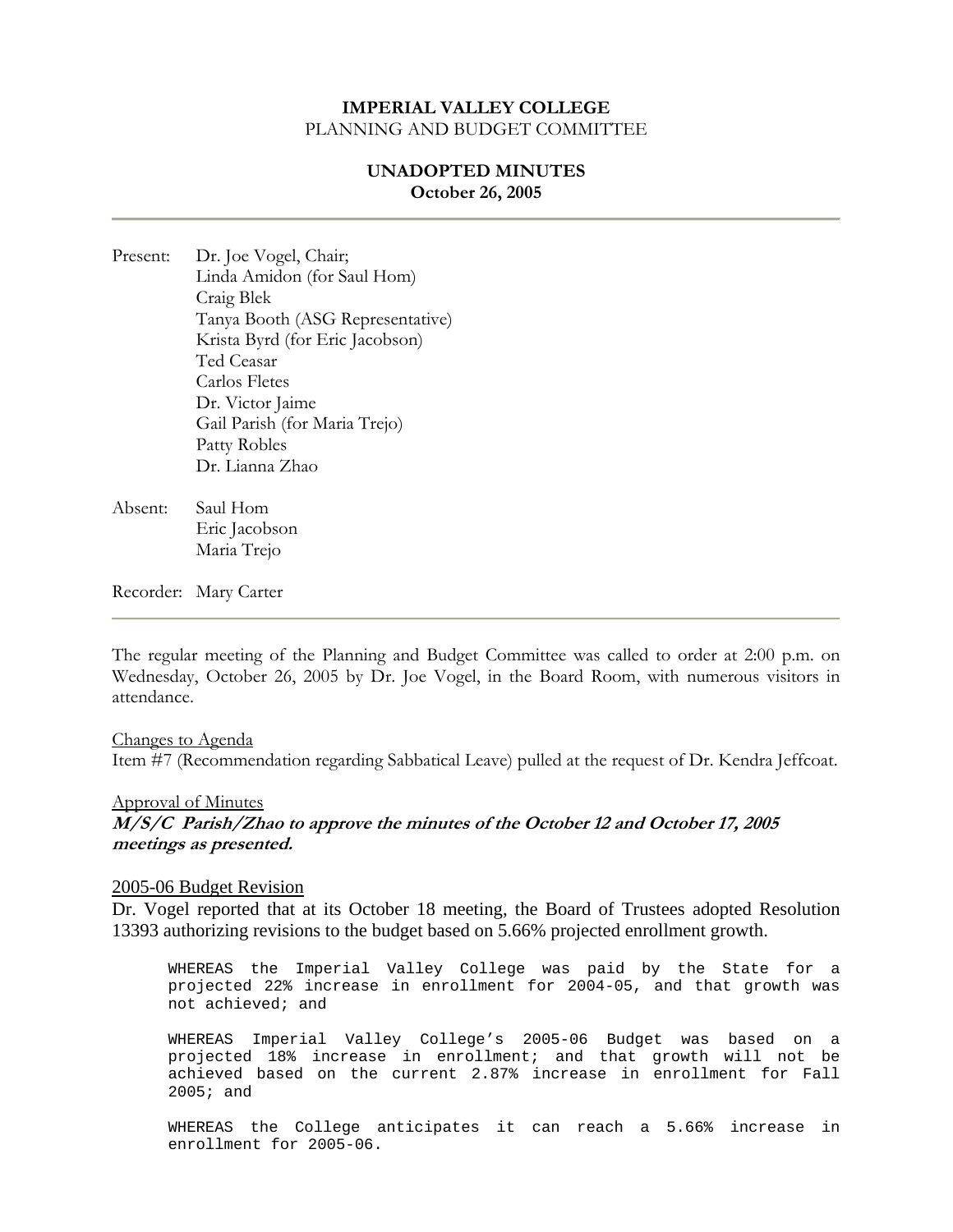NOW, THEREFORE BE IT RESOLVED that the Board of Trustees authorizes revisions to the 2005-06 Budget based on a 5.66% increase in enrollment.

BE IT FURTHER RESOLVED that the Board of Trustees authorizes the Superintendent/President and the Interim Dean of Business Services to reduce the 2005-06 Budget by the amount necessary to maintain a minimum 3% Reserve Fund.

#### Revised 3-year Funding analysis (based on 5.26% growth)

Carlos Fletes, Director of Fiscal Services, presented a revised 3-year funding analysis with the following assumptions and notes:

- Analysis applies to unrestricted General Fund only
- Salaries and benefit information does not include step and column increases
	- o to determine cost of step and column advances, each position would have to be individually analyzed
	- o the cost of step and column advances will further add to the deficit
- COLA and growth are projections only
- Proposed cuts for 2006-07 include cuts already made in 2005-06
- Proposed cuts in 2007-08 include cuts already made in 2005-06 and 2007-08
- Revenue has been adjusted to the revised state funding rate of 5.26%
- 5.26% is the growth rate that the State Chancellor's Office is using for IVC

State revenue is up based on the recalculation that the State did for the College for 2004-05 and 2005-06; however, local revenue (property taxes) is down. Additional Lottery revenue has been received. The net gain is \$500,000, allowing the College to increase its reserve to 5%. A 5% reserve will be used from now on to keep IVC off the State Watch List, also IVC needs to be above the 5% reserve level in order to be able to use some of its Reserves funds without falling below 5%. There is a \$3.5 million reduction of the reserve fund (from \$5.1 million to \$1.6 million).

The growth target rate being used by the Board is 5.66%; however, the State is using 5.26% which is the State's growth factor for Imperial Valley (the rate used by the State to advance dollars, each community college has its own growth rate). IVC needs to grow at least 5.26% to keep the money advanced; anything above 5.26% will help the college become healthier.

#### Cuts to 4000 and 5000 accounts

The committee previously recommended cuts to the 4000 and 5000 accounts in the amount of \$505,530; each area's share is shown below:

| Superintendent/President |               | 84,856.40  | 16.79% |
|--------------------------|---------------|------------|--------|
| <b>Academic Services</b> | 364,628.79    |            |        |
| Less New Programs        |               |            |        |
| Non Credit               | $-46,600.00$  |            |        |
| Construction             | $-32,100,00$  |            |        |
| Electricity              | $-26,850.00$  |            |        |
|                          | $-105,550.00$ | 259,078.79 | 51.25% |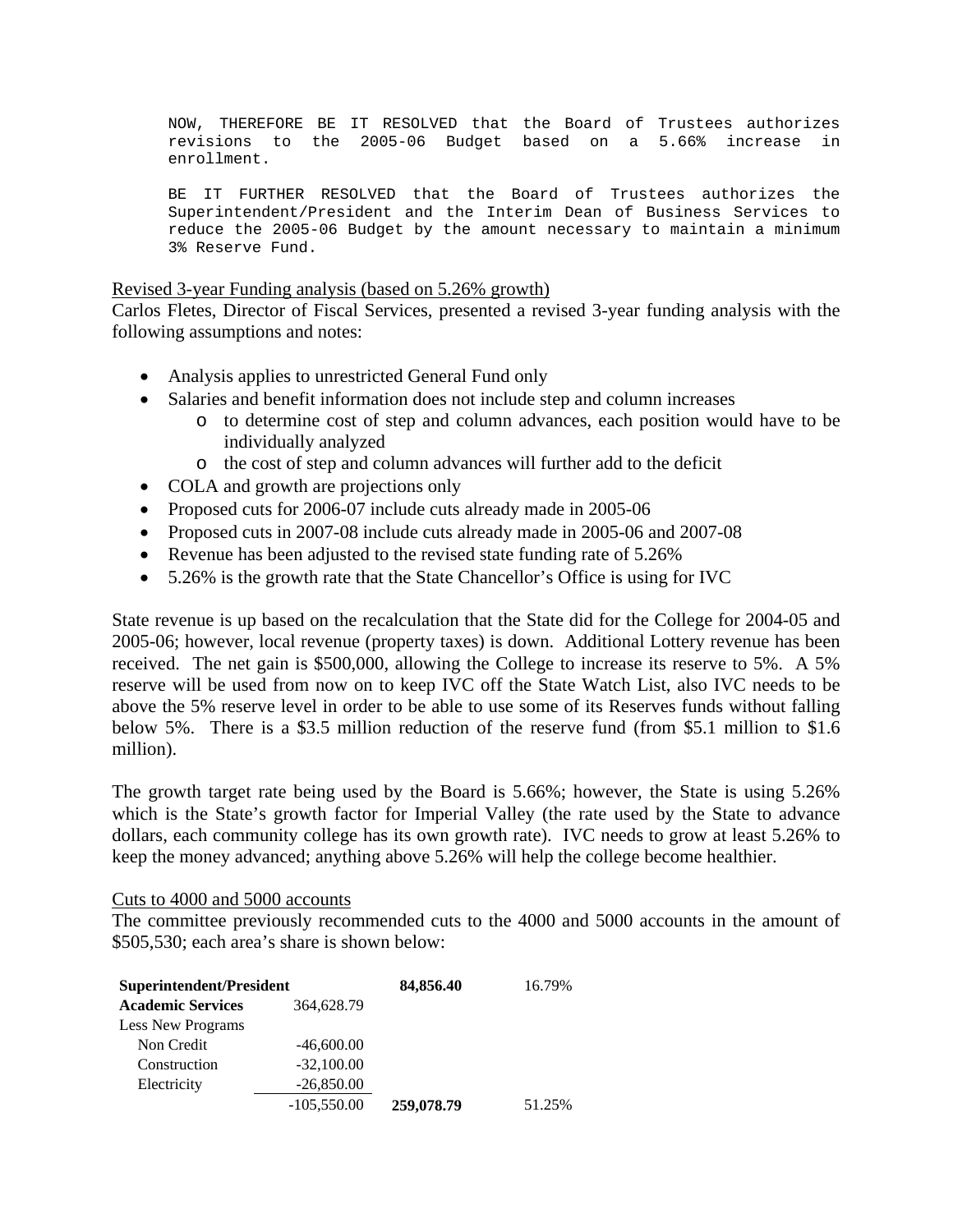| <b>Business Services</b> | 48,482.51  | 9.59%  |
|--------------------------|------------|--------|
| <b>Student Services</b>  | 113,112.33 | 22.37% |
|                          | 505,530.03 |        |

Dr. Kendra Jeffcoat reported that the Instructional Council has met and gone through most division's 4000 and 5000 accounts; however, the Instruction area is short of the total of \$259,078. Carlos Fletes reported that there is additional money available in Lottery and Lottery carryover funds that Instruction can distribute to supply accounts.

The committee agreed that no further recommendation is needed regarding cuts to the 4000 and 5000 accounts. The committee has recommended that the cuts be made, and there is board action authorizing the Superintendent/President and the Dean of Business Services to make the cuts to reflect revenue based on 5.66% growth. The Business Office will make the necessary cuts to the budget so that the financial report due to the State can be filed reflecting the approved amount of cuts. Mr. Fletes stated that changes to the budget can still be made internally, and the budget changes can be revisited.

### Projected Deficit

Dr. Joe Vogel stated that \$4.2 million needs to be cut from next year's budget, the next step in the budget process is to look at salaries. The budgets for 2006-07 and 2007-08 include 5% salary increases. Cost of salary increases are roughly \$2.5 million this year, \$2.5 million for next year and \$1.8 the following year. *M/S/C Blek/Jaime (abstain: Byrd, Robles, Zhao) to recommend that administration re-open negotiations.*

Meeting adjourned at 3:35 p.m.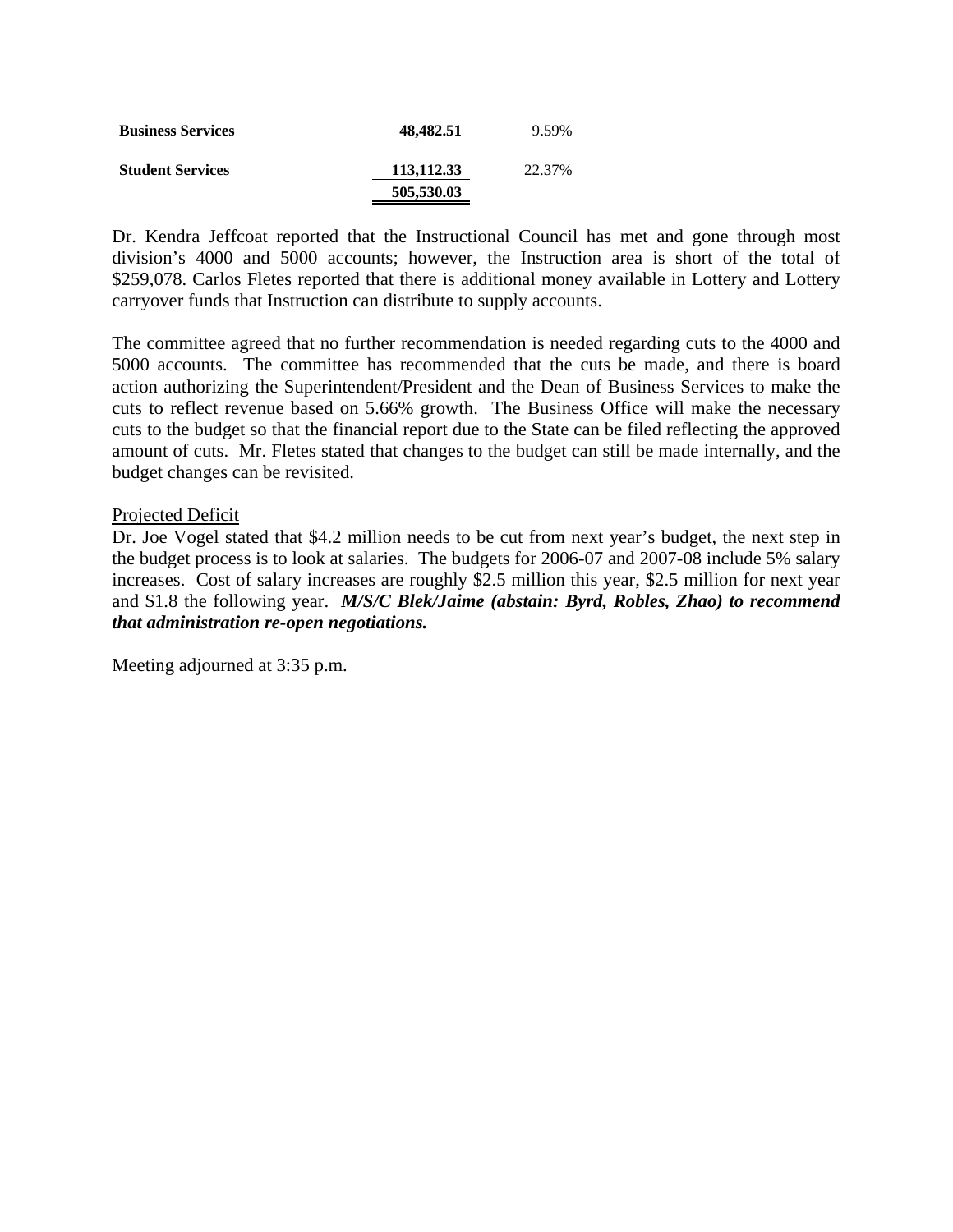#### PLANNING BUDGET COMMITTEE October 17, 2005

# Item 2 **Estimated Savings from Hiring Freeze**

|                   | New faculty positions not filled                                               | 210,509.74 | 210,509.74 |
|-------------------|--------------------------------------------------------------------------------|------------|------------|
|                   | New faculty positions filled with one semester full time temps.                | 297,178.65 | 297,178.65 |
|                   | Faculty positions not replaced                                                 | 83,463.97  |            |
|                   | <b>Athletic Counselor</b>                                                      | 57,942.28  |            |
|                   | Non-credit coordinator                                                         | 31,807.20  |            |
|                   | savings based on budgeted amount available                                     |            | 173,213.45 |
|                   | Classified/Classified management positions not replaced                        | 324,945.72 |            |
|                   | Less salary/benefits of Classified Manager to be transferred from another Fund | -85,438.20 |            |
|                   |                                                                                |            | 239,507.52 |
|                   | Administrator (savings based on budgeted amount available)                     | 38,239.16  | 38,239.16  |
|                   | Total potential savings                                                        |            | 958,648.52 |
|                   |                                                                                |            |            |
| Item <sub>3</sub> | 2005-06 Salary Increases                                                       |            |            |
|                   | <b>Classified Managers</b>                                                     | 70,854     |            |
|                   | Confidential                                                                   | 46,922     |            |
|                   | Classified                                                                     | 657,232    | 775,008    |
|                   | <b>Administrators and President</b>                                            | 204,602    | 204,602    |
|                   | Certificated                                                                   | 796,028    |            |
|                   | <b>Certificated Overload and Persession</b>                                    | 787,177    | 1,583,205  |
|                   |                                                                                |            | 2,562,815  |

# Item 4 **Potential savings in General Fund Unrestricted Accounts**

| 4000s 5000s accounts                                                           | 505.530.03 |            |
|--------------------------------------------------------------------------------|------------|------------|
| Current budget compared to 04-05 actuals                                       |            |            |
| Overtime accounts (2399)                                                       | 107,268.00 |            |
| Based on current budget as of Sept. 30, 2005, not including October 10 payroll |            | 612.798.03 |
| Overtime is continuing to accrue                                               |            |            |

Additional Information:

| 2005-06 New Faculty Hired |           |
|---------------------------|-----------|
| Salary                    | 1,285,095 |
| <b>Benefits</b>           | 416.470   |
|                           | 1,701,565 |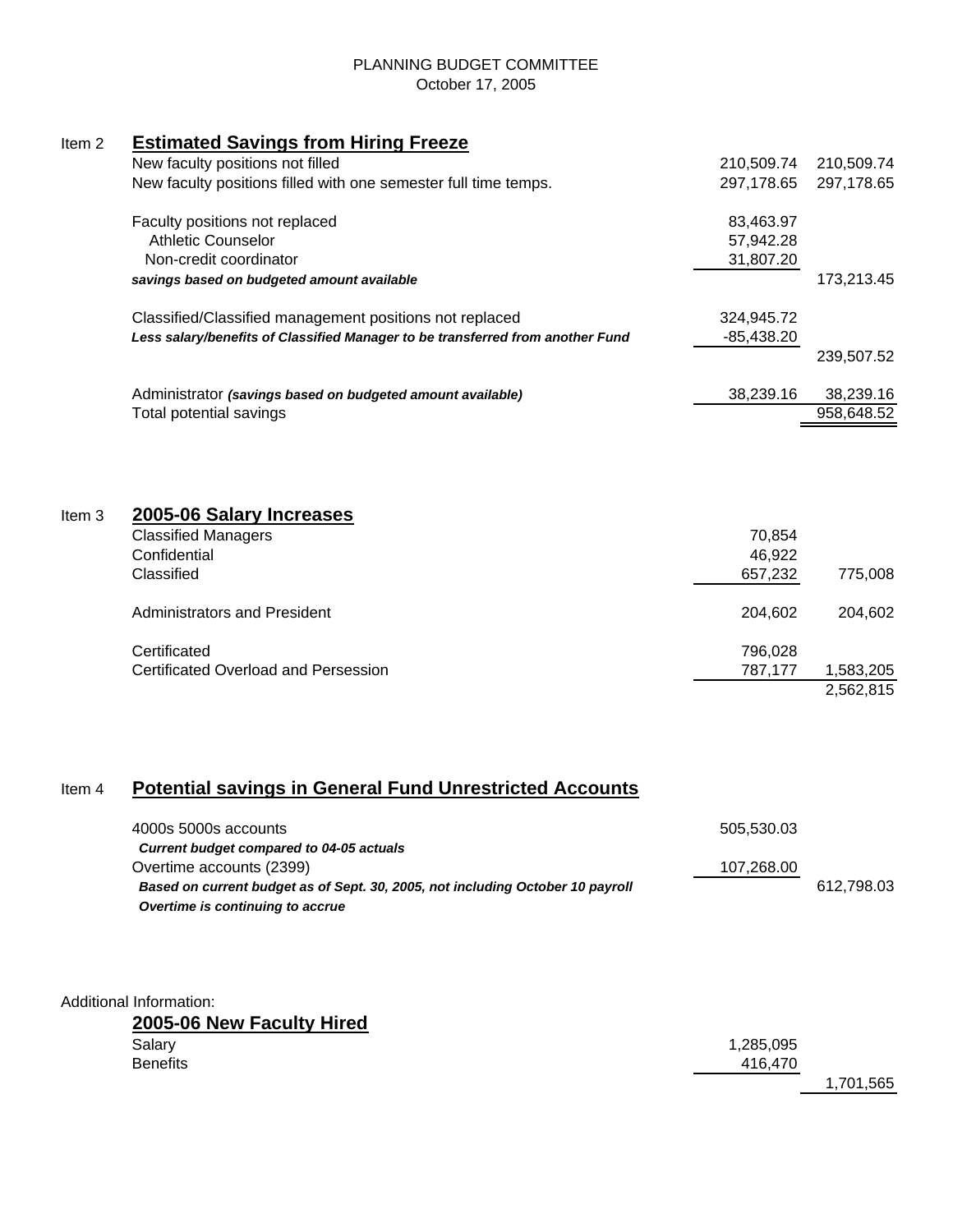#### **UNADOPTED MINUTES October 17, 2005**

- Present: Dr. Joe Vogel, Chair; John Abarca (for Patty Robles) Krista Byrd (for Eric Jacobson) Ted Ceasar Carlos Fletes Saul Hom Dr. Victor Jaime Gail Parish (for Maria Trejo) Dr. Lianna Zhao
- Absent: Craig Blek Monica Bulong, ASG President Eric Jacobson Patricia Robles Maria Trejo

Recorder: Mary Carter

The special meeting of the Planning and Budget Committee was called to order at 8:30 a.m. on Monday, October 17, 2005 by Dr. Joe Vogel, in Room 2131, with numerous visitors in attendance.

Carlos Fletes, Director of Fiscal Services presented information requested at the October 12, 2005 meeting.

#### **Estimated Savings from Hiring Freeze**

| New faculty positions not filled                                               | 210,509.74   | 210,509.74 |
|--------------------------------------------------------------------------------|--------------|------------|
| New faculty positions filled with one semester full time temps.                | 297,178.65   | 297,178.65 |
|                                                                                |              |            |
| Faculty positions not replaced                                                 | 83,463.97    |            |
| Athletic Counselor                                                             | 57,942.28    |            |
| Non-credit coordinator                                                         | 31,807.20    |            |
| savings based on budgeted amount available                                     |              | 173,213.45 |
| Classified/Classified management positions not replaced                        | 324,945.72   |            |
| Less salary/benefits of Classified Manager to be transferred from another Fund | $-85,438.20$ |            |
|                                                                                |              | 239,507.52 |
| Administrator (savings based on budgeted amount available)                     | 38,239.16    | 38,239.16  |
| Total potential savings                                                        |              | 958,648.52 |
|                                                                                |              |            |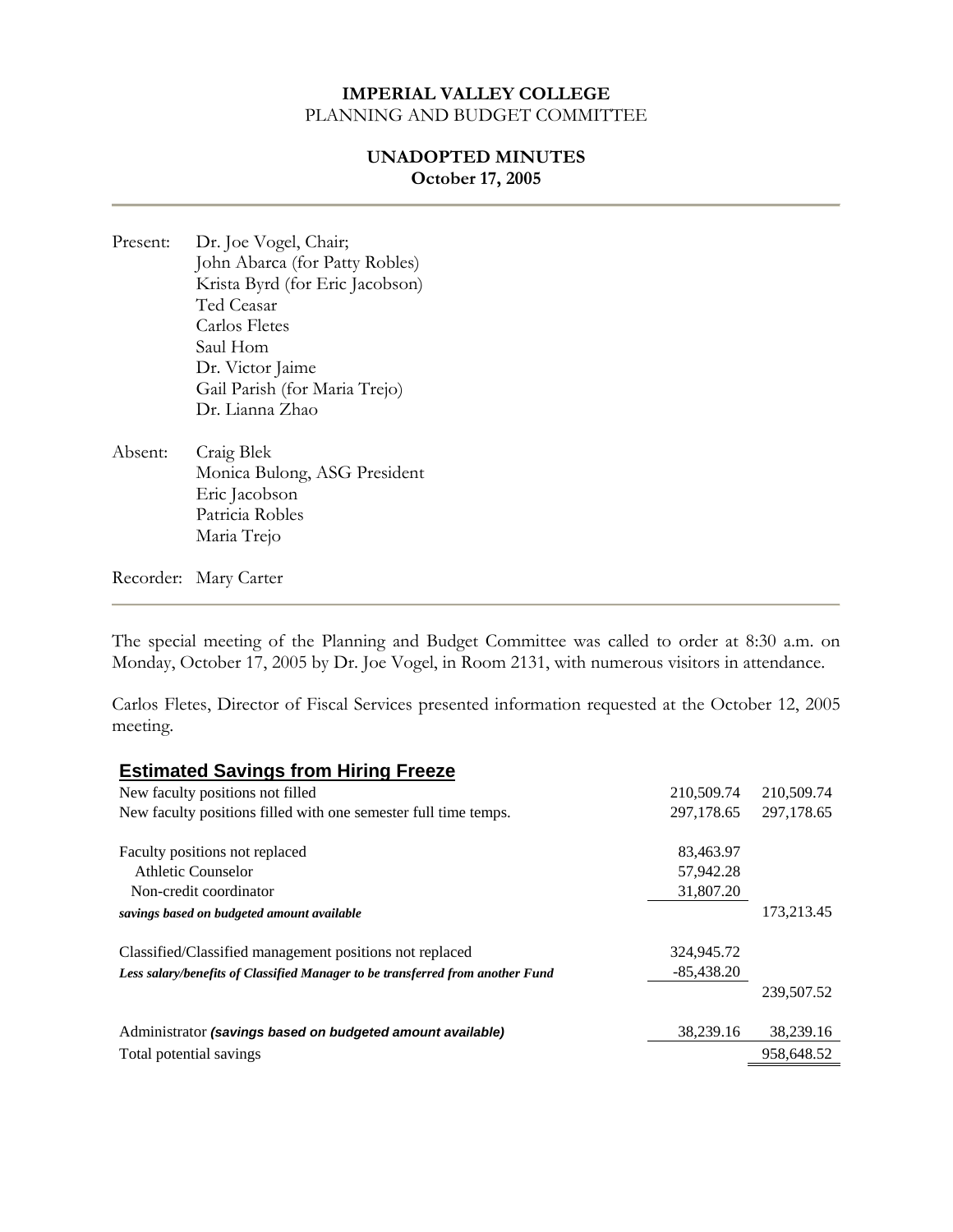| 70,854     |                      |
|------------|----------------------|
| 46,922     |                      |
| 657,232    | 775,008              |
| 204,602    | 204,602              |
| 796,028    |                      |
| 787,177    | 1,583,205            |
|            | 2,562,815            |
|            |                      |
| 505,530.03 |                      |
|            |                      |
| 107,268.00 |                      |
|            | 612,798.03           |
|            |                      |
|            |                      |
|            |                      |
|            |                      |
|            | 1.701.565            |
|            | 1,285,095<br>416,470 |

### Reduction to 2005-06 Budget

Dr. Vogel stated that \$1.5 million has been identified in savings from a hiring freeze (previously acted upon) and in the 4000, 5000 and overtime accounts. Carlos Fletes stated that under the 5.66% growth scenario, the college needs \$1.5 million in cuts in order to maintain a 3% reserve.

**Discussion of the reduction of 4000 and 5000 accounts to level of 2004-05 actual expenditure:** Dr. Vogel stated that this reduction would not eliminate all funds for accounts (such as eliminate all consultants), only reduce the budget to the amount actually spent in 2004- 05. The term "Actual" reflects one year's cost of operation. It was agreed that the decision to cut \$1.5 million does not mean a proportional cut (across the board); departments can look at their budgets and decide where the cuts can be made. *M/S/C Parish/Abarca to accept the proposed recommendation to cut the 4000 and 5000 accounts to 2004-05 actual amounts, and freeze overtime accounts in order to save \$612,798; and that departments have input into where the cuts to the 4000 and 5000 accounts are made.* 

It was suggested that the total amount of cuts to the 4000 and 5000 accounts be determined by area (Business Services, Academic Services, Students Services), and discussed within each area. It was also suggested that a deadline be set for each area to talk to its departments and decide on the potential adjustments. It was agreed to meet on Wednesday, October 26.

Meeting adjourned at 9:20 a.m.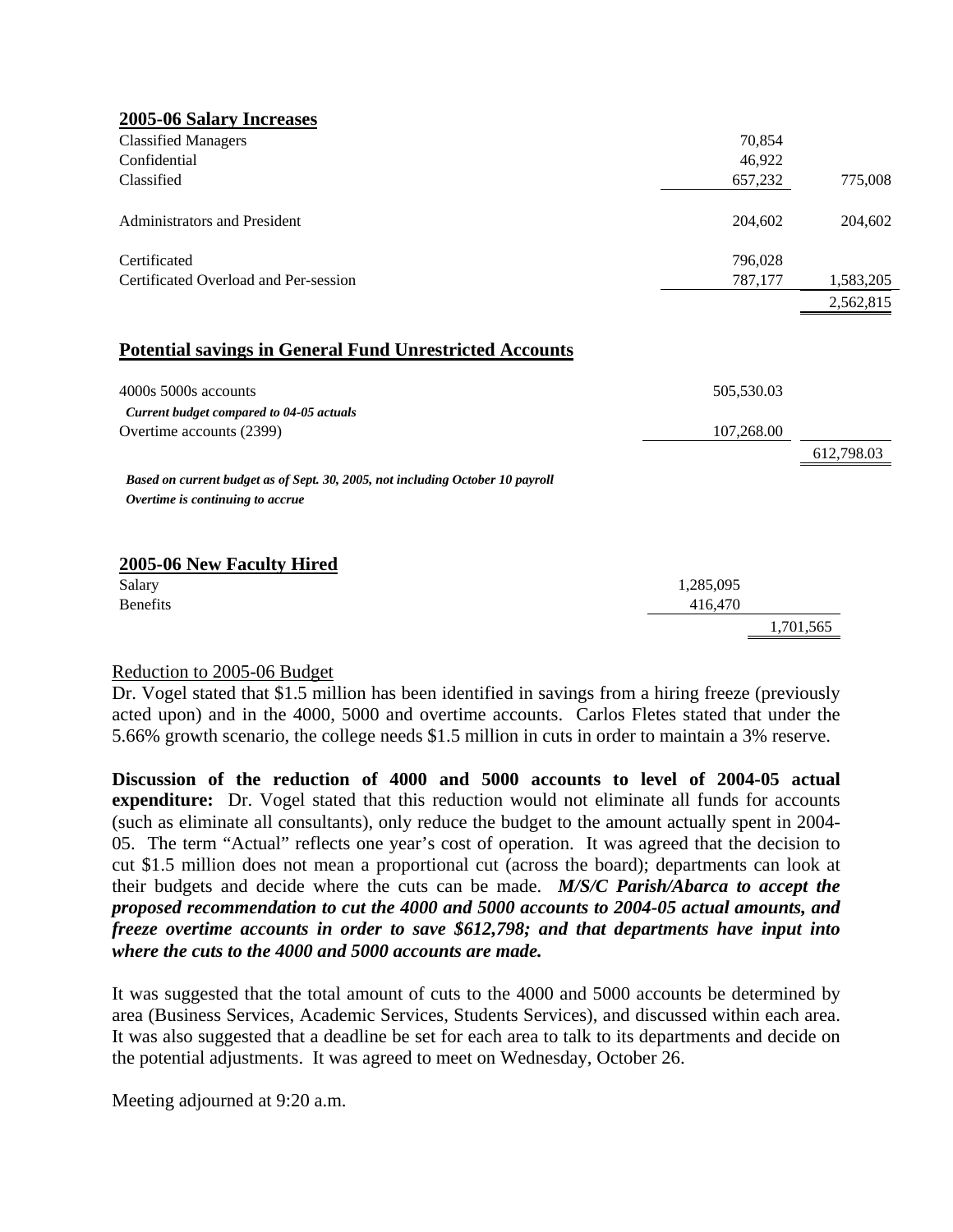# **UNADOPTED MINUTES October 12, 2005**

- Present: Dr. Joe Vogel, Chair Craig Blek Ted Ceasar Carlos Fletes Saul Hom Eric Jacobson Dr. Victor Jaime Gail Parish (for Maria Trejo) Patricia Robles Dr. Lianna Zhao
- Absent: Monica Bulong, ASG President Maria Trejo

Recorder: Mary Carter

The special meeting of the Planning and Budget Committee was called to order at 3:05 p.m. on Wednesday, October 12, 2005 by Dr. Joe Vogel, in Room 2131, with numerous visitors in attendance.

# **M/S/C Jaime/Fletes to approve the minutes of the September 28, 2005 meeting as presented.**

Carlos Fletes, Director of Fiscal Services presented three-year budget scenarios based on enrollment increases of 2.87%, 5.66%, 12.6% and 18%, and the cuts required to maintain a minimum 3% reserve.

The worst case scenario presented would be 2.87% growth and funding based on 6168 FTES. Expenses would exceed revenue by \$5.7 million. A reduction of \$2.2 million is required to provide a 3.5% reserve. Projected into 2006-07, the deficit is \$6.6 million (*including \$1.5 million in cuts for 2005- 06*) and \$7.4 million in 2007-08 *(including cuts for 2005-06 and 2005-07*). 2.87% represents the growth the College is experiencing currently.

Growth of 5.66% is "more realistic" based on current information; revenue is based on 6335 FTES, and cuts of \$1.5 million would be needed in 2005-06, \$6 million in 2006-07 (*including \$1.5 million in cuts for 2005-06*) and \$6.85 million in 2007-08 *(including cuts for 2005-06 and 2005-07*).

A 12.6% growth scenario would result in a 3% reserve with no cuts required; however cuts of \$4.8 million would be needed in 2006-07, and \$5.3 million in 2007-08 *(including cuts made in 2006-07)*.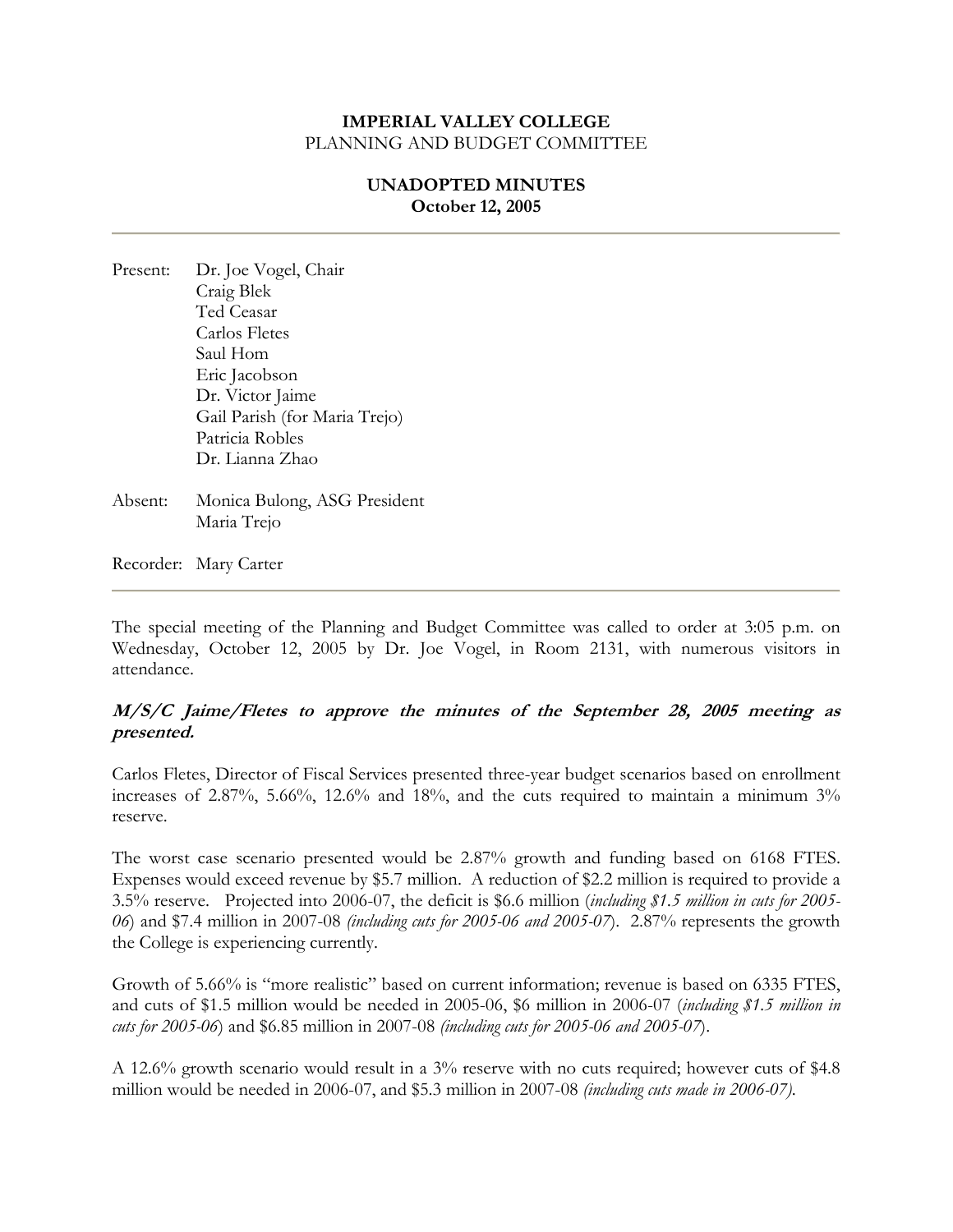The budget was based on 18% growth, which would have resulted in a 6% reserve; however, cuts of \$2.7 million in 2006-07 and \$4.1 million in 2007-08 (*including cuts for 2006-07)* would be required to maintain a 3% reserve.

Mr. Fletes referred the committee to areas of potential savings in the 4000 and 5000 accounts (\$505,530) and in overtime (107,268) which added to the estimated savings from freeze on hiring, total \$1.5 million. The 4000 and 5000 accounts would be rolled back to the level of actual expenditure in 2004-05.

The committee and audience had questions regarding the amount of savings generated by the hiring freeze; Mr. Fletes noted that savings are based on budgeted amounts. In some cases, faculty positions were budgeted based on statewide averages, but were filled with instructors with a high level of credentials, requiring a higher level of pay.

Dr. Vogel stated that a 5.66% increase in growth is doable; proposed cuts in the amount of \$1.5 million have been identified. The college needs to look at the budget impact into the 2006-07 and 2007-08. Dr. Vogel presented an action plan on ways of increasing enrollment.

A question was raised regarding whether administrator's salary increases were included in the figure for Certificated salaries, and a separate breakdown was requested.

Mr. Fletes reported that a budget report is overdue with the Chancellor's Office. A recommendation is needed on the growth projection that drives the budget. The budget was based on an 18% growth projection. Growth of 5.66%, with no adjustments to the budget will result in a \$5.2 million deficit with zero reserve. The Chancellor's Office has indicated its willingness to work with the District as much as possible, but the report must be filed as soon as possible. He stated that if the College does not fix its budget problem, the State will.

**M/S/DID NOT CARRY Blek/Jaime to adjust the 4000 and 5000 accounts as recommended.** (NO: Jacobson, Zhao, Parish, Robles, Hom; YES: Fletes, Blek, Jaime, Ceasar)

Discussion: Some committee members wanted more information on projected savings from hiring freeze, and divisions wanted more input into the distribution of cuts.

# **M/S/C Parish/Jacobson (NO: Fletes, Jaime) to table discussion of cuts until the next meeting in order to obtain more information.**

A special meeting set for Monday, October 17, at 8:30 a.m. in Room 2131.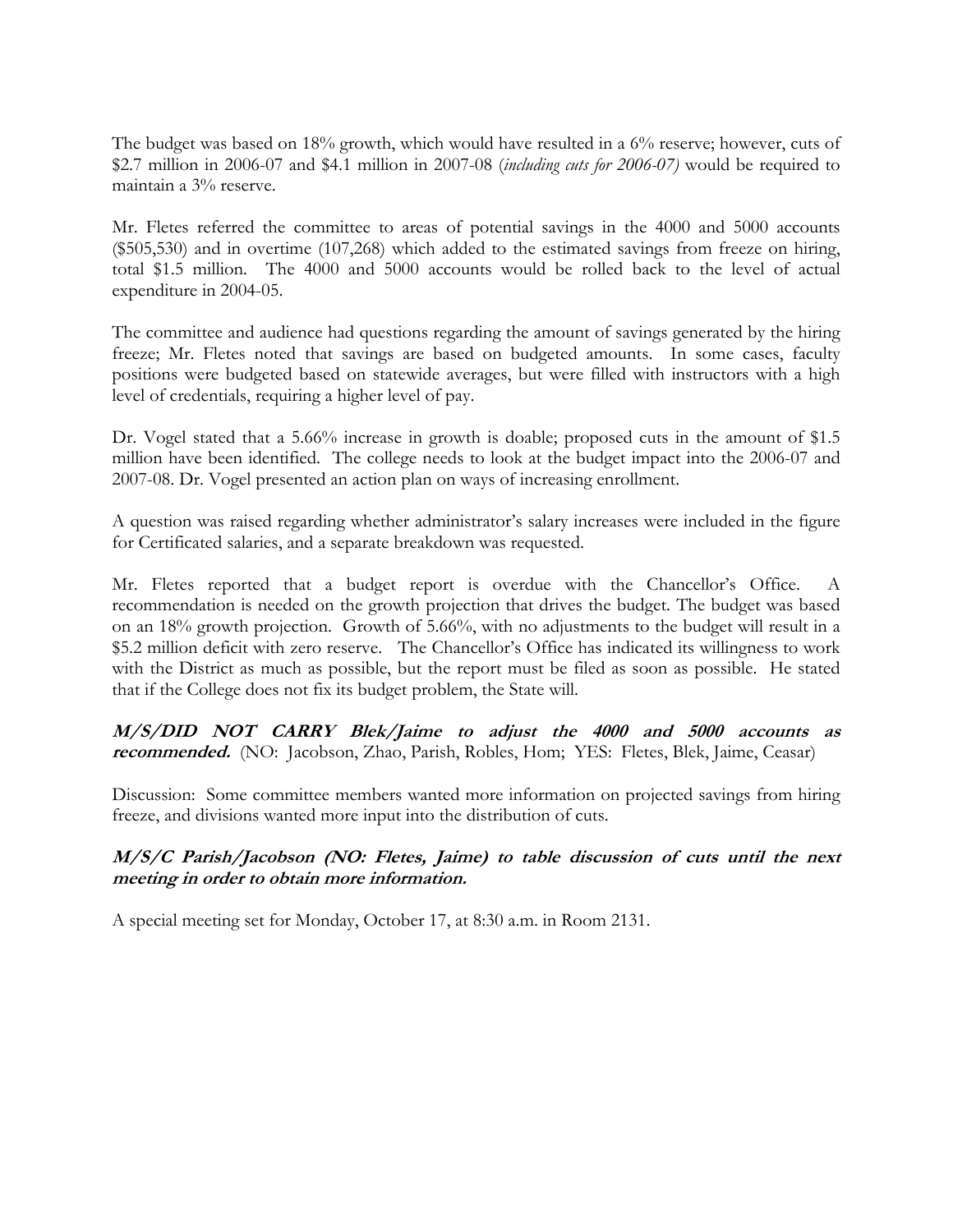# **UNADOPTED MINUTES September 28, 2005**

- Present: Dr. Joe Vogel (Interim Dean of Business Services), Chair; Monica Bulong, ASG President; Carlos Fletes, Craig Blek, Ted Ceasar, Eric Jacobson, Dr. Victor Jaime, Patricia Robles, Maria Trejo and Dr. Lianna Zhao
- Absent: Saul Hom
- Visitors: Dr. Marion Boenheim, Krista Byrd, Dawn Chun, Carol Cortes-Ramirez, Laurie Franks, Gonzalo Huerta, Dr. Kendra Jeffcoat, Betty Kakiuchi, Sergio Lopez, Jan Magno, Dr. Paul Pai, Efrain Silva, Dr. Robin Ying, and David Zielinski

Recorder: Mary Carter

The regular meeting of the Planning and Budget Committee was called to order at 2:00 p.m. by Dr. Joe Vogel, Interim Dean of Business Services.

# **M/S/C Fletes/Blek (no: Jacobson) to approve the minutes of the May 25, August 19 and September 13, 2005 meetings as presented.**

#### 2005-06 Budget

Dr. Vogel reported that new information has come to light on projected 2005-06 enrollment which will impact projected revenue.

Projected 2005-06 FTES: Dr. Kendra Jeffcoat reported FTES for 2005-06 is conservatively projected at 6168, which is 2.9% over 2004-05 (5995). Dr. Robin Ying has developed a new program to calculate FTES, and the figures have been hand checked. Craig Blek stated that a 2.9% enrollment increase may still be overly optimistic; the worst case scenario may be zero growth. Dr. Jeffcoat reported that the college now has a system to actually project FTES, and can plan for how many section need to be developed and do some aggressive marketing. She will be meeting individually with division chairs in order to try to expand student access.

| Conservative Projections for 2005-06 presented by Dr. Kendra Jeffcoat |                                                                                           |  |  |  |  |
|-----------------------------------------------------------------------|-------------------------------------------------------------------------------------------|--|--|--|--|
| 2742                                                                  | Fall 2005 (based on a new program developed by Dr. Ying)                                  |  |  |  |  |
| -42                                                                   | Estimated number of non-resident FTES that will need to be removed                        |  |  |  |  |
| 2700                                                                  | Total FTES projected for Fall 2005 (depending on the number of drops processed this week) |  |  |  |  |
|                                                                       | 20   FTES projected for Positive Attendance or Noncredit                                  |  |  |  |  |
| 368                                                                   | FTES projected for Winter 2005 (based on 70% fill of classes currently scheduled)         |  |  |  |  |
| <u>480</u>                                                            | Summer 2006 (based on Summer 2005 FTES of 433.13)                                         |  |  |  |  |
| 2600                                                                  | Spring 2006 (based on past data that Spring FTES is slightly less than Fall)              |  |  |  |  |
| 6168                                                                  | Total FTES for 2005-06 (increase of 2.9% over 2004-05, 5995 FTES)                         |  |  |  |  |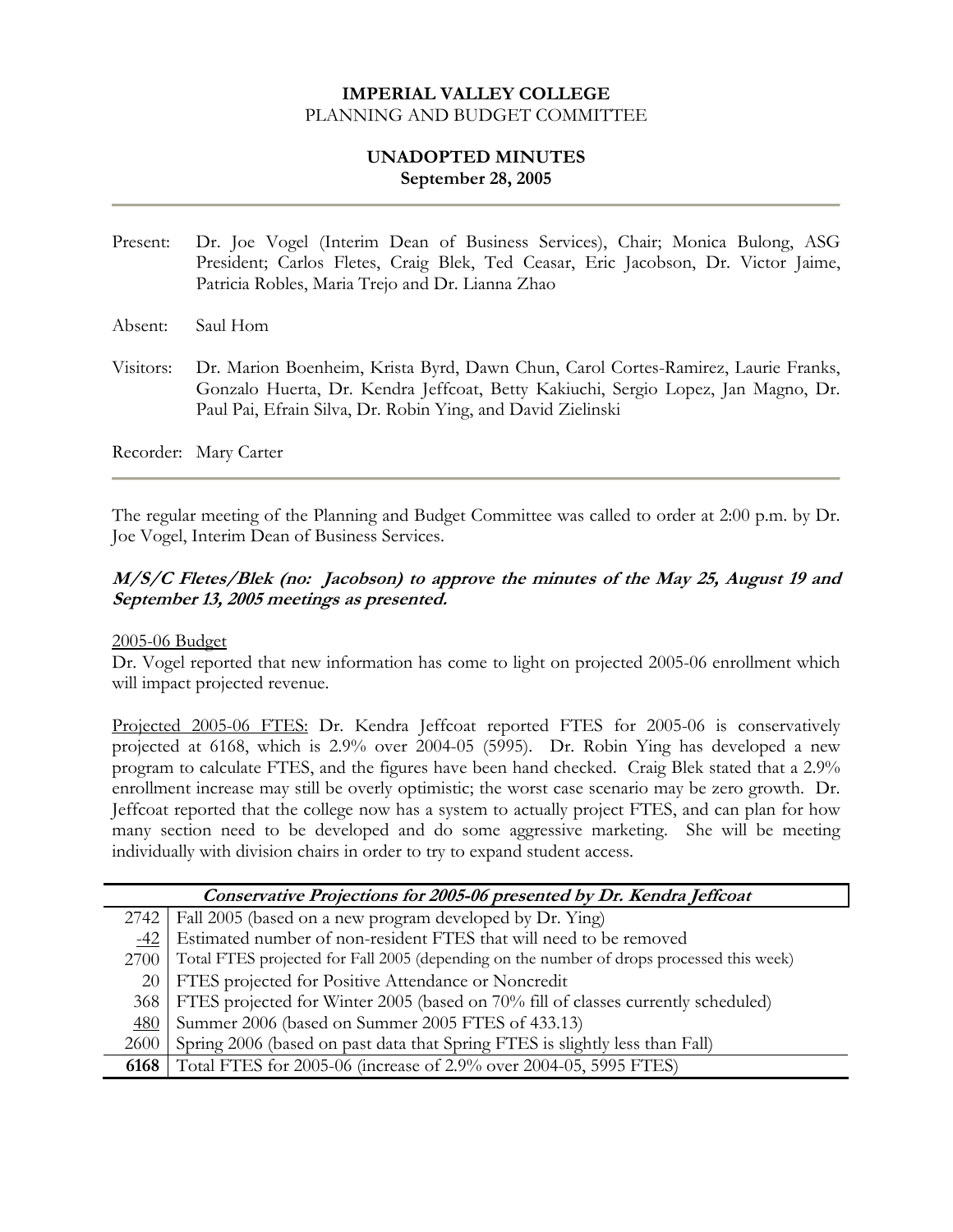| Best Case Projections for 2005-06 presented by Dr. Kendra Jeffcoat |                                                                                                           |  |  |  |  |
|--------------------------------------------------------------------|-----------------------------------------------------------------------------------------------------------|--|--|--|--|
| 2700                                                               | Fall 2005 (projection based on a new program developed by Dr. Ying)                                       |  |  |  |  |
| 30                                                                 | FTES projected for Positive Attendance or Noncredit                                                       |  |  |  |  |
| 405.2                                                              | FTES projected for Winter 2005, adding 12 sections @3.1 contact hours per section                         |  |  |  |  |
| 500                                                                | Summer 2006                                                                                               |  |  |  |  |
| 2700                                                               | Spring 2006                                                                                               |  |  |  |  |
| 6335.2                                                             | Total FTES for 2005-06 (increase of 5.36% over 2004-05, 5995 FTES)                                        |  |  |  |  |
|                                                                    | Analysis: This would be an impressive increase in growth. Our challenge is that our 2005-06 budget was    |  |  |  |  |
|                                                                    | based on an even higher level of growth. We projected additional revenue and expenditures; we now need to |  |  |  |  |
|                                                                    | reduce our projected expenditures to be consistent with our revenue.                                      |  |  |  |  |

Fiscal Impact: Carlos Fletes, Director of Fiscal Services, reported on the impact of the revised FTES projections.

- The Adopted Budget was based on projected 18% growth in order to maintain a 6% reserve, but was still in deficit mode because of expenditures exceeding revenue by \$3 million.
- The College was funded for 22% growth for 2004-05; actual growth of 12.48% resulted in a funding loss of \$2.7 million.
- The 2005-06 Tentative Budget was based on 22% growth, and was adjusted down to 18% growth, a \$2.6 million loss, for a total loss of \$5 million.
- The State recommends a 5% reserve; on a \$33 million (unrestricted) budget that amounts to \$1.6 million. The 3% minimum reserve required by the State would be \$996,178

| FY                 | Base        | Actual      | Growth      | <b>Growth</b> | <b>State</b>    | <b>Funding Loss</b> |
|--------------------|-------------|-------------|-------------|---------------|-----------------|---------------------|
|                    | <b>FTES</b> | <b>FTES</b> | <b>FTES</b> | $\%$          | Apportionment   |                     |
| 2004-05            | 5330.74     | 6546.32     | 1215.58     | 22.8%         | \$21,255,790    | --                  |
| <b>Revised</b>     | 5330.74     | 5995.78     | 665.04      | 12.48%        | \$18,476,046    | $(\$2,779,744)$     |
|                    |             |             |             |               |                 |                     |
| 2005-06            |             |             |             |               |                 |                     |
| Projected          | 6546.32     | 7724.66     | 1178.34     | 18%           | \$25,684,323    | $- -$               |
| <b>Revised</b>     | 5995.78     | 7075.00     | 1079.22     | 18%           | \$23,012,695    | $(\$2,671,628)$     |
| Total funding loss |             |             |             |               | $(\$5,451,372)$ |                     |

### **Funding scenarios based on growth between 18% and 2.87%**

| Actual      | Projected  | Projected   | Projected | Total          | Projected    | <b>Reserve</b> |
|-------------|------------|-------------|-----------|----------------|--------------|----------------|
| $04 - 05$   | 05-06 FTES | <b>FTES</b> | % growth  | expected state | revenue loss |                |
| <b>FTES</b> |            | Growth      |           | Revenue        |              |                |
| 5995.78     | 7075       | 1079.22     | 18%       | \$23,012.695   |              | 6.15%          |
| 5995.78     | 6957       | 961.22      | 16.3%     | \$22,629,811   | \$382,884    | 5%             |
| 5995.78     | 6751       | 755.22      | 12.6%     | \$21,965,692   | \$1,047.003  | 3%             |
| 5995.78     | 6596       | 600.22      | 10.01%    | \$21,465,177   | \$1,547,518  | ***            |
| 5995.78     | 6335       | 339.22      | 5.66%     | \$20,621,994   | \$2,390.701  | ***            |
| 5995.78     | 6168       | 172.22      | 2.87%     | \$20,082,485   | \$2,930,210  | ***            |

\*State recommended reserve of  $5\% = $1,660,297$ 

\*\*State required reserve of  $3\% = $996,178$ 

**\*\*\*less than 3% minimum reserve**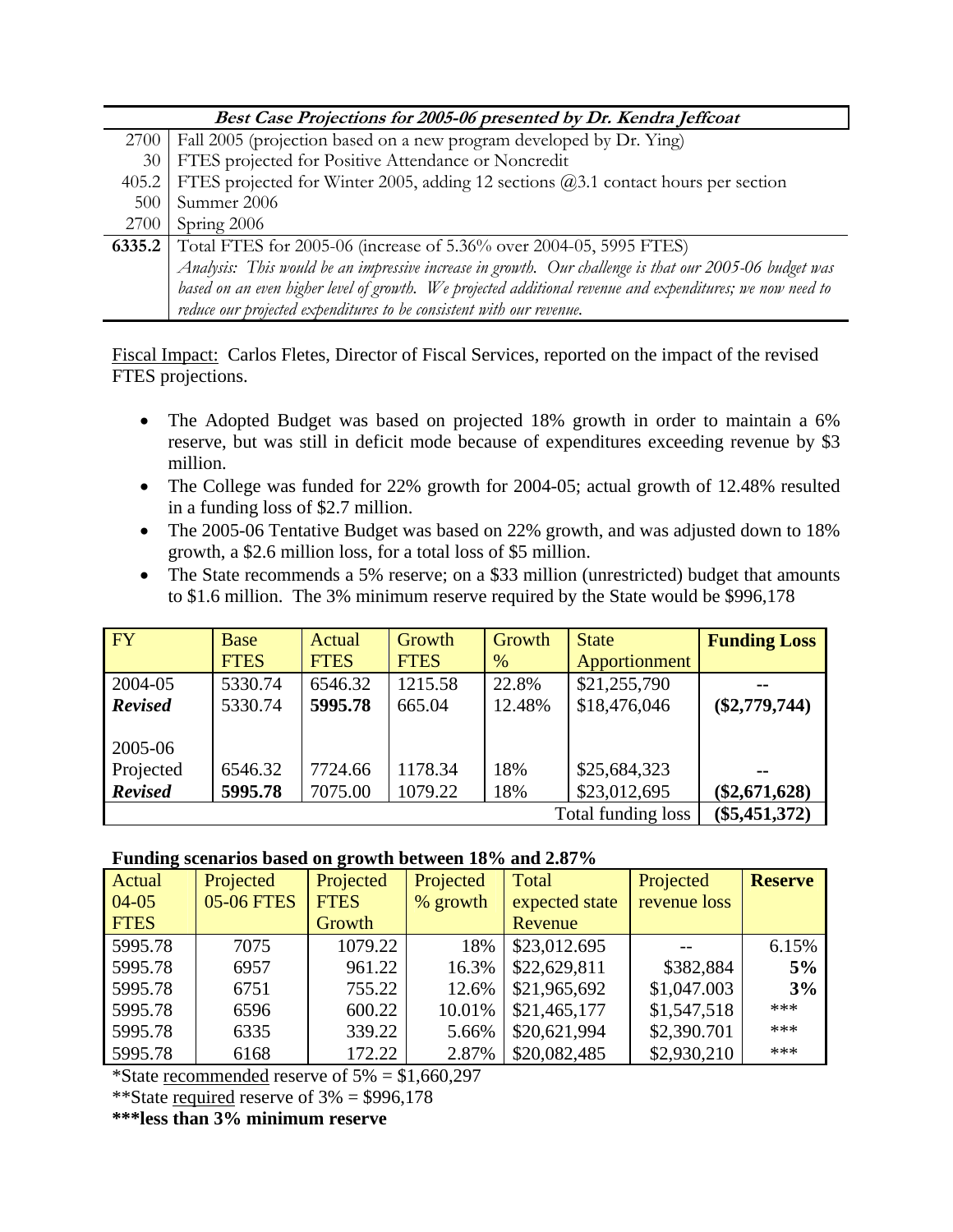Dr. Pai stated that the College needs to look at all options; it will rely heavily on shared governance and will look at expenditures, set spending priorities, and plan for sensible growth. A blue ribbon committee has been formed to plan for enrollment management. Dr. Kendra Jeffcoat stated that information from Student Services will be used for class development and marketing. She will be putting together an enrollment management team.

The committee discussed the on-going hiring of new faculty members, and the uncertainty being experienced by newly hired faculty.

# *M/S/C Blek/Robles (yes: Blek, Robles, Fletes, Zhao and Trejo ; no: Vogel, Ceasar, Jaime, and Jacobson) to recommend that there be a temporary freeze on all hiring, effective immediately.*

The committee asked what the fiscal impact of a hiring freeze would be;. Dawn Chun estimated \$1.2 million based on 15 faculty, 24 classified and one Dean.

Carlos Fletes stated that the College has invested \$2.5 million in salary increases and \$2.5 in new positions.

# Policy regarding Purchases using American Express

Carlos Fletes reported that the committee had approved a one semester trial of allowing the purchase of supplies, equipment and services with the college-issued American Express cards for Spring 2005 only. A request has been made to continue this practice. The recommendation of the Business Office is not to allow the use of American Express for other purposes besides travel: purchasing of goods circumvents the PO process and puts the District out of compliance on payment of use tax on purchases from out-of-state vendors, departments can place orders with the American Express card without checking their budgets, or having sufficient funds available, and there have been instances of individuals using the card for personal expenses.

*M/S/withdrawn Fletes/Jaime to recommend that use of the American Express card be for travel purposes only (as stated in American Express agreement signed by users).* Motion withdrawn due to the fact that the trial period for use of the card for purposes other than travel has expired.

The committee and visitors discussed the need for a purchasing card to address specific needs of departments for quicker purchases and access to on-line ordering, while retaining inventory control and use-tax tracking. It was noted that there has been an impact on departments due to the decentralization of Purchasing such as vendors not being paid in a timely manner, vendors not wanting to accept purchase orders, and delays in departments being able to obtain vendor numbers to process purchase orders. *M/S/C Fletes/Jaime to recommend that the College investigate purchasing cards as soon as possible.* 

Meet adjourned at 3:30 p.m.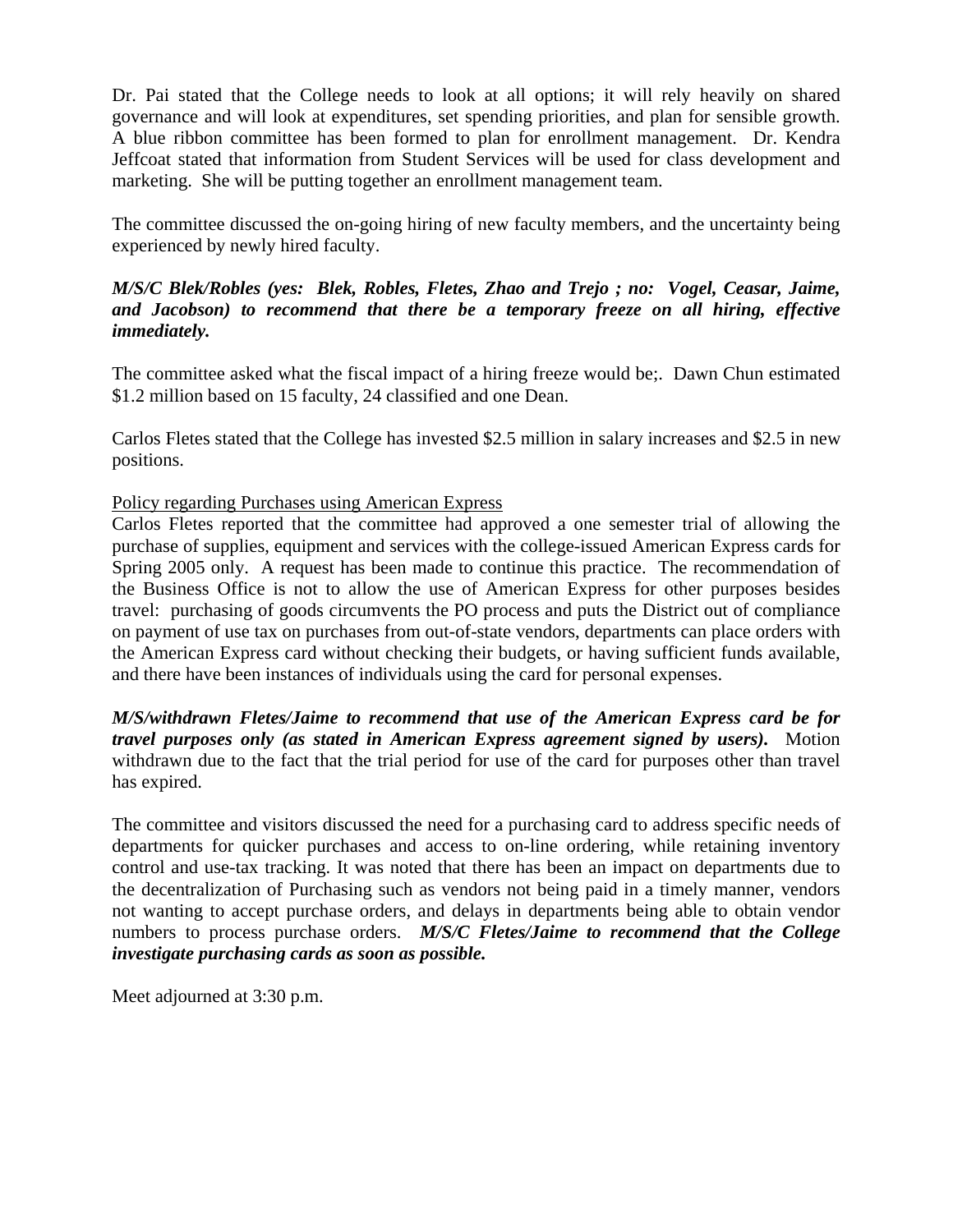# **UNADOPTED MINUTES September 13, 2005**

- Present: Carlos Fletes, Acting Chair, John Abarca (for Maria Trejo), Craig Blek, Ted Ceasar, Saul Hom, Dr. Victor Jaime, Patricia Robles and Dr. Lianna Zhao
- Absent: Eric Jacobson, Maria Trejo, ASG Representative
- Visitors: Mary Bell, Kathy Berry, Dr. Marion Boenheim, Krista Byrd, Carol Cortes-Ramirez, Leonard Fabian, Bill Gay, Becky Green, Gonzalo Huerta, Dr. Kendra Jeffcoat, Betty Kakiuchi, Sergio Lopez, Jan Magno, Dr. Paul Pai, Valerie Rodgers, Kathie Westerfield, Dr. Robin Ying, and David Zielinski

Recorder: Mary Carter

The special meeting of the Planning and Budget Committee was called to order at 1:15 p.m. by acting chair Carlos Fletes.

Dr. Pai reported that Tom Hudson, Dean of Business Services, had resigned September 9.

Dr. Pai reported that an error has come to light regarding the FTES reported to the State for 2004- 05; actual FTES was approximately 400 less than reported due to Summer being counted twice. He apologized to the committee for the short time frame, and the necessity for an emergency meeting, but the District Budget has to be adopted by the Board on September 14. The actual enrollment increase for 2004-05 was 9.8%, rather than the 18% previously reported. Growth funding will be based on actual FTES of 5995, instead of 6400. The difference will cost approximately \$2.7 million for last year, and \$2.6 million for 2005-06. The question for the campus community is whether the college is to go forward with growth, or adopt a more conservative growth pattern.

Carlos Fletes, Director of Fiscal Services, and acting committee chair stated that the Budget has been rolled back to the level it was in the June Tentative Budget, all budget augmentations discussed at the Arena Budget Session have been taken out to arrive at the 6% reserve required by the Board. He presented a growth analysis showing that for 2004-05, the State paid IVC 100% of a 22.8% increase in FTES. Mr. Fletes reported that the majority of College expenditures are in salary and benefits; 50 faculty positions have been added, as well as salary increases from 5% to 20+%. The College has a budget with current expenditures of \$3 million more than projected revenue; this results in a deficit that must be made up out of reserve. If an 18% growth rate for 2005-06 is not achieved, reserves will be depleted further.

### **M/S/C Blek/Jaime to recommend that all budget augmentations approved at the Arena Budget Session be taken out of the budget.**

The committee discussed strategies for dealing with the budget deficit such as a freeze on hiring and a reduction to 4000 and 5000 accounts.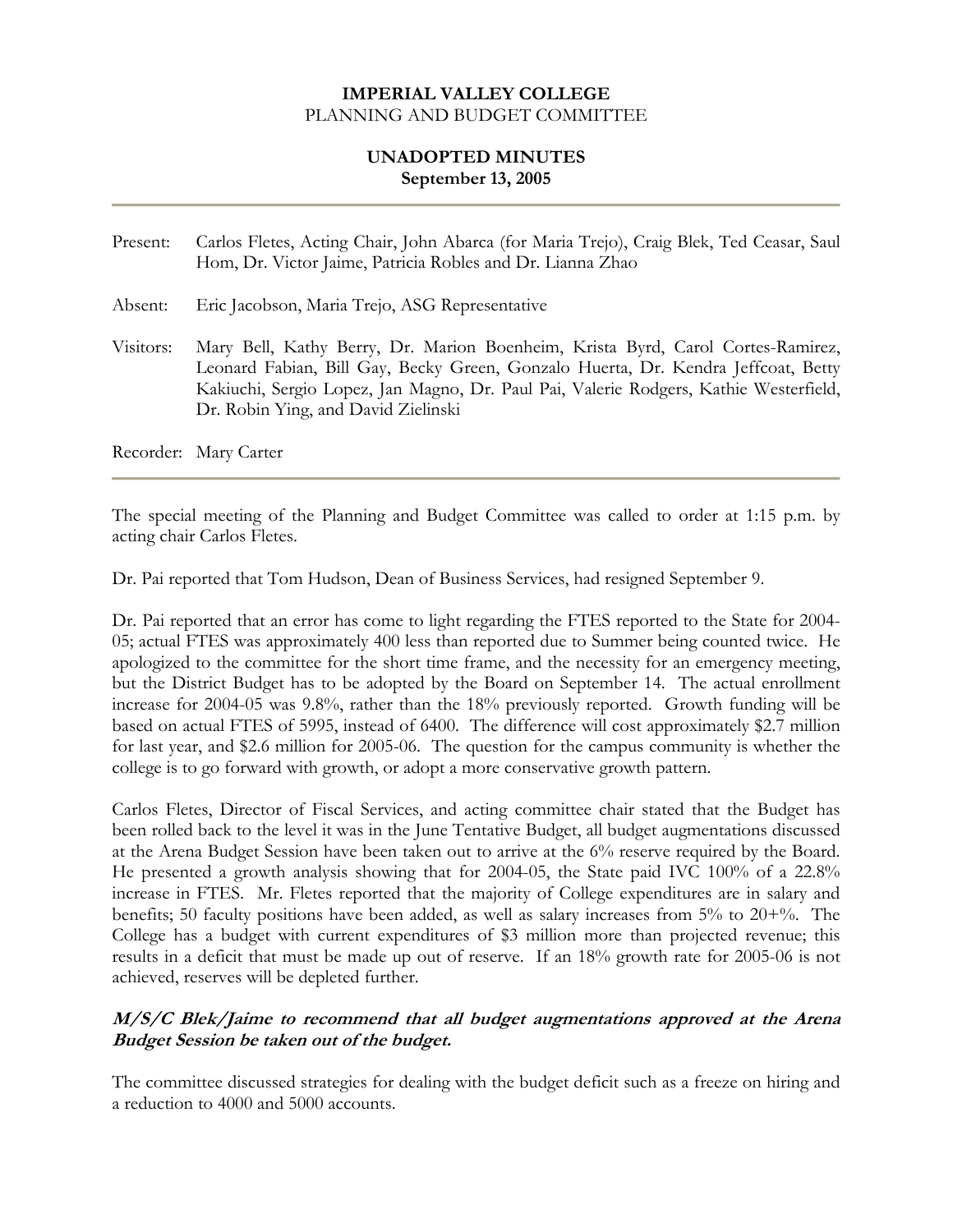Some committee members noted that Tom Hudson had been asked what the worst case scenario would be in case the college did not grow as planned as a result of the hiring of additional faculty, and his response was that the worst case would be layoffs of the new hires.

Dr. Kendra Jeffcoat stated that she has concerns about the nine faculty positions currently being recruited, she feels that the College should support the commitment to those positions. She stated that strategic planning is needed in order for the College to generate the 7000 FTES target needed to fulfill the 18% enrollment growth. One mechanism would be a massive recruitment of adjunct faculty; however that is easier said than done. Dr. Jeffcoat stated that the College needs more time to analyze its needs and focus on reaching its growth target. Dr. Robin Ying stated that there are ways to optimize FTES through scheduling.

# **M/S/C Zhao/Ceasar to ask each department for its input on ways to contribute to reducing the \$3 million deficit.**

# **M/S Abarca/Robles/did not carry to temporarily freeze hiring of nine faculty positions.**

Meeting adjourned at 2:40 p.m.

Next meeting: September 28, 2005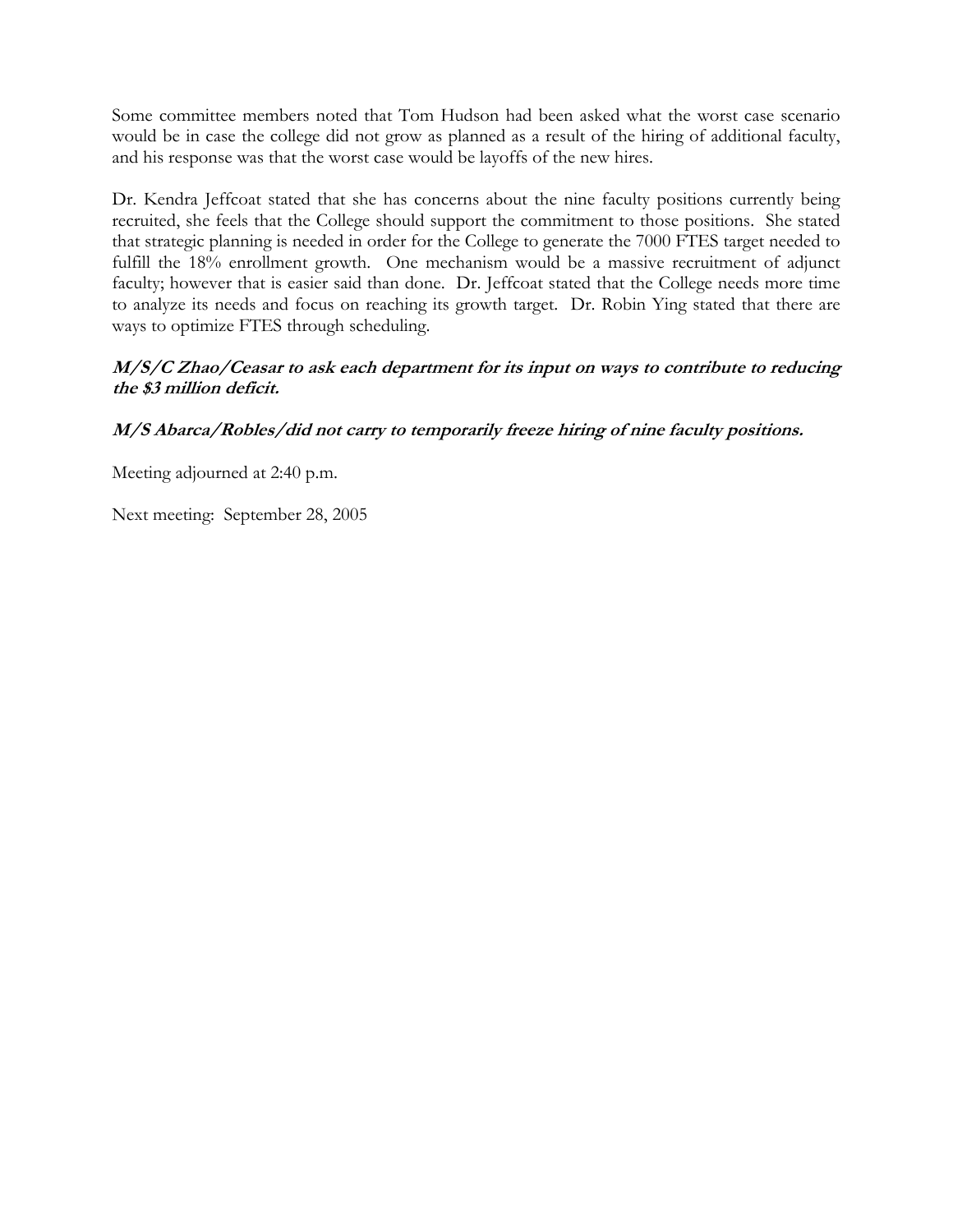# **UNADOPTED MINUTES August 19, 2005**

| <b>Present:</b>      | Absent:           | <b>Visitors:</b>   |
|----------------------|-------------------|--------------------|
| Tom Hudson, Chair    | <b>Craig Blek</b> | Virginia Agatep    |
| Ted Ceasar           | Saul Hom          | <b>Kathy Berry</b> |
| <b>Carlos Fletes</b> | Maria Trejo       | Krista Byrd        |
| Eric Jacobson        |                   | Dawn Chun          |
| Dr. Victor Jaime     |                   | Laurie Franks      |
| Patricia Robles      |                   | Sergio Lopez       |
| Dr. Lianna Zhao      |                   | <b>Jill Tucker</b> |
|                      |                   | David Zielinski    |
|                      |                   |                    |

Chairman Tom Hudson, Dean of Business Services, called the special meeting of the Planning and Budget Committee to order at 11:05 a.m. on Friday August 19, 2005 in the Board Room.

### 2005-06 Budget Augmentation Guidelines

Tom Hudson stated that the meeting had been called to start the shared governance input on the budget augmentation guidelines. He reported two correction to the guidelines:

- I. cost of adjustment to 4000 and 5000 accounts is \$750,000, not \$250,000
- VII. The budget augmentations will total \$1.5 million, not \$1 million.

# **M/S Jaime/Fletes to approve the budget augmentation guidelines as presented. Motion withdrawn.**

# **M/S/C Zhao/Fletes to approve the following budget augmentation guidelines:**

- I. All unrestricted budget managers with new fulltime employees (faculty and staff) for 2005-06 may increase their classification 4000 and 5000 accounts by a percentage equal to the percent of increase in the number of their fulltime employees.
- II. All unrestricted budget managers may increase their 4000 and 5000 appropriations by an equal percentage (estimated to be between  $20 - 25\%$ ); total cost of \$750,000.
- III. Use the attached administrative form for funding requests for new program, staff and infrastructure. Please provide a narrative justification that is tied to your department's Program Review. Deliver your requests to Tom Hudson, Dean of Business Services by 5:00 p.m. on Friday, August 26, 2005.
- IV. It is anticipated that the budget review will take one or two days. The Budget Arena is scheduled for Wednesday, August 31 and Thursday, September 1 from 9:00 a.m. – 4:00 p.m., location to be announced.
- V. Total budget augmentations will total approximately \$1.5 million.

Discussion: Some divisions have increased the number of faculty by 30%, and should have a corresponding percentage increase in the 4000 and 5000 accounts; some divisions have less than \$200 per faculty member in travel funds; new programs that have already been approved by C&I